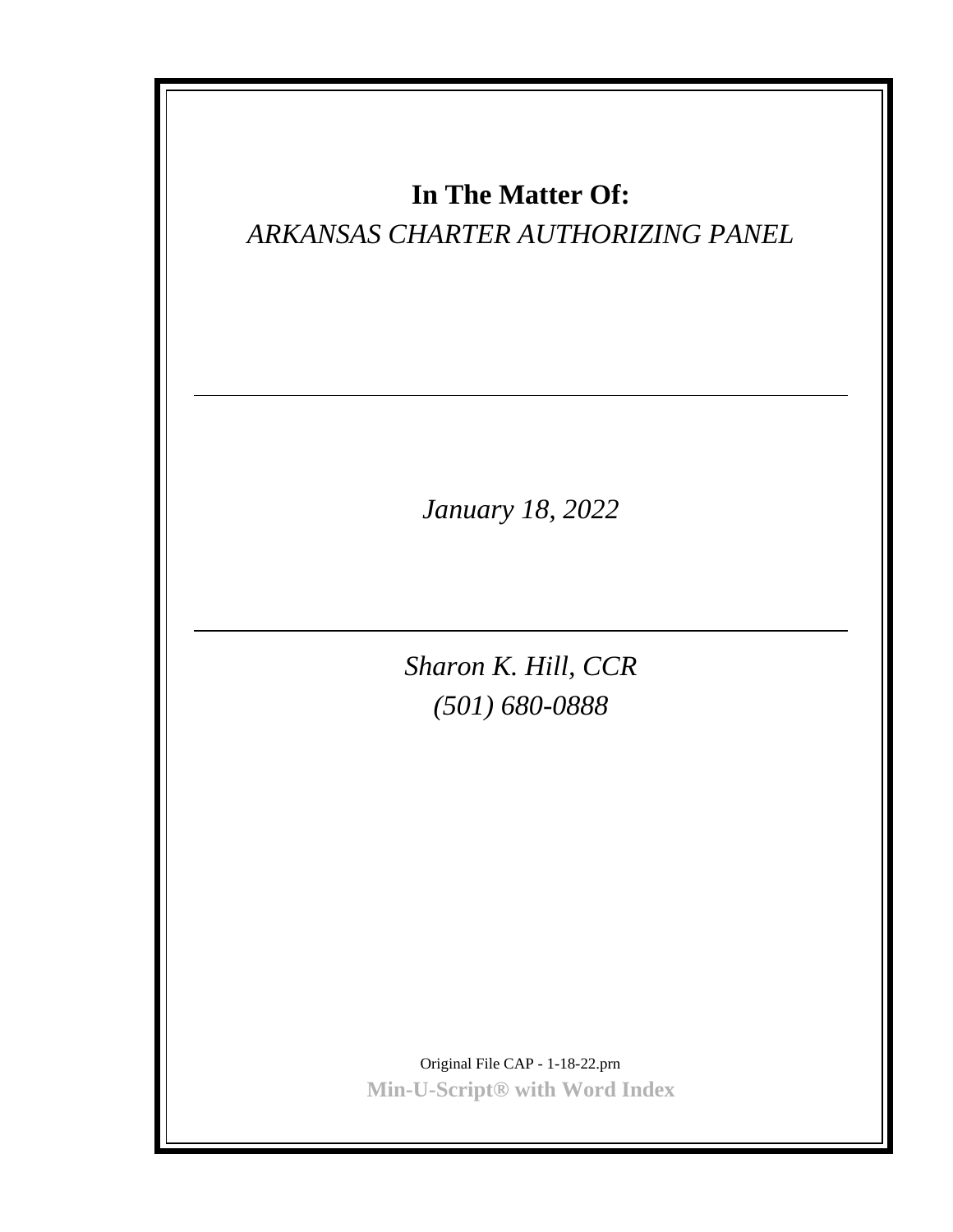**ARKANSAS DIVISION OF ELEMENTARY AND SECONDARY EDUCATION CHARTER AUTHORIZING PANEL JANUARY 18, 2022 9:00 a.m. A P P E A R A N C E S PANEL MEMBERS: MS. DEBORAH COFFMAN Chairperson/ADE Asst. Commissioner - Public School Accountability MR. PHIL BALDWIN CEO, Citizens Bank DR. SONJA WRIGHT-McMURRAY Division of CTE - Assoc. Director for Career Readiness**<br>MS. KARLI SARACINI ADE Asst. Commissioner  **MS. KARLI SARACINI ADE Asst. Commissioner - Educator Effectiveness & Licensure DR. ERIC FLOWERS ADE Asst. to Director ADE LEGAL COUNSEL: MS. LORI FRENO MS. CRISTY PARK ALSO APPEARING: DR. MATTHEW SUTHERLIN ADE Coordinator, Special Programs LOCATION: ARKANSAS DIVISION OF ELEMENTARY AND SECONDARY EDUCATION - Auditorium #4 Capitol Mall Little Rock, Arkansas**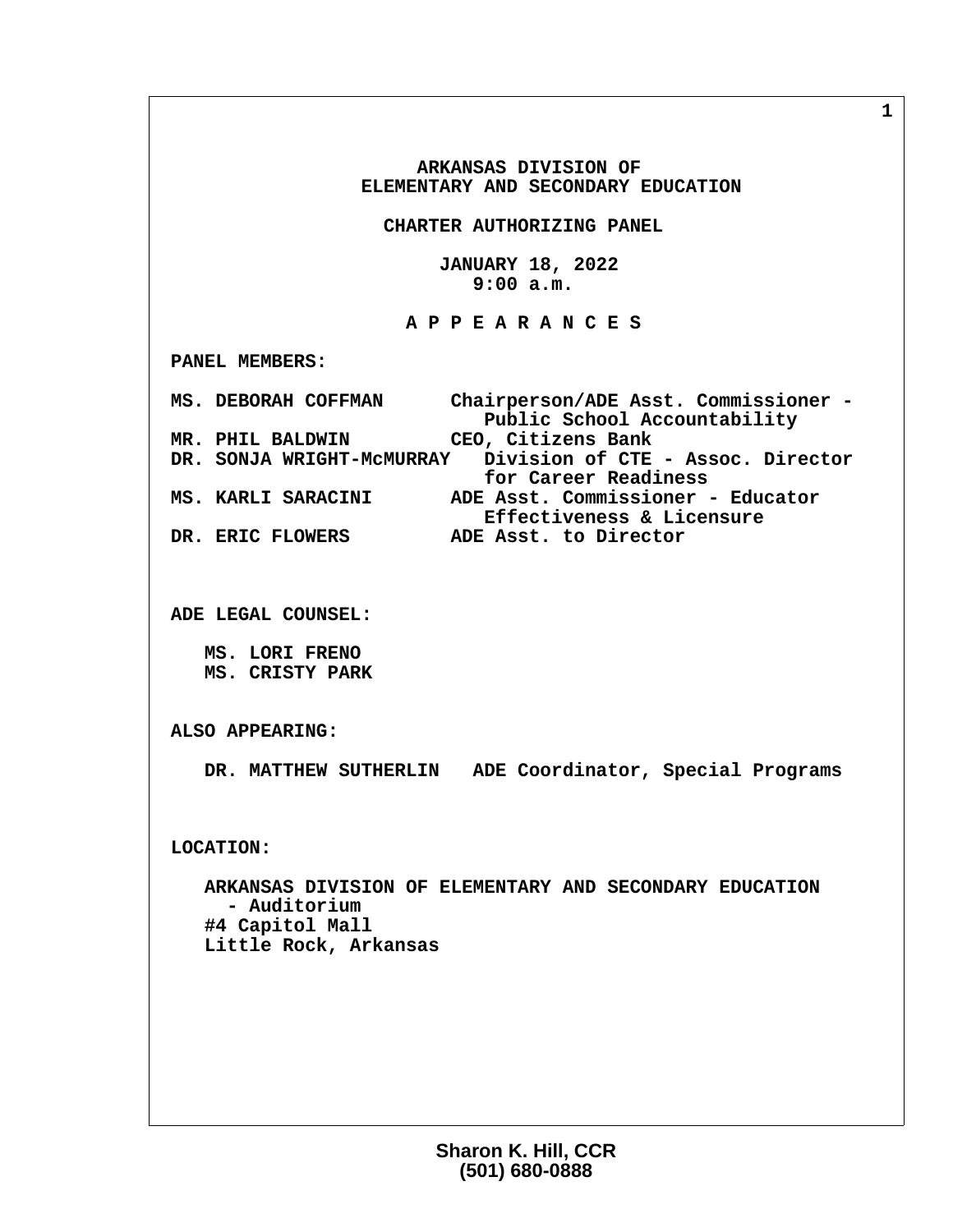# **I N D E X**

| Page                                                    |
|---------------------------------------------------------|
| 3                                                       |
| 4                                                       |
| Action Agenda:                                          |
| 1. 2022 CAP Calendar and Timeline Updates $\ldots$<br>5 |
| 2. Charter Amendment Requests                           |
| a. Exalt Academy of SW Little Rock<br>6                 |
| b. Cross County High School $\cdots$ 15                 |
| c. Premier High School of Ft. Smith $\ldots$<br>20      |
| 48                                                      |
| 48                                                      |
| Court Reporter's Certificate<br>50                      |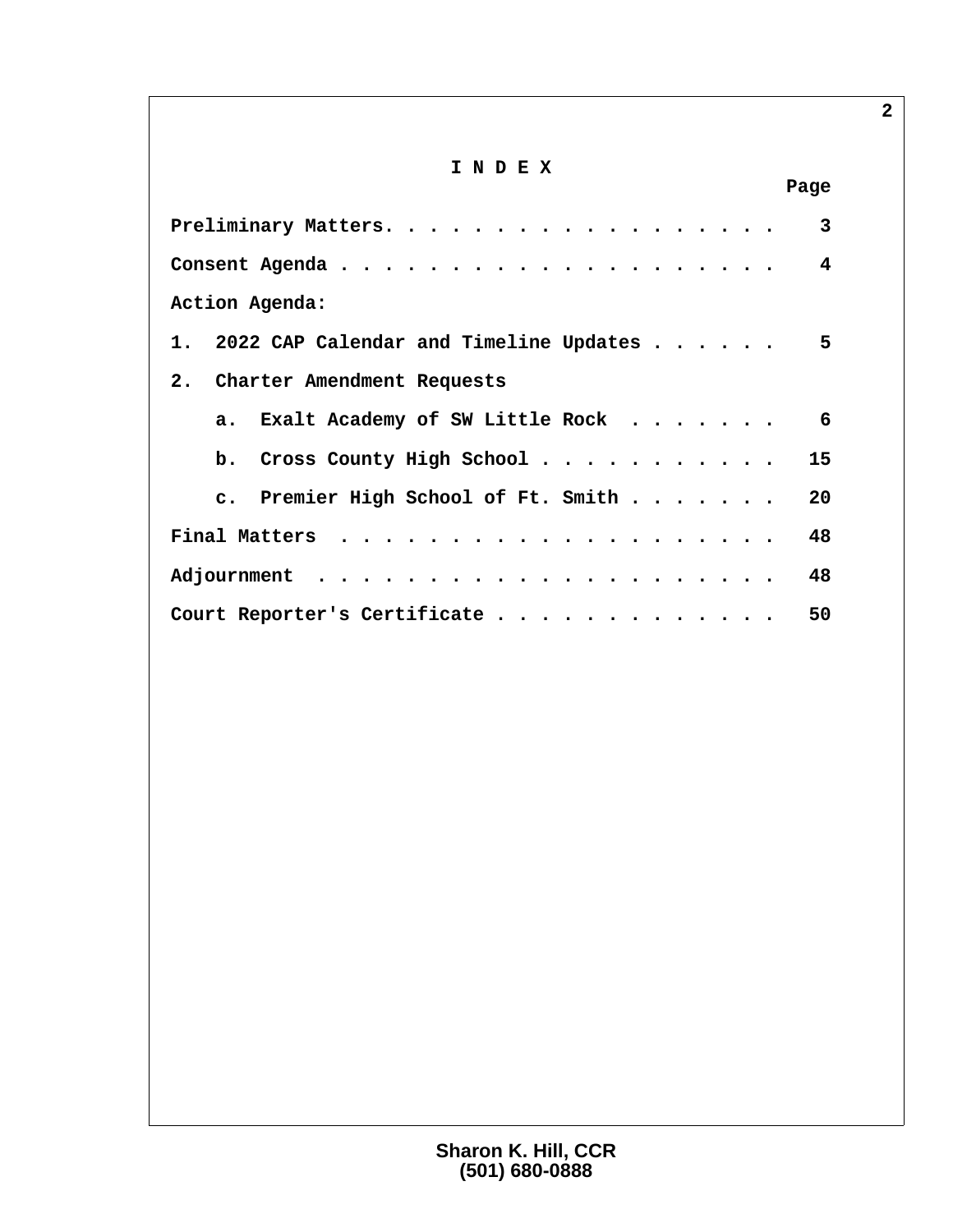| $\mathbf{1}$   | PROCEEDINGS                                           |
|----------------|-------------------------------------------------------|
| $\overline{2}$ | CHAIRMAN COFFMAN: Good morning. The January           |
| 3              | 18, 2022 meeting of the Charter Authorizing Panel is  |
| 4              | called to order. I'd like to welcome everyone to the  |
| 5              | Department of Education auditorium and ask you to     |
| 6              | please silence all of your electronic devices.        |
| 7              | Mr. Baldwin, can you hear us?                         |
| 8              | MR. BALDWIN: Yes, I can. Thank you.                   |
| 9              | CHAIRMAN COFFMAN: Thank you for joining us.           |
| 10             | Just a quick oversight that we've asked Ms.           |
| 11             | Toyce Newton to rejoin the Charter Authorizing Panel  |
| 12             | and we hope to see her at the next meeting.           |
| 13             | But I would also like to say that today is Dr.        |
| 14             | Matthew Sutherlin's birthday, so everybody -- happy   |
| 15             | birthday to Dr. Sutherlin.                            |
| 16             | [APPLAUSE]                                            |
| 17             | CHAIRMAN COFFMAN: And tomorrow is Felicia             |
| 18             | Shelton's birthday. So our Charter Unit is            |
| 19             | celebrating.                                          |
| 20             | Today we will facilitate a fair and responsible       |
| 21             | hearing. And I would ask that each of you speak into  |
| 22             | the microphone, clearly state your name and title for |
| 23             | the record, and ask that you continue to speak        |
| 24             | clearly into the microphone for the benefit of the    |
| 25             | Panel, the audience and the viewing audience.<br>This |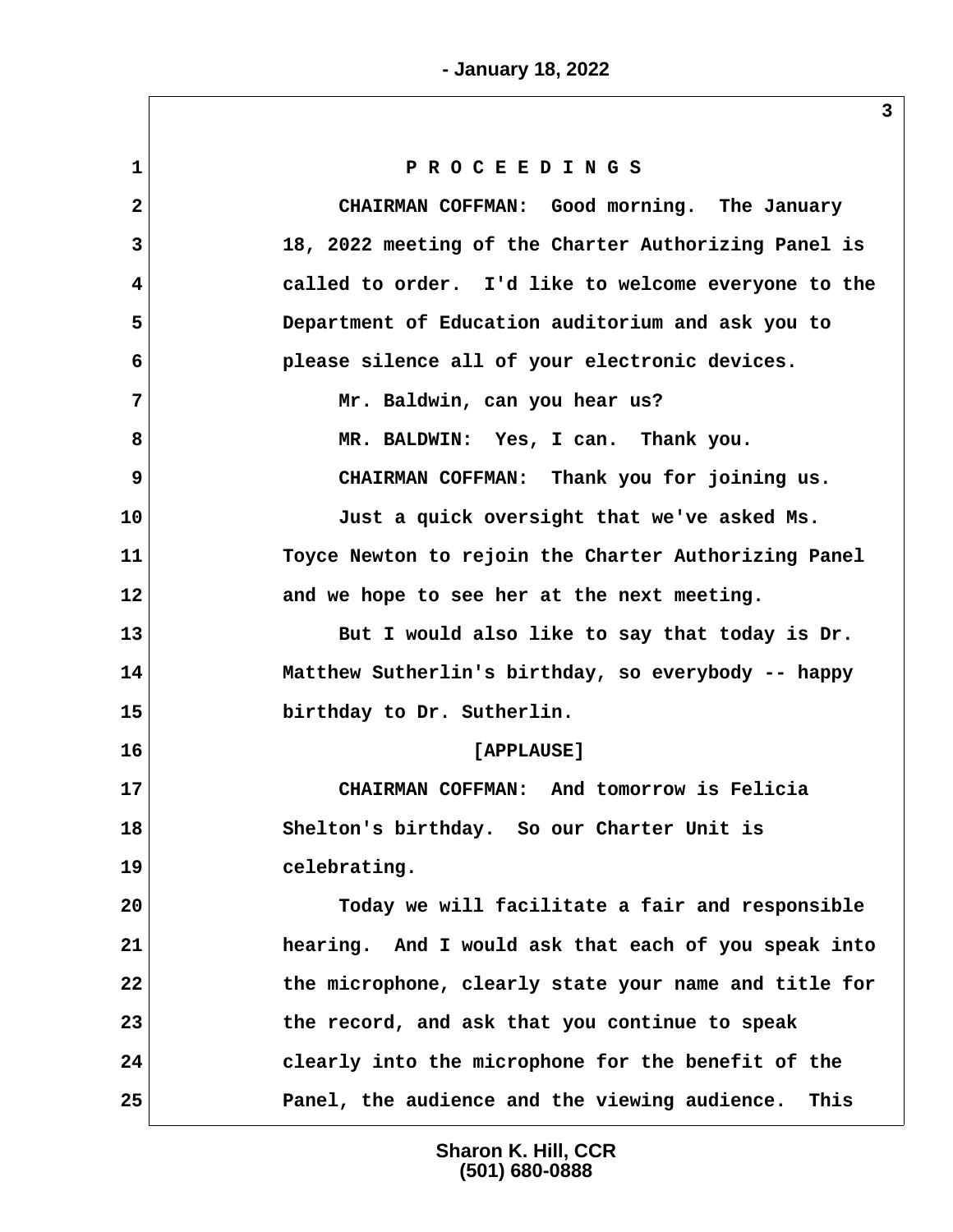| $\mathbf{1}$ | meeting is being live-streamed and recorded and a    |
|--------------|------------------------------------------------------|
| $\mathbf{2}$ | transcript of the meeting will be posted on the DESE |
| 3            | website.                                             |
| 4            | <b>CONSENT AGENDA</b>                                |
| 5            | CHAIRMAN COFFMAN: So let's start with our            |
| 6            | Consent Agenda. And, Dr. Sutherlin, if you will come |
| 7            | up and explain the revisions.                        |
| 8            | DR. SUTHERLIN: So Matthew Sutherlin, Standards       |
| 9            | and Systems Support, Charter/Interim Charter         |
| 10           | Director.                                            |
| 11           | So we have the approval of the December 14th and     |
| 12           | the December 15th, 2021 CAP minutes. You will notice |
| 13           | that there is a Version 3 of the December 15th CAP   |
| 14           | minutes. That was because the request that has been  |
| 15           | included for Exalt today was on that set of minutes  |
| 16           | and so that had to be removed. And then also a       |
| 17           | change in whether or not it was every two years or a |
| 18           | biannual review; it has been added that it is a      |
| 19           | biannual review.                                     |
| 20           | CHAIRMAN COFFMAN: Okay. Any questions about          |
| 21           | the minutes?                                         |
| 22           | Then I'll accept a motion to approve the minutes     |
| 23           | as revised.                                          |
| 24           | MS. SARACINI: I make a motion to approve the         |
| 25           | minutes as revised.                                  |
|              |                                                      |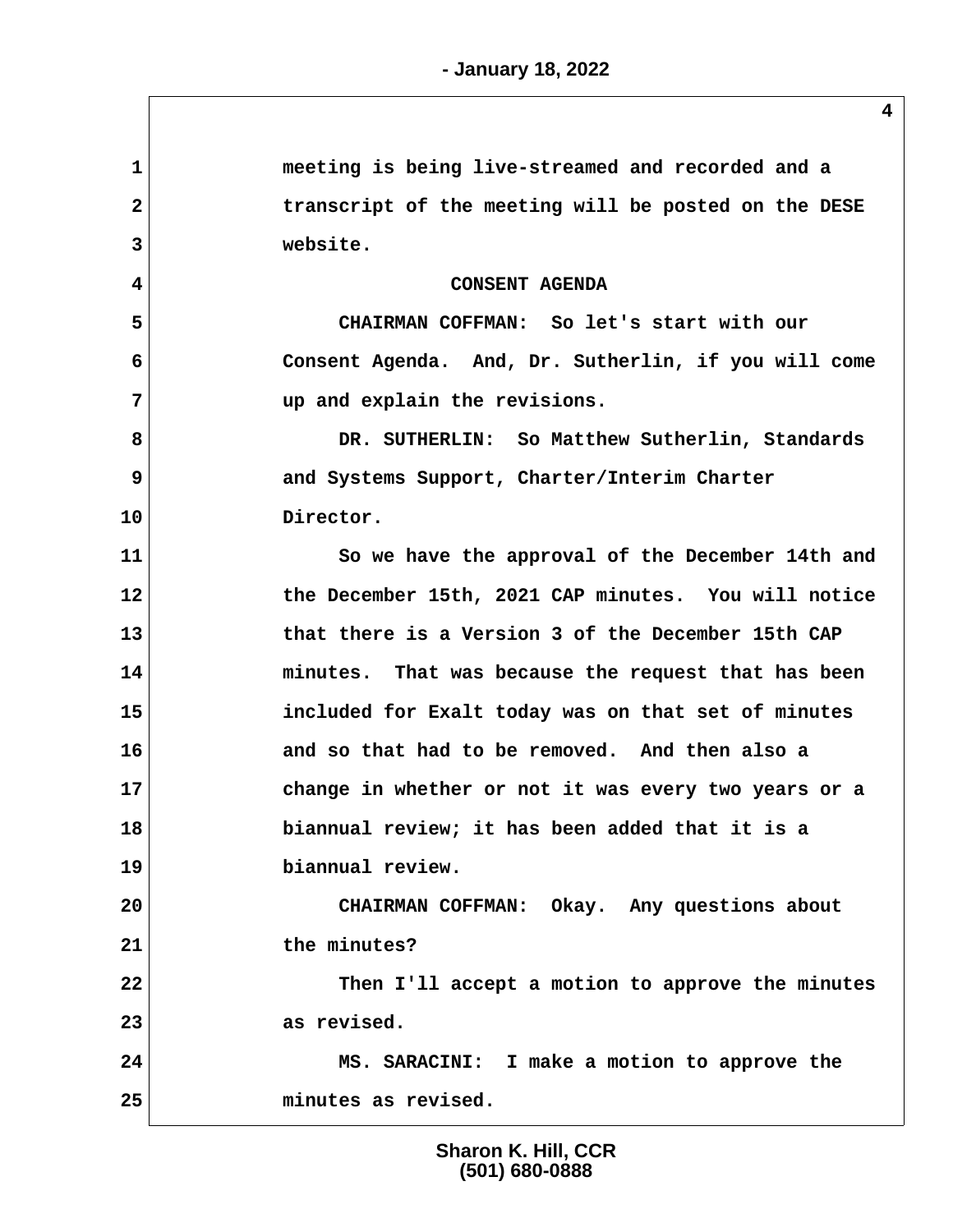**- January 18, 2022**

**5**

1 DR. FLOWERS: Second.  **2 CHAIRMAN COFFMAN: We have a motion by Ms. 3 Saracini and a second by Dr. Flowers. 4 All those in favor? 5 (UNANIMOUS CHORUS OF AYES) 6 CHAIRMAN COFFMAN: Motion approved. So minutes 7 will stand as revised. 8 B B ACTION AGENDA 9 1. 2022 CHARTER AUTHORIZING PANEL CALENDAR AND TIMELINE UPDATE 10 CHAIRMAN COFFMAN: All right. Action item 1, 11 Dr. Sutherlin. 12 DR. SUTHERLIN: Okay. Matthew Sutherlin, 13 Standards and Systems Support, Charter/Interim 14 Charter Director. 15 The 2022 Charter Authorizing Panel meeting 16 schedule that was approved at the December meeting 17 required revision after the State Board of Education 18 calendar was posted. These changes were made in 19 order to continue the practice of meeting the week 20 following the State Board's monthly meetings. 21 CHAIRMAN COFFMAN: Any discussion? 22 There was a March date that's somewhere close to 23 spring break, so I'm just bringing that to all the 24 Panel's -- panel members' attention. Sometimes we 25 don't need that meeting, but I just wanted to bring**

> **Sharon K. Hill, CCR (501) 680-0888**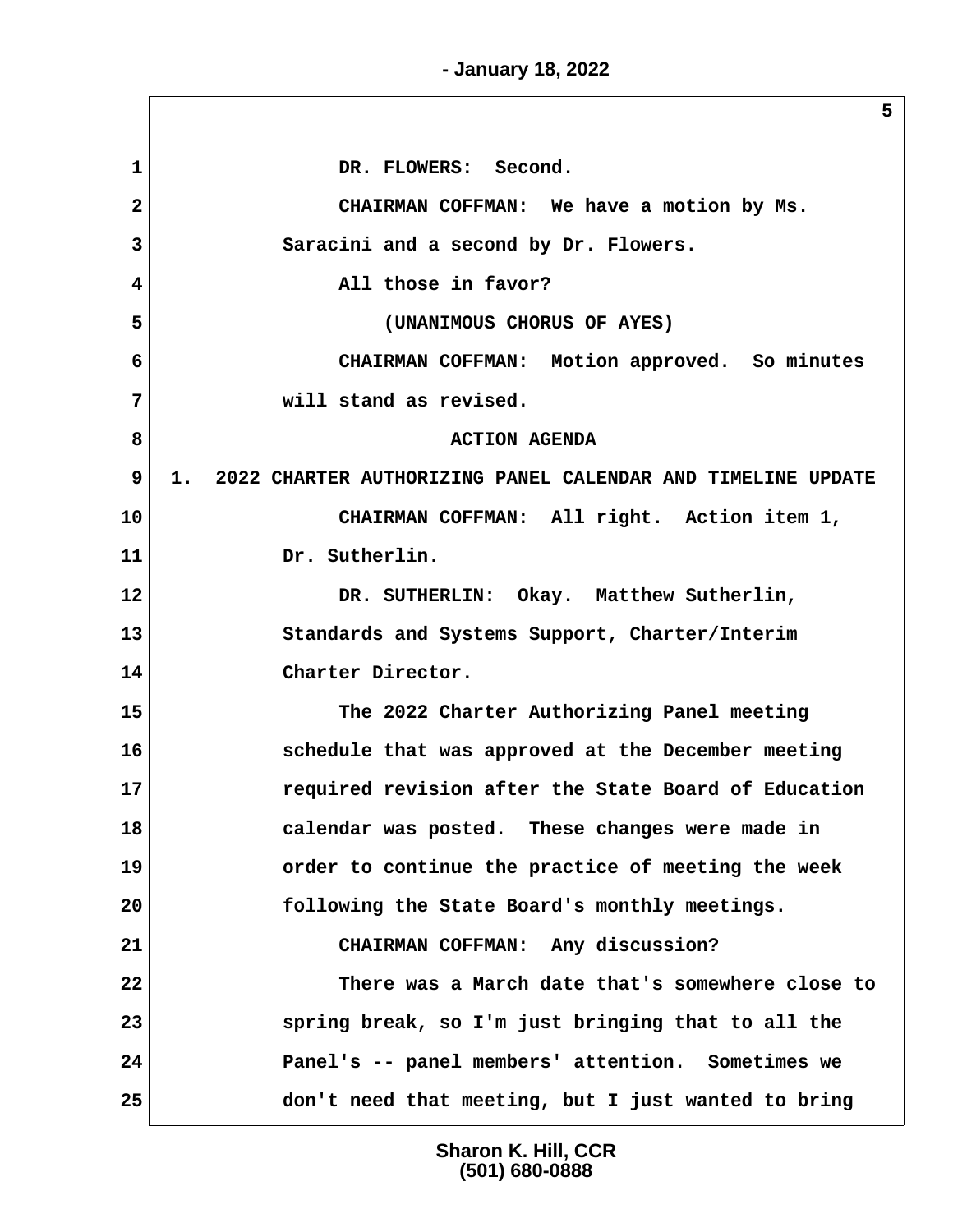**1 that to your attention as you're making your plans. 2 All right. No discussion. I'll take a motion 3 to approve or whatever we're going to do with the 4 calendar and timeline. 5 DR. WRIGHT-McMURRAY: I move we approve the 6 proposed calendar for the Charter Authorizing Panel. 7 DR. FLOWERS: Second. 8 CHAIRMAN COFFMAN: I have a motion by Dr. 9 Wright-McMurray to approve the Charter Authorizing 10 Panel calendar and timeline updates as posted. All 11 those in favor? 12 (UNANIMOUS CHORUS OF AYES) 13 CHAIRMAN COFFMAN: Any opposed? 14 Motion passes. 15 2. CHARTER AMENDMENT REQUESTS 16 a) EXALT ACADEMY SOUTHWEST LITTLE ROCK 17 CHAIRMAN COFFMAN: Number 2. 18 DR. SUTHERLIN: All right. So the next thing up 19 is a charter amendment request and we have Exalt 20 Academy of Southwest Little Rock. 21 Exalt Academy Southwest Little Rock has 22 submitted an amendment request to increase the 23 student enrollment cap from 540 students to 1,080 24 students. If approved, the increase would be 25 incremental over a five-year period: '22 to 2023**

> **Sharon K. Hill, CCR (501) 680-0888**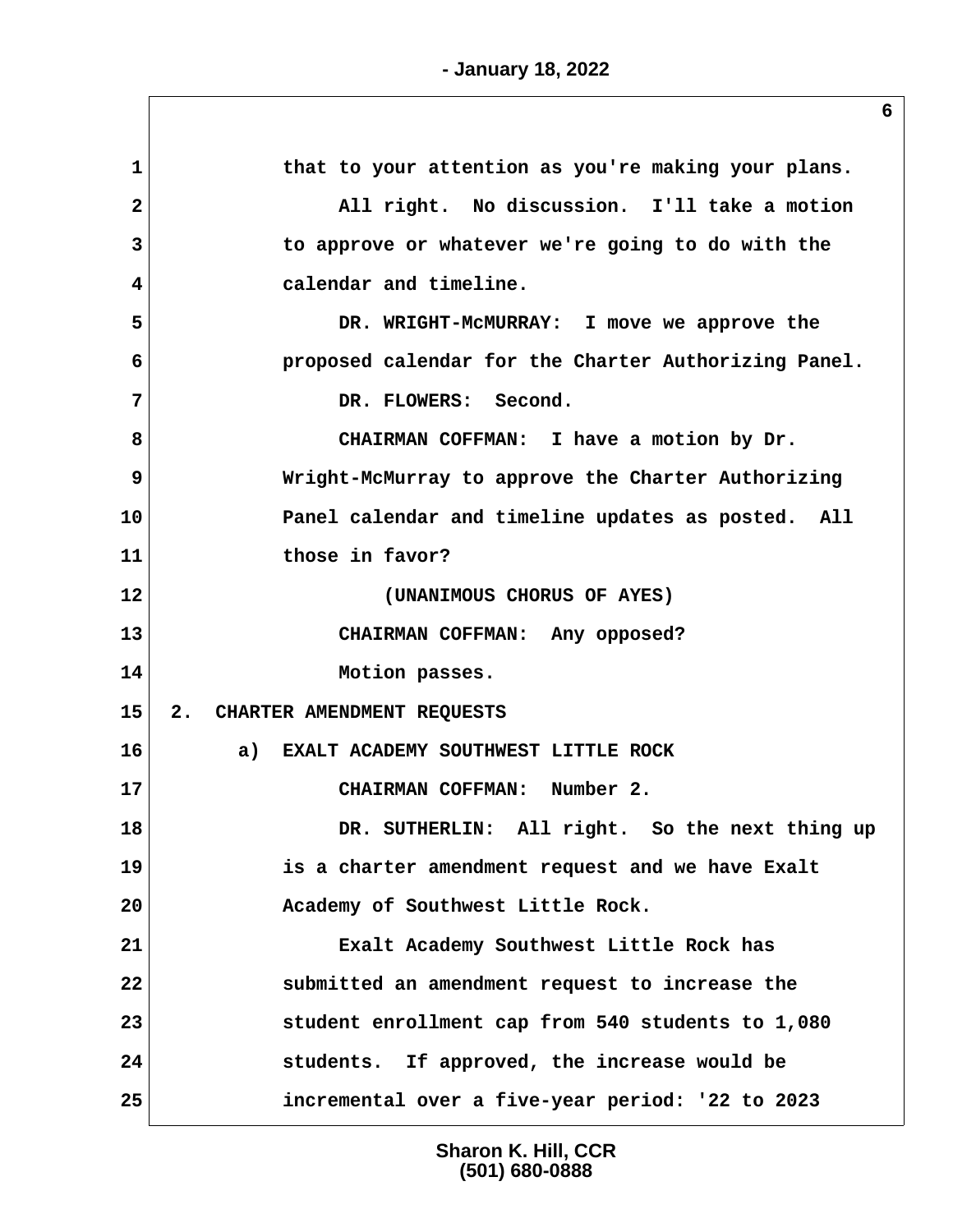| 1              | adding 108 students resulting in a 648 student cap;        |  |
|----------------|------------------------------------------------------------|--|
| $\overline{2}$ | 2023-2024 adding 108 students resulting in a 756           |  |
| 3              | student cap; $2024 - 2025$ adding a $108 - -$ adding $108$ |  |
| 4              | students resulting in an 864 student cap; 2025-2026        |  |
| 5              | adding 108 students resulting in a 972 student cap;        |  |
| 6              | and 2026-2027 adding 108 students resulting in a           |  |
| 7              | 1,080 student cap. The amendment request was               |  |
| 8              | included in the charter renewal application and the        |  |
| 9              | amendment is located on page 29 of the attached            |  |
| 10             | application.                                               |  |
| 11             | CHAIRMAN COFFMAN: All right. Thank you.                    |  |
| 12             | Ms. Park, would you like to come and read the              |  |
| 13             | process to us please?                                      |  |
| 14             | MS. PARK: Cristy Park, Attorney Specialist at              |  |
| 15             | the Arkansas Department of Education.                      |  |
| 16             | All persons, with the exception of the attorneys           |  |
| 17             | representing the parties, who plan to provide              |  |
| 18             | testimony during the hearing must be sworn in by the       |  |
| 19             | Chair of the body conducting the hearing.                  |  |
| 20             | The open-enrollment public charter school or               |  |
| 21             | applicant shall have 20 minutes to present the case        |  |
| 22             | to the authorizer for approval of the purpose --           |  |
| 23             | open-enrollment public charter school application,         |  |
| 24             | renewal or request. The Chair of the authorizing           |  |
| 25             | body must grant additional time, if necessary.             |  |
|                |                                                            |  |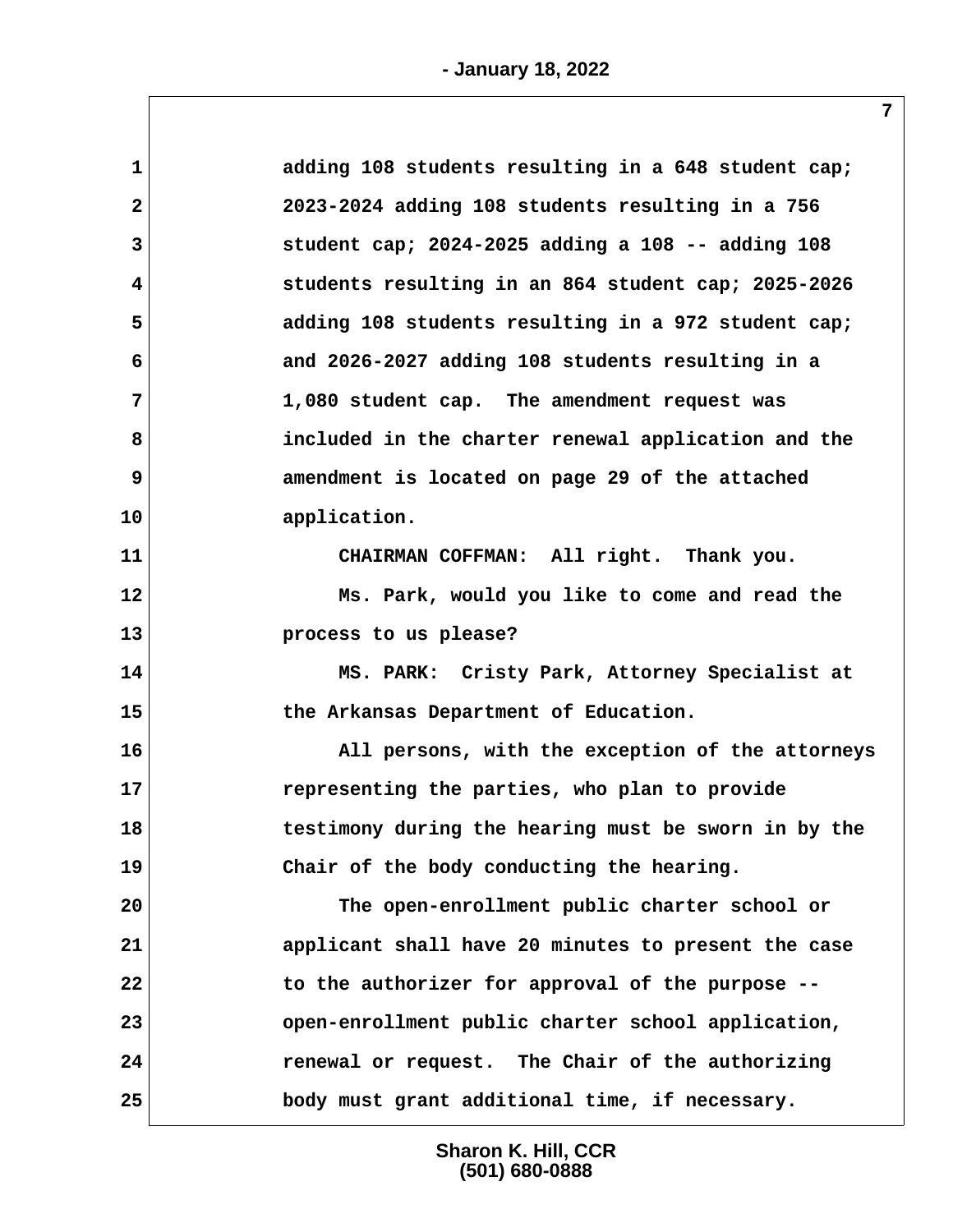**1 Parties opposed to the open-enrollment public** 2 **2 2** *charter school application, renewal or request, if*  **3 any, shall have 20 minutes to present its case to the 4 authorizer for disapproval of the proposed open- 5 enrollment public charter school application, renewal 6 or request. The Chair of the authorizing body may 7 grant additional time, if necessary. Any party in 8 opposition that wishes to present or participate at 9 the hearing must notify the Division Chair -- I'm 10 sorry -- the Division's Charter School Office and the 11 school or applicant in writing no later than 10 12 business days prior to the hearing. If a party in 13 opposition intends to use a presentation, handouts, 14 or any other document, it must provide copies to the 15 Charter School Office and the school or applicant no 16 later than 10 business days prior to the hearing. A 17 party in opposition that fails to notify the Charter 18 School Office no later than 10 business days prior to 19 the hearing may only present or participate at the 20 hearing with the permission of the authorizer. 21 The open-enrollment public charter school or 22 applicant shall have five minutes to respond to any**

**23 arguments in opposition of the open-enrollment public 24 charter school application, renewal or request. The 25 Chair of the authorizing body may grant additional**

> **Sharon K. Hill, CCR (501) 680-0888**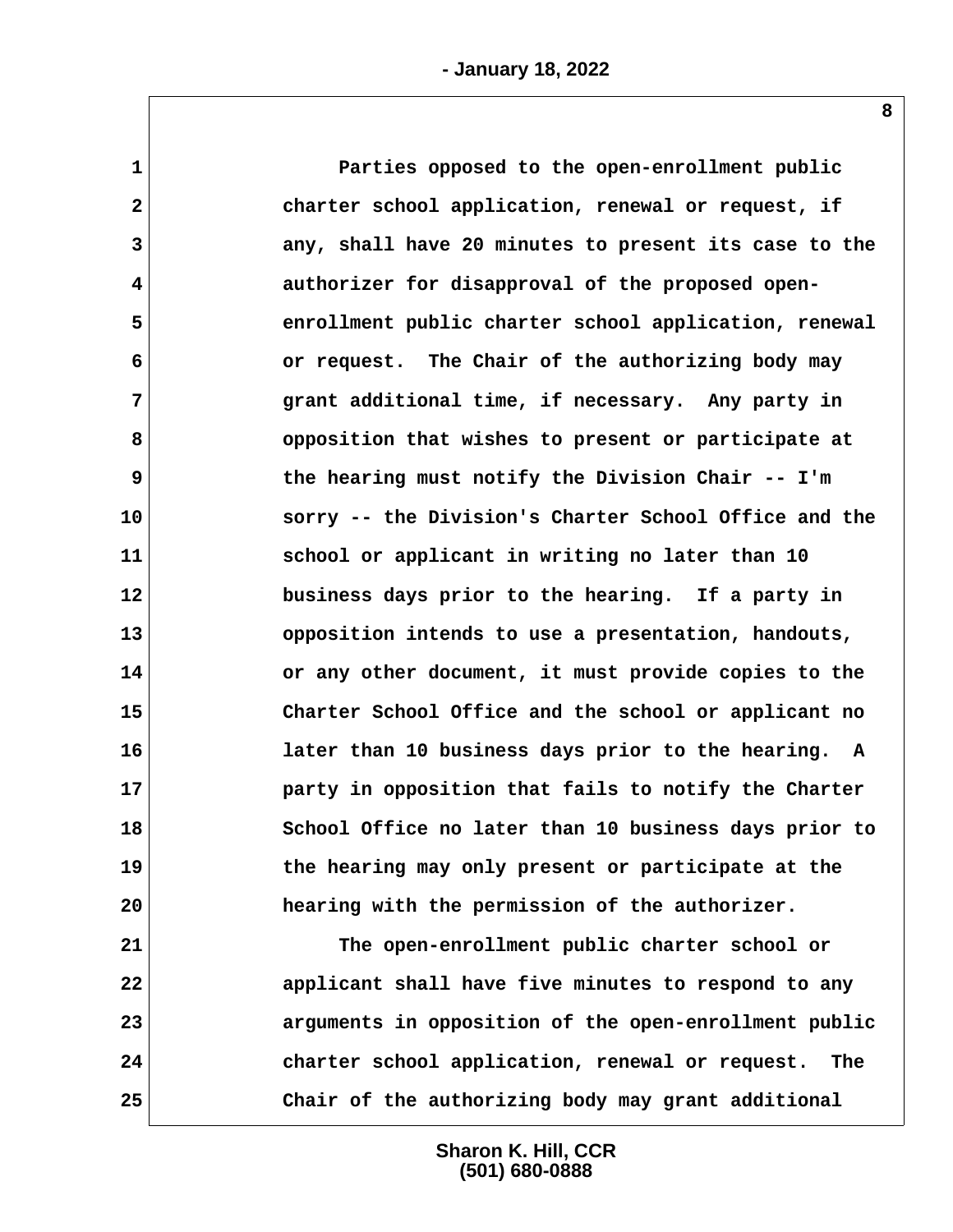1 **1** time, if necessary.

 **2 The authorizer will follow the presentation with 3 discussion of the open-enrollment public school 4 application, renewal or request and questions, if 5 any, to the open-enrollment charter school or 6 applicant, opposing parties, or both.**

 **7 The authorizer may issue a final decision at the 8 hearing or take the matter under advisement until the 9 future scheduled meeting. The authorizer may defer 10 to -- may defer -- I'm sorry -- the authorizer may 11 defer the vote to approve or disapprove the charter 12 application, renewal or request in order to allow a 13 public charter school or applicant to make 14 modifications or receive technical assistance to 15 correct deficiencies in the application, renewal or 16 request.**

**17 During the roll-call vote on each open-18 enrollment public charter initial application, if a 19 particular member of the authorizing body votes 20 against the initial application, that member should 21 state his or her reasons for disapproval as necessary 22 to comply with Arkansas code annotated section 6-23- 23 305.**

**24 CHAIRMAN COFFMAN: Thank you. And do you know 25 of any opposition to Exalt Academy?**

> **Sharon K. Hill, CCR (501) 680-0888**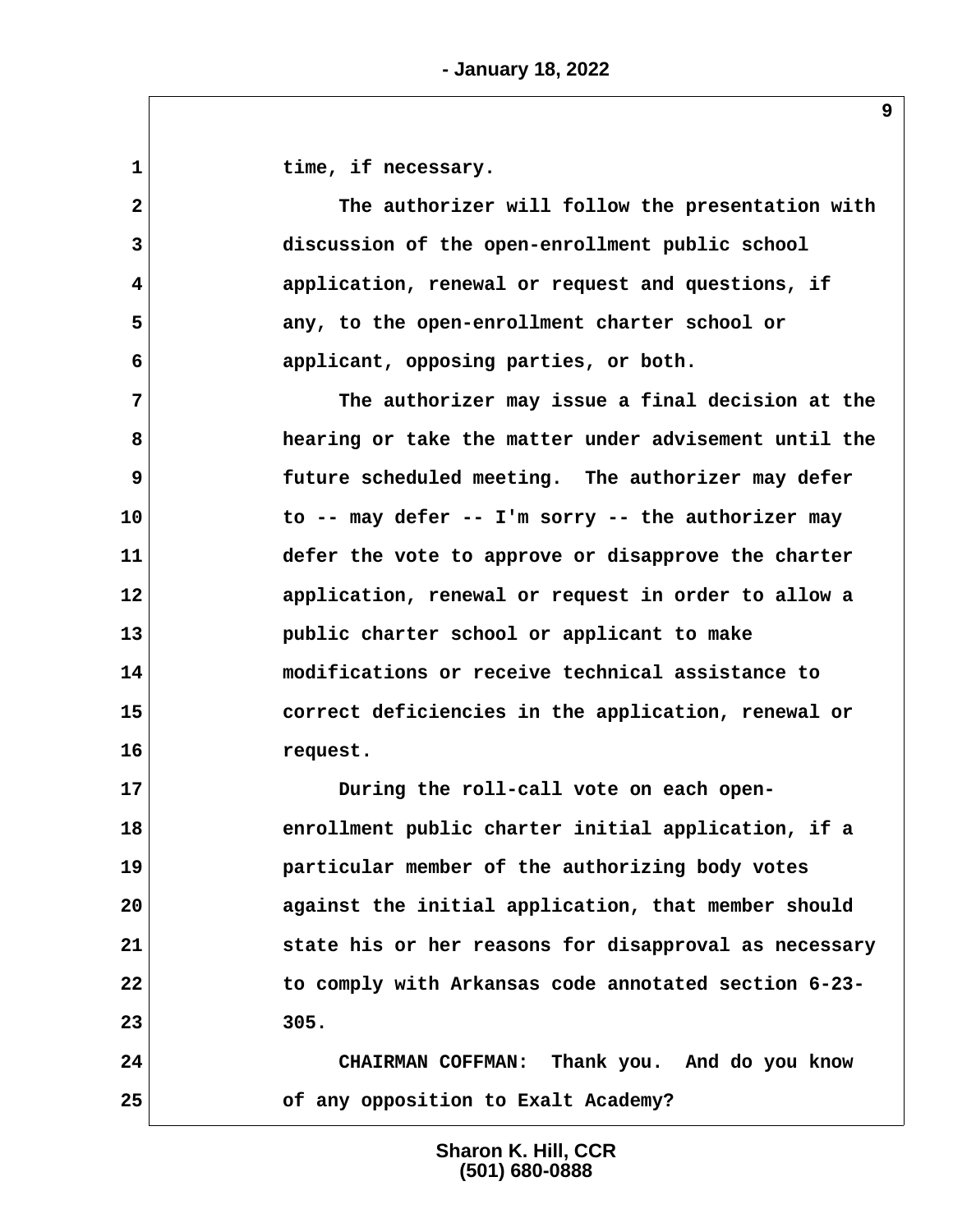$\sqrt{2}$ 

|                | ᅩ◡                                                  |
|----------------|-----------------------------------------------------|
| $\mathbf{1}$   | MS. PARK: There are no legal concerns --            |
| $\overline{2}$ | CHAIRMAN COFFMAN: Thank you.                        |
| 3              | MS. PARK: -- and I do not know of any               |
| 4              | opposition.                                         |
| 5              | CHAIRMAN COFFMAN: Thank you.                        |
| 6              | All right. Then if you will stand, raise your       |
| 7              | right hand -- do you swear or affirm the testimony  |
| 8              | you're about to give shall be the truth, the whole  |
| 9              | truth and nothing but the truth?                    |
| 10             | (ALL SPEAKERS ANSWERED AFFIRMATIVELY)               |
| 11             | CHAIRMAN COFFMAN: All right. Ms. Long, you're       |
| 12             | recognized.                                         |
| 13             | SUPT. LONG: Good morning, everybody. Thank you      |
| 14             | for hearing us. My name is Christina Long and I     |
| 15             | serve as the superintendent of Exalt Academy.       |
| 16             | So we come before you today, as Mr. Sutherlin       |
| 17             | said, for requesting the 540 student cap lift from  |
| 18             | the December 15th. And per the request of the       |
| 19             | Charter Authorizing Panel, some additional          |
| 20             | information was provided to help clarify and answer |
| 21             | any questions that you may have.                    |
| 22             | So with me today is our Chief Operating Officer,    |
| 23             | Mr. Dennis Tiede. It's appropriate that he present  |
| 24             | this considering this is his area. So, here you go. |
| 25             | MR. TIEDE: Good morning, Chairman Coffman,          |

**Sharon K. Hill, CCR (501) 680-0888**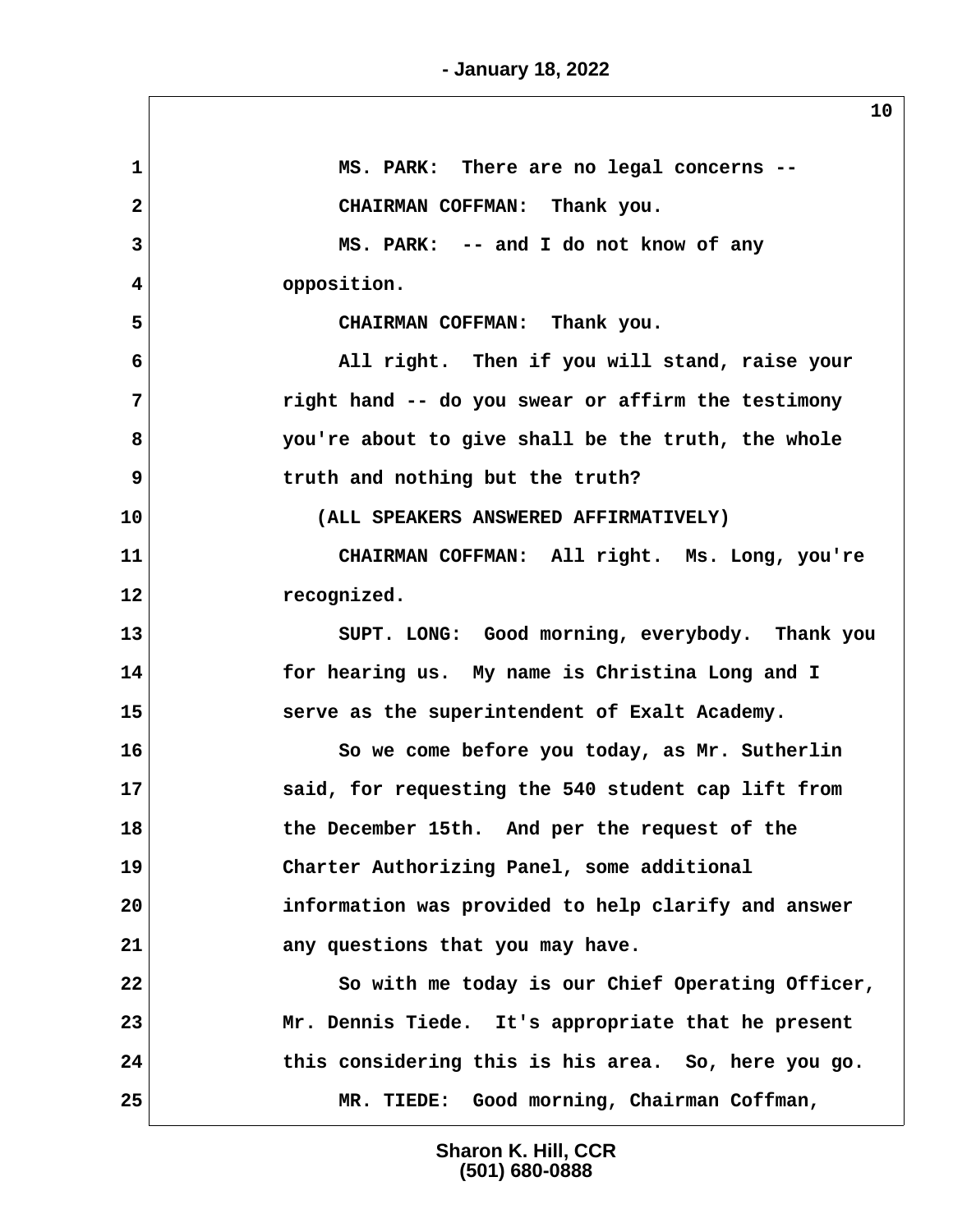| 1            | Members of the Charter Authorizing Panel. We          |
|--------------|-------------------------------------------------------|
| $\mathbf{2}$ | appreciate you hearing our amendment request.         |
| 3            | After Exalt Education's presentation in               |
| 4            | December, we have gone ahead and basically explored   |
| 5            | all possibilities that we may have for classroom      |
| 6            | space in the fall of 2022. We are very fortunate to   |
| 7            | have three different options within about 100 feet of |
| 8            | our front door. We have the location at 8201          |
| 9            | Frenchmen's Lane, another building at 8300 Geyer      |
| 10           | Springs, and then we've also looked into modular      |
| 11           | classrooms. We have the benefit of having two         |
| 12           | foundational slabs on our property that are not being |
| 13           | used. And going through the initial steps of          |
| 14           | exploring modular classrooms we found that that is a  |
| 15           | big deal, because basically you're putting a building |
| 16           | on a piece of land and having foundational slabs is a |
| 17           | big deal.                                             |
| 18           | We included three proposals for modular               |
| 19           | classrooms, as well as listings for the two buildings |
| 20           | that we're looking at. Every option that we're        |
| 21           | looking at has -- will be -- if we pursue it, will be |

**22 ready with plenty of time to prepare the space for**

**23 the fall. We've also been working on an early draft**

**24 of our budget to make sure that the financial aspect**

**25 will align with our goals to make sure that we're**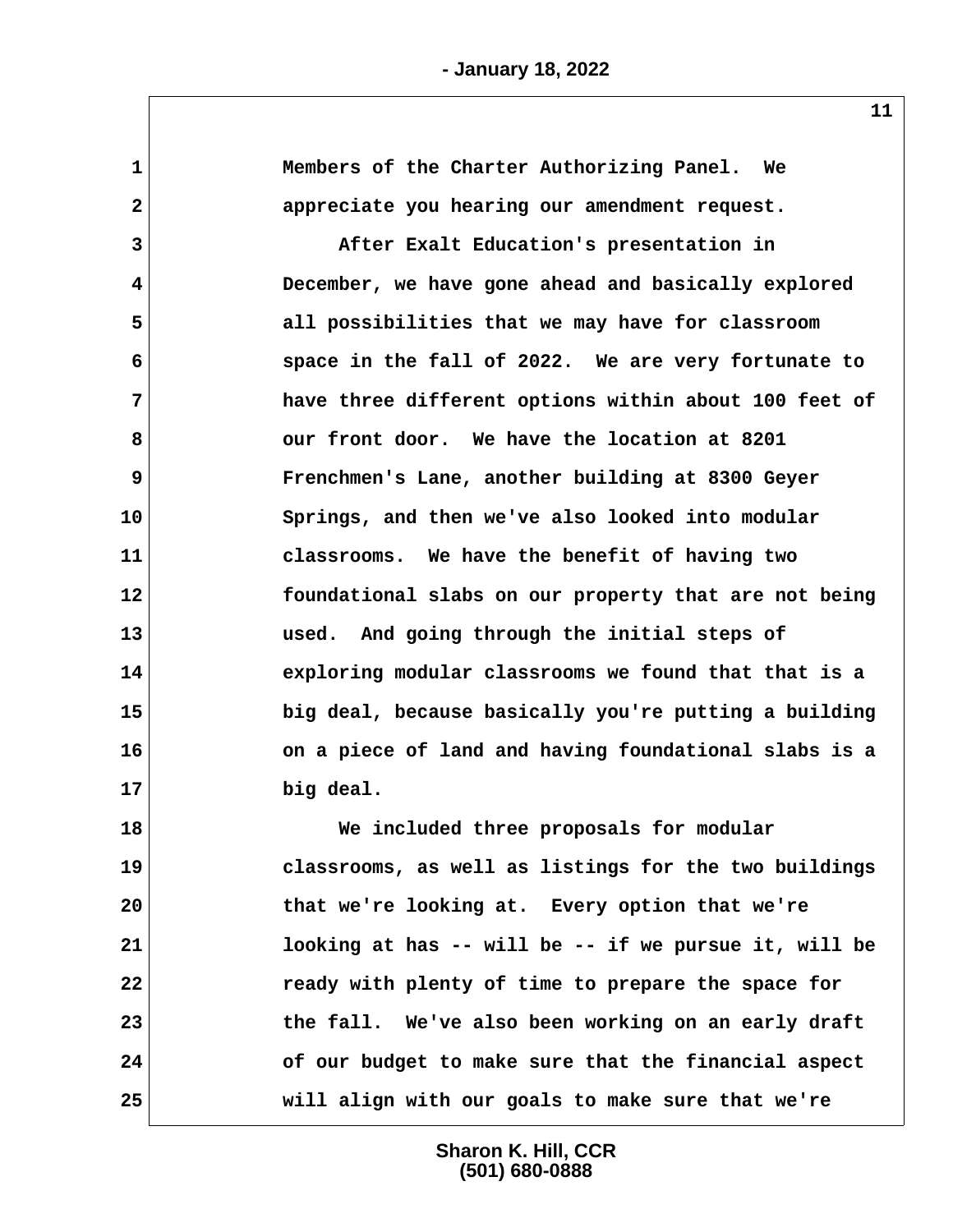| doing the thing that makes the most sense for us.     |
|-------------------------------------------------------|
| So we definitely are the biggest fans of making       |
| priority of 8201 Frenchmen's Lane, but it definitely  |
| provides peace of mind knowing that we have several   |
| contingency plans that are suitable for our           |
| community.                                            |
| So that was everything.                               |
| CHAIRMAN COFFMAN: Any legal concerns, Ms. Park?       |
| MS. PARK: Christy Park, Department of                 |
| Education.                                            |
| There are no legal concerns.                          |
| CHAIRMAN COFFMAN: Thank you.                          |
| Mr. Baldwin, questions?                               |
| MR. BALDWIN: Well, I don't -- I'm not sure I          |
| really have a question, but I do have an observation. |
| I do appreciate you for phasing in the request        |
| for increasing the number of students. I think doing  |
| it incrementally and just a bit over 100 students a   |
| year was prudent and thoughtful. And that was one of  |
| my questions previously, so thank you for that, for   |
| having that so clearly stated in your request.        |
| CHAIRMAN COFFMAN: Thank you, Mr. Baldwin.             |
| Dr. Flowers, questions?                               |
| DR. FLOWERS: No questions on my end. Thank            |
| you.                                                  |
|                                                       |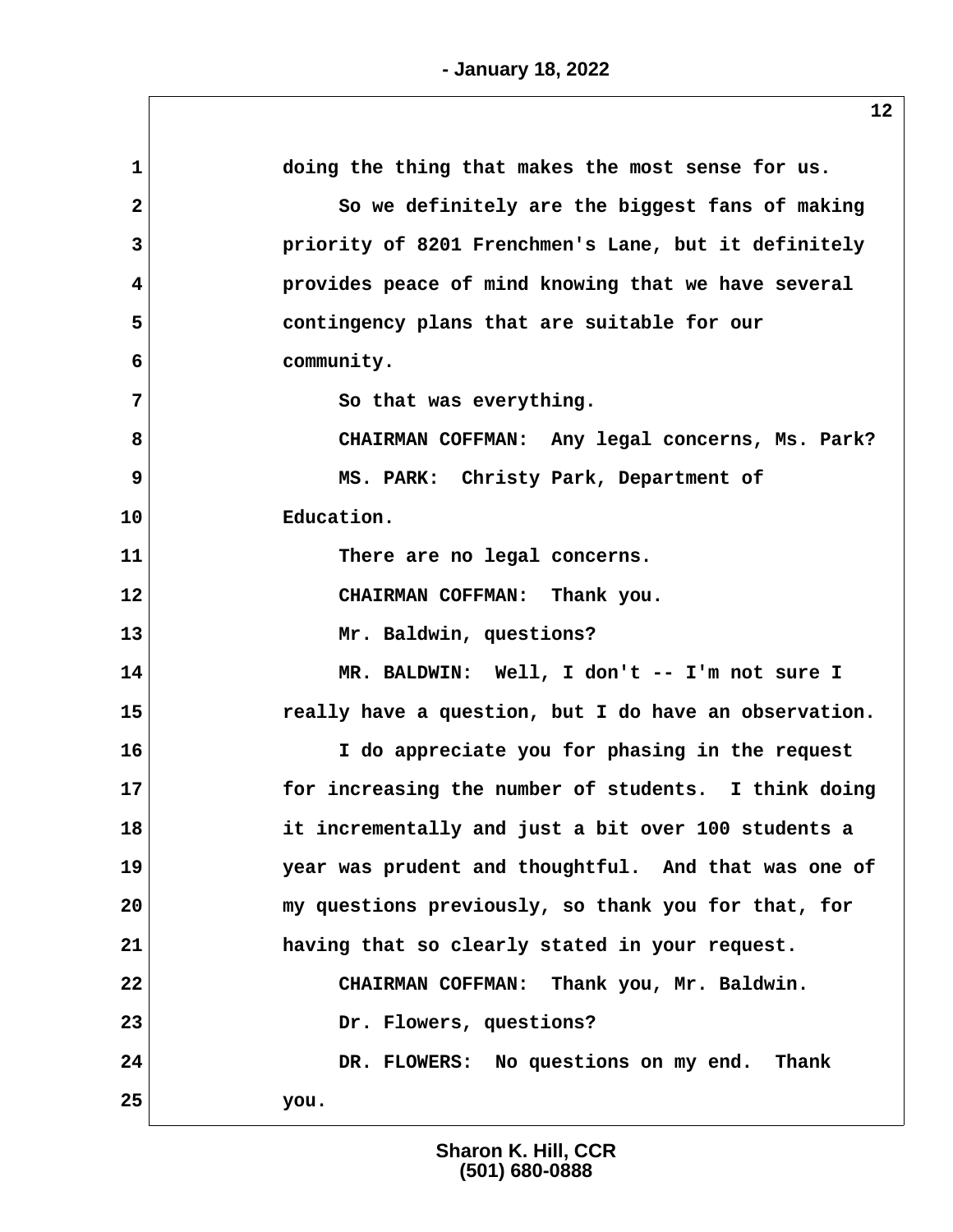**- January 18, 2022**

 **1 CHAIRMAN COFFMAN: Ms. Saracini? 2 MS. SARACINI: No questions. 3 CHAIRMAN COFFMAN: Dr. Wright-McMurray? 4 DR. WRIGHT-McMURRAY: No. But thank you for 5 coming back and providing the detailed information. 6 SUPT. LONG: Thank you. 7 CHAIRMAN COFFMAN: I would just like to 8 compliment you on a well-prepared packet. You've got 9 your 35-day notice; you've got your options available 10 to you. I'm sure you talked to all of those vendors 11 and you'll be making the best decision, and then 12 letting us know what the final decision is so we can 13 put the appropriate information into the system. 14 SUPT. LONG: Thank you. 15 CHAIRMAN COFFMAN: All right. I'll accept a 16 motion. 17 DR. WRIGHT-McMURRAY: I move that we approve the 18 amendment request for Exalt Academy. 19 MS. SARACINI: I second. 20 CHAIRMAN COFFMAN: I have a motion by Dr. 21 Wright-McMurray and a second by Ms. Saracini to 22 approve the amendment request as presented. 23 All those in favor? 24 (UNANIMOUS CHORUS OF AYES) 25 CHAIRMAN COFFMAN: Any opposed?**

> **Sharon K. Hill, CCR (501) 680-0888**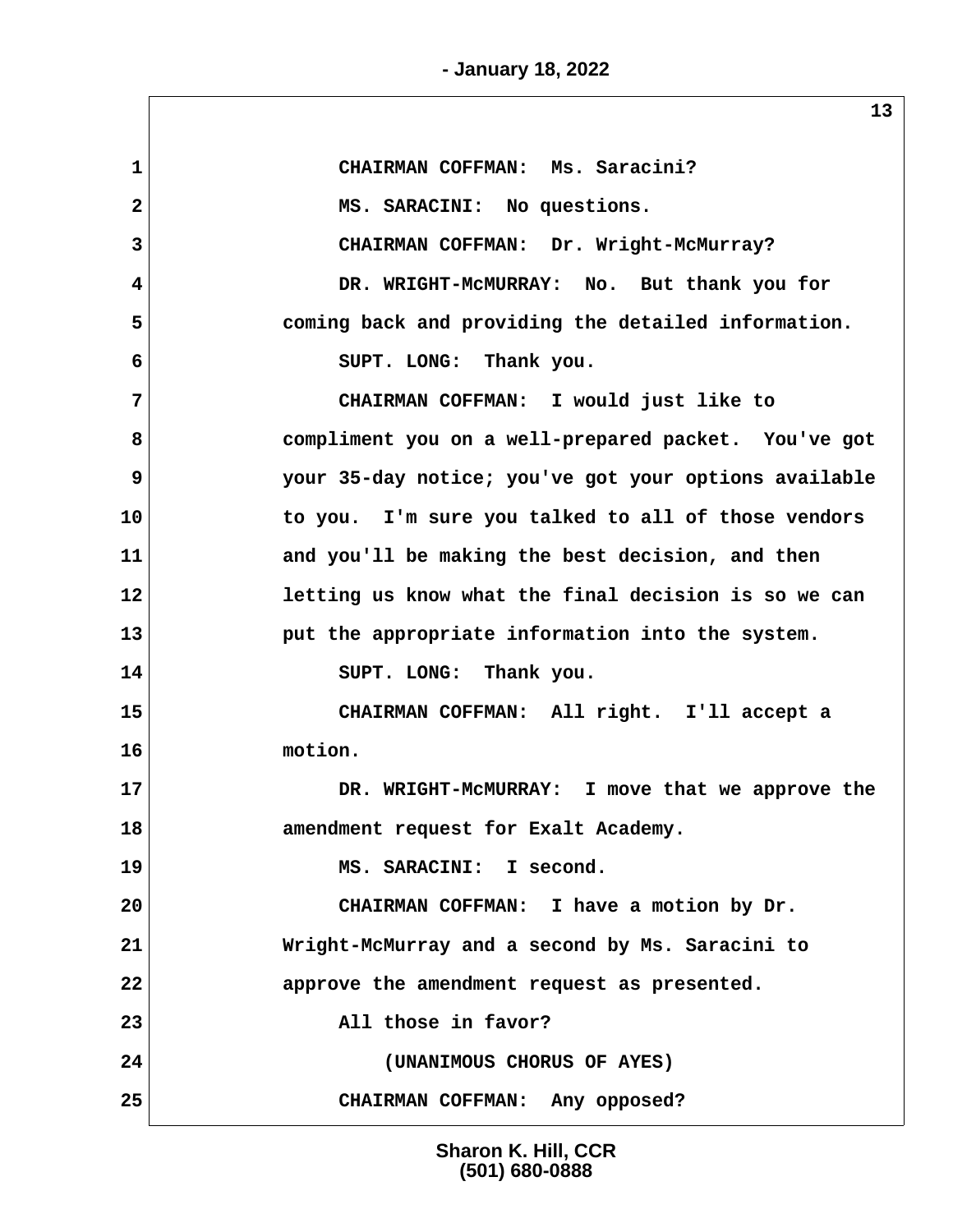| 1              | All right. Give us just a second to fill out          |
|----------------|-------------------------------------------------------|
| $\overline{2}$ | our voting sheets.                                    |
| 3              | SUPT. LONG: Thank you.                                |
| 4              | (A FEW MOMENTS OF SILENCE)                            |
| 5              | CHAIRMAN COFFMAN: Ms. Saracini.                       |
| 6              | MS. SARACINI: I approve increasing the cap from       |
| 7              | 540 to 1080. This will give opportunities to a        |
| 8              | larger number.                                        |
| 9              | CHAIRMAN COFFMAN: Dr. Wright-McMurray.                |
| 10             | DR. WRIGHT-MCMURRAY: I support the amendment          |
| 11             | request. Exalt Academy's administration prepared a    |
| 12             | well thought-out and reasonable plan for student and  |
| 13             | facility growth. This will support the needs of       |
| 14             | their students and community.                         |
| 15             | CHAIRMAN COFFMAN: Dr. Flowers.                        |
| 16             | DR. FLOWERS: I vote to approve the amendment          |
| 17             | request as presented. I look forward to hearing       |
| 18             | about your continued efforts to support the needs of  |
| 19             | your students.                                        |
| 20             | CHAIRMAN COFFMAN: And I think that brings up a        |
| 21             | good point. You know, we did discuss a biannual       |
| 22             | report just to let us know how you're doing as you're |
| 23             | growing.                                              |
| 24             | SUPT. LONG: Absolutely. We're excited to              |
| 25             | present that.                                         |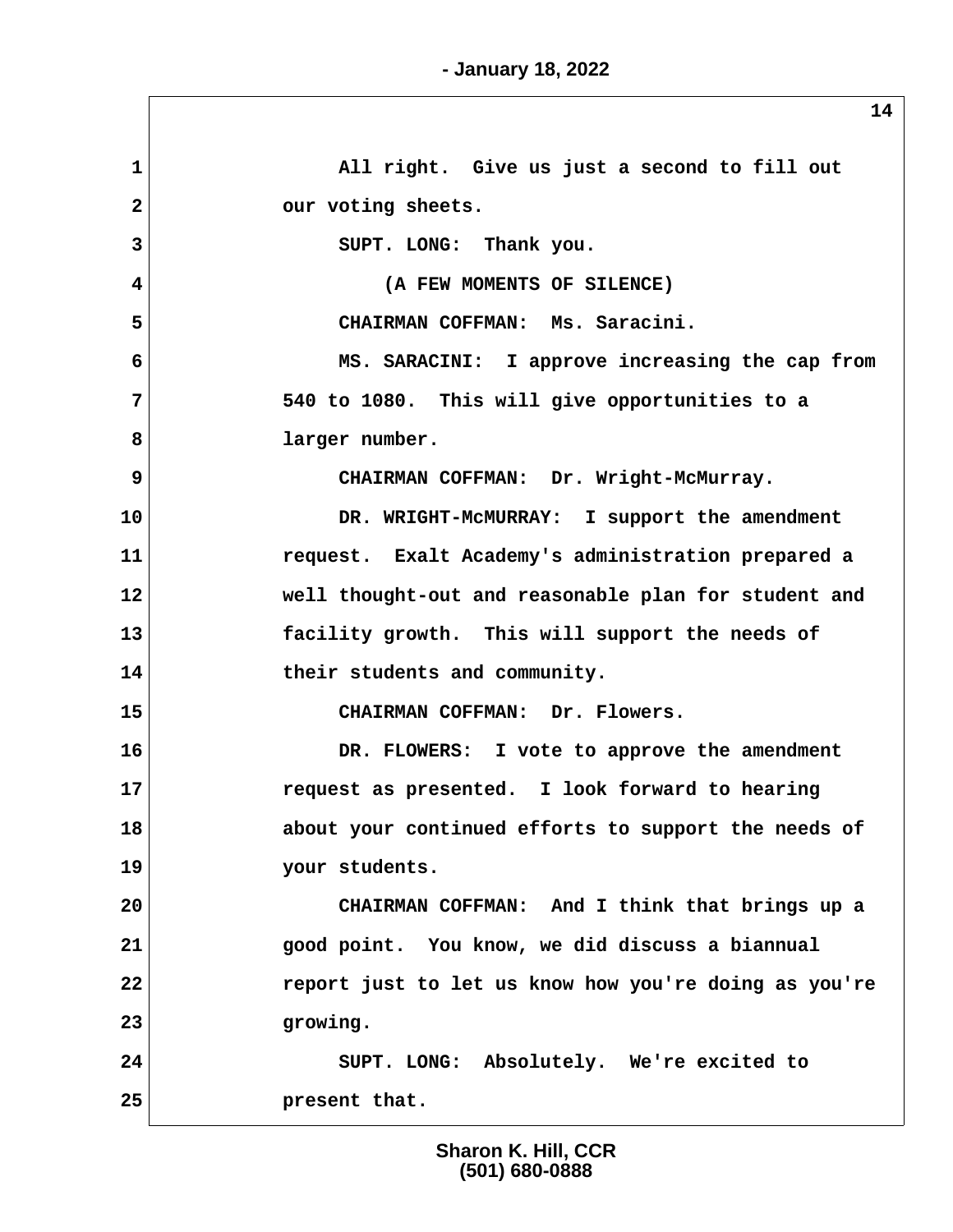| 1              | And just want -- on behalf of the entire              |
|----------------|-------------------------------------------------------|
| $\overline{2}$ | Southwest community, Exalt Academy and all of our     |
| 3              | students, we thank you for your continued and ongoing |
| 4              | support. And we are just excited to see the growth    |
| 5              | in our students and to come back and present it to    |
| 6              | you. So, thank you.                                   |
| 7              | CHAIRMAN COFFMAN: Mr. Baldwin.                        |
| 8              | MR. BALDWIN: Yes, thank you. Yes, I also              |
| 9              | support the application, very thoughtful, well-       |
| 10             | prepared application. And I also know it will         |
| 11             | increase the student capacity for the Academy, which  |
| 12             | sounds like it's needed and appropriate.              |
| 13             | CHAIRMAN COFFMAN: Thank you. Congratulations.         |
| 14             | SUPT. LONG: Thank you.                                |
| 15             | b)<br>CROSS COUNTY HIGH SCHOOL                        |
| 16             | CHAIRMAN COFFMAN: Dr. Sutherlin.                      |
| 17             | DR. SUTHERLIN: Matthew Sutherlin, Standards and       |
| 18             | Systems Support, Charter/Interim Charter Director.    |
| 19             | Cross County High School has submitted an             |
| 20             | amendment request to add waivers for statutes 6-17-   |
| 21             | 908 and 6-17-919.                                     |
| 22             | CHAIRMAN COFFMAN: Mr. Prince, if you will raise       |
| 23             | your right hand. Do you swear or affirm that the      |
| 24             | testimony you're about to give shall be the truth,    |
| 25             | the whole truth and nothing but the truth?            |
|                |                                                       |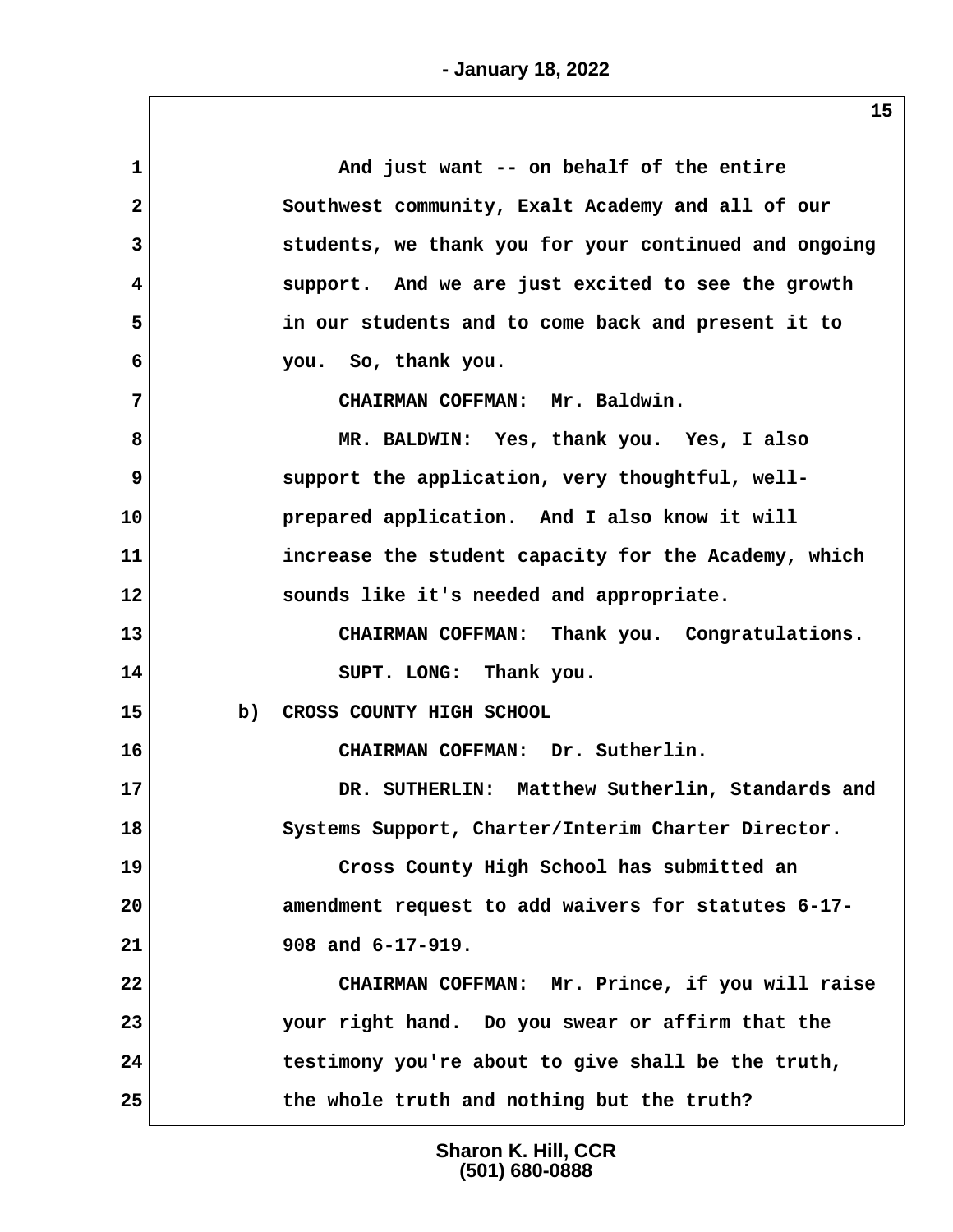| 1              | MR. PRINCE: Yes.                                      |
|----------------|-------------------------------------------------------|
| $\overline{a}$ | CHAIRMAN COFFMAN: Thank you.                          |
| $\overline{3}$ | Ms. Park, if you'll come up and present the two       |
| 4              | waivers.                                              |
| 5              | MS. FRENO: Good morning. Lori Freno,                  |
| 6              | Department of Education. This one is mine.            |
| 7              | The hearing procedures in this -- for this            |
| 8              | hearing will be the same as they were -- as Ms. Park  |
| 9              | read them earlier.                                    |
| 10             | As far as the waivers, 6-17-908, that section of      |
| 11             | the code prohibits payments from the teachers' salary |
| 12             | fund for teachers without a -- would prohibit -- let  |
| 13             | me try again. It would prohibit payments from the     |
| 14             | teachers' salary fund unless the educator has a       |
| 15             | license. And in this case this waiver would allow     |
| 16             | non-licensed teachers, when there is a waiver of      |
| 17             | teacher licensure, to receive payments from that      |
| 18             | fund.                                                 |
| 19             | Section 6-17-919 provides that all warrants,          |
| 20             | which is the state word for checks, that are issued   |
| 21             | to pay for a teacher without a license shall be void. |
| 22             | And a waiver of that, likewise, is so that teachers   |
| 23             | -- educators who do not have licensure and the        |
| 24             | licensure has been waiver they will be able to be     |
| 25             | paid without their checks being voided.               |
|                |                                                       |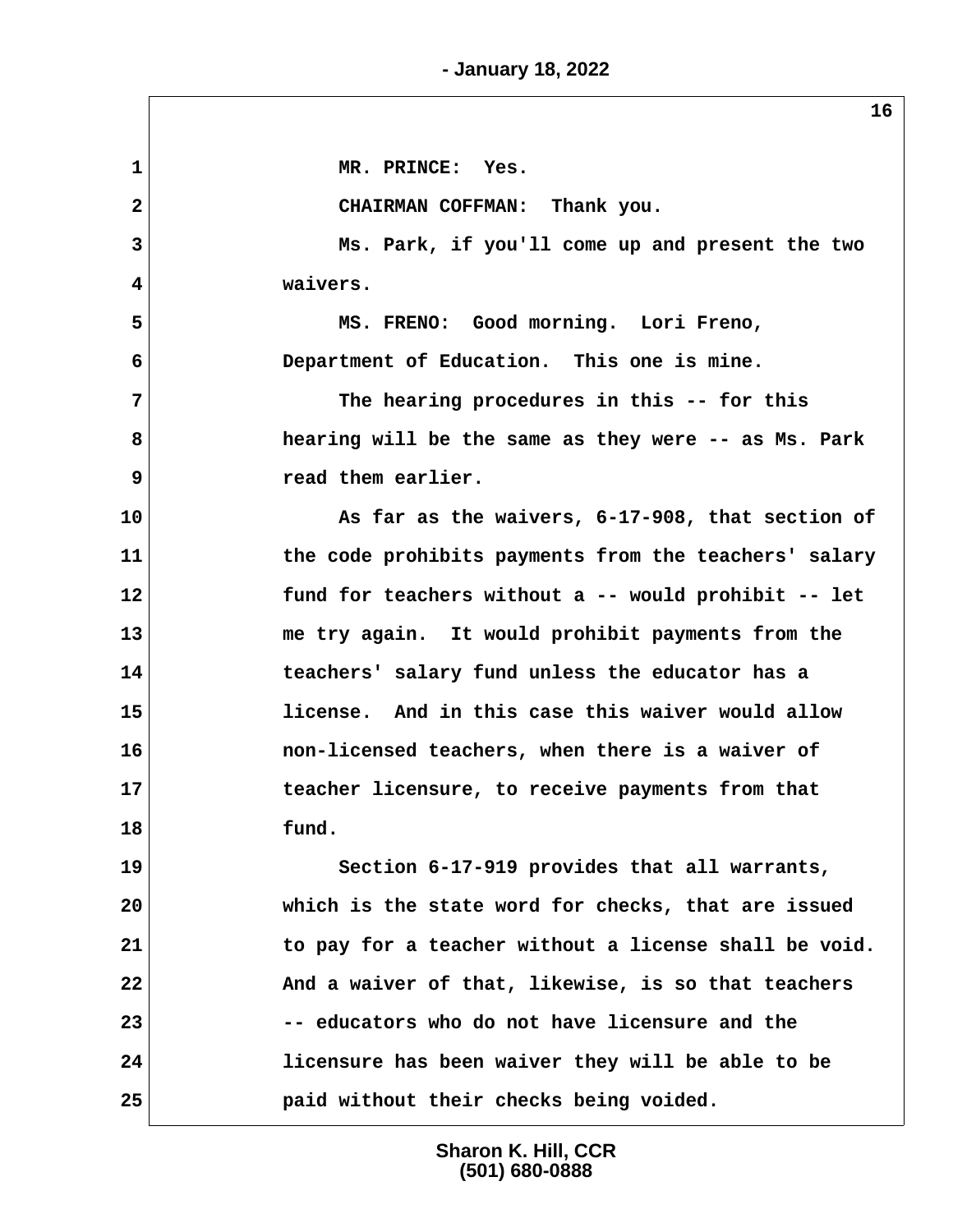**1 CHAIRMAN COFFMAN: Thank you, Ms. Freno. 2 MS. FRENO: And there are no legal objections to 3 this waiver request. 4 CHAIRMAN COFFMAN: Thank you. 5 Mr. Prince. 6 MR. PRINCE: Yes, ma'am. 7 CHAIRMAN COFFMAN: I'm assuming you are just 8 wanting to get all of your buildings aligned? 9 MR. PRINCE: Yes. When we renewed the 10 elementary charter, those two were identified that we 11 would add on to the teacher licensure to help 12 compliment everything and tie it all together better. 13 And so after that was approved I decided that we need 14 to ask for those same two for the high school. 15 CHAIRMAN COFFMAN: All right. And are you 16 requesting that these waivers be in place for the 17 full length of the charter for the high school? 18 MR. PRINCE: Yes, ma'am. Yes, for the remaining 19 four years of the charter -- or five. We just -- 20 well, four years. We're going to do five. We did 21 one right now. 22 CHAIRMAN COFFMAN: Right. All right. 23 Any -- let's start -- Dr. Flowers, any 24 questions? 25 DR. FLOWERS: No questions on my end. Thank**

> **Sharon K. Hill, CCR (501) 680-0888**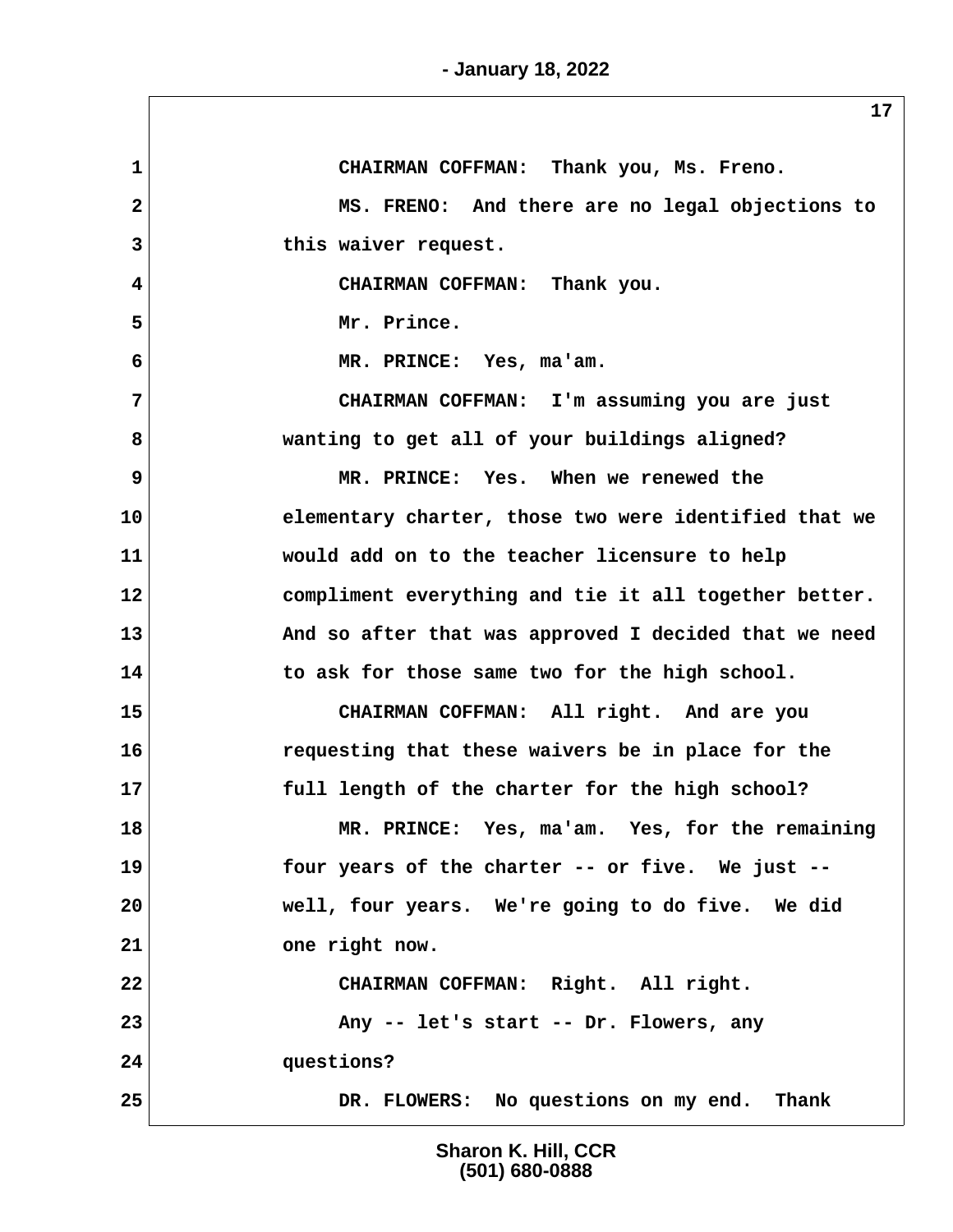|                | 18                                                    |
|----------------|-------------------------------------------------------|
| $\mathbf{1}$   | you.                                                  |
| 2              | CHAIRMAN COFFMAN: Ms. Saracini?                       |
| 3              | MS. SARACINI: No. But I just want to say you          |
| 4              | were very thorough when you put your proposal         |
| 5              | together so that we can understand around teacher     |
| 6              | licensure. Thank you.                                 |
| $\overline{7}$ | CHAIRMAN COFFMAN: Ms. -- Dr. Wright-McMurray?         |
| 8              | DR. WRIGHT-MCMURRAY: No questions. Thank you.         |
| $\overline{9}$ | CHAIRMAN COFFMAN: Mr. Baldwin, any questions?         |
| 10             | MR. BALDWIN: No questions.                            |
| 11             | CHAIRMAN COFFMAN: If there are no questions,          |
| 12             | I'll accept a motion.                                 |
| 13             | MR. BALDWIN: I'll make the motion.                    |
| 14             | MS. SARACINI: I second.                               |
| 15             | CHAIRMAN COFFMAN: I have a motion from Mr.            |
| 16             | Baldwin and a second from Ms. Saracini to approve the |
| 17             | addition of the two waivers for the Cross County High |
| 18             | School to be in place through the length of the       |
| 19             | charter.                                              |
| 20             | All those in favor?                                   |
| 21             | (UNANIMOUS CHORUS OF AYES)                            |
| 22             | CHAIRMAN COFFMAN: Any opposed?                        |
| 23             | Motion passes.                                        |
| 24             | Mr. Prince, if you'll give us just a moment to        |
| 25             | work on our voting sheets.                            |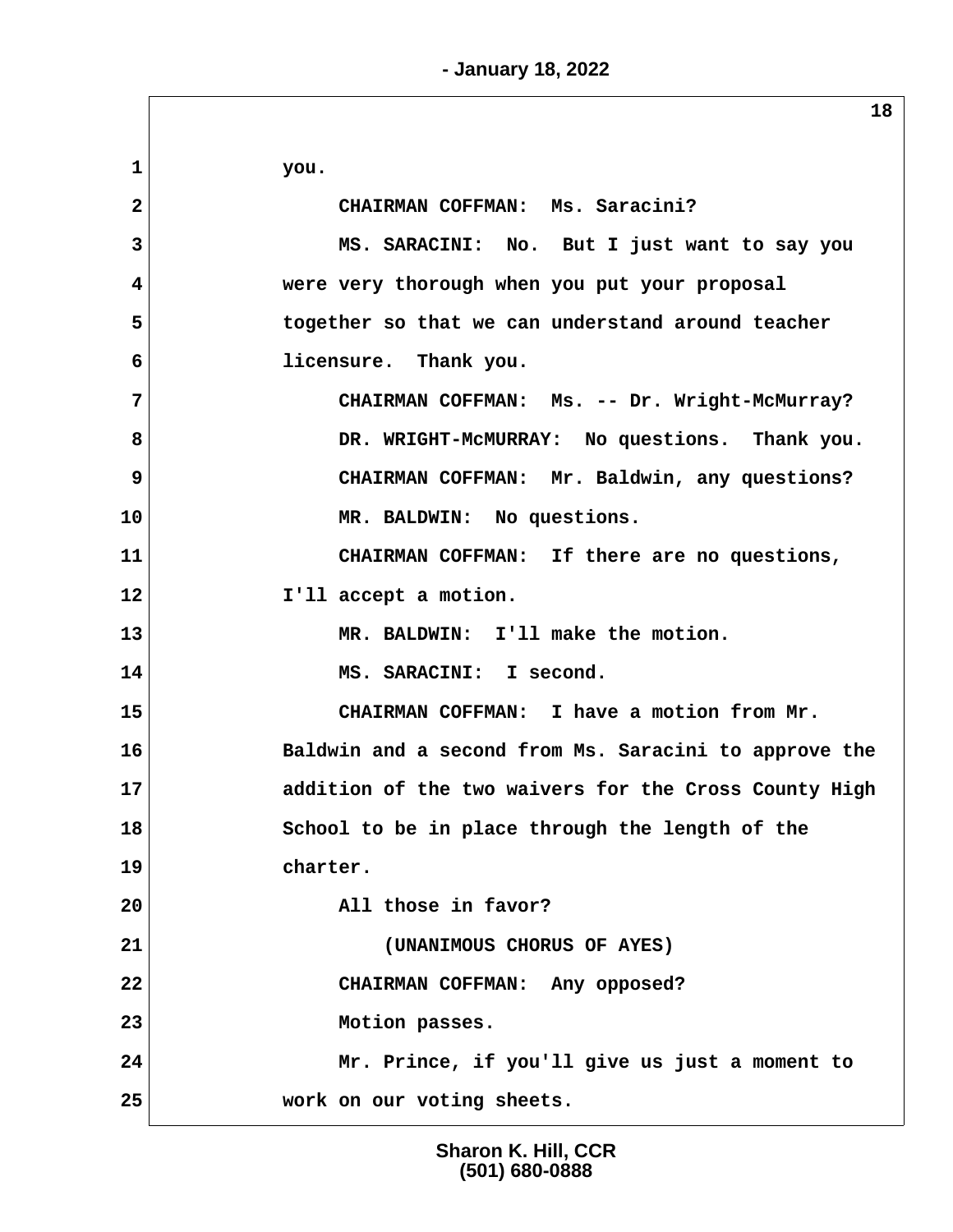|                | 19                                                   |
|----------------|------------------------------------------------------|
| $\mathbf{1}$   | (A FEW MOMENTS OF SILENCE)                           |
| $\overline{2}$ | CHAIRMAN COFFMAN: Mr. Baldwin, if you'd like to      |
| 3              | begin?                                               |
| 4              | MR. BALDWIN: Yes. It looks to me like the            |
| 5              | waivers are appropriate. I like the fact that        |
| 6              | they're also consistent across your school system.   |
| 7              | And I vote to approve.                               |
| 8              | CHAIRMAN COFFMAN: Thank you.                         |
| $\mathbf{9}$   | Dr. Wright-McMurray.                                 |
| 10             | DR. WRIGHT-MCMURRAY: I support the waiver            |
| 11             | request. This will allow the school district to      |
| 12             | insure all campuses are aligned.                     |
| 13             | CHAIRMAN COFFMAN: Thank you.                         |
| 14             | Dr. Flowers.                                         |
| 15             | DR. FLOWERS: I vote to support the waivers as        |
| 16             | presented to insure all campuses are aligned.        |
| 17             | CHAIRMAN COFFMAN: Thank you.                         |
| 18             | Ms. Saracini.                                        |
| 19             | MS. SARACINI: I support the waiver request of        |
| 20             | teacher licensure to continue during the time of the |
| 21             | charter.                                             |
| 22             | CHAIRMAN COFFMAN: All right. Thank you, Mr.          |
| 23             | Prince. Have a great day. And thanks for making      |
| 24             | sure all your waivers are aligned.                   |
| 25             | MR. PRINCE: Thank you. Y'all have a good day         |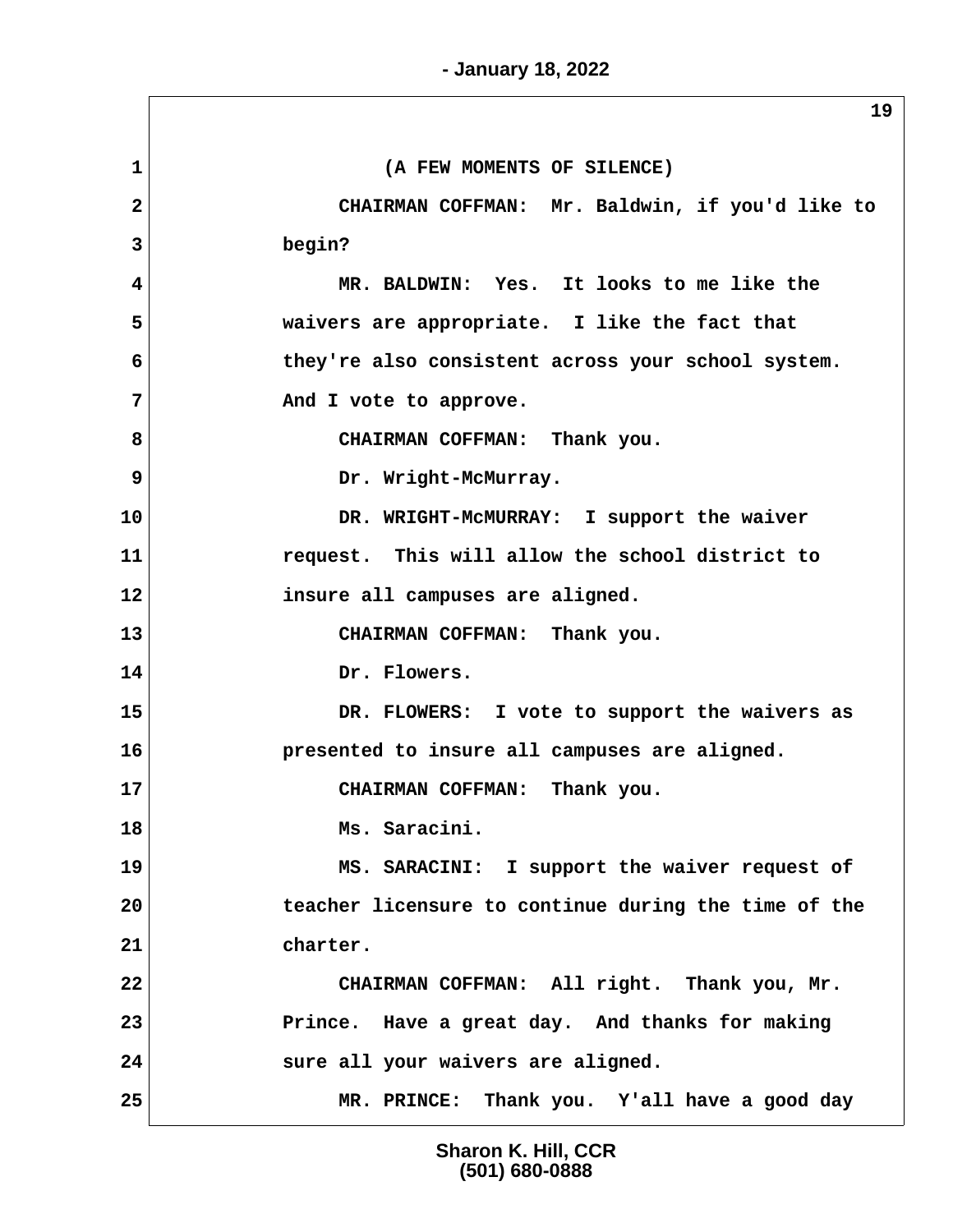**- January 18, 2022**

 **1 too. 2 CHAIRMAN COFFMAN: Bye-bye. 3 c) PREMIER HIGH SCHOOL OF FORT SMITH 4 CHAIRMAN COFFMAN: Dr. Sutherlin. 5 DR. SUTHERLIN: Matthew Sutherlin, Standards and 6 Systems Support, Charter/Interim Charter Director. 7 Premier High School of Fort Smith has submitted 8 an amendment request for the approval of the location 9** of the school scheduled to open in the fall of 2022. **10 CHAIRMAN COFFMAN: All right. If everyone 11 speaking on behalf of Premier High School of Fort 12 Smith would raise your -- stand and raise your right 13 hand. Do you swear or affirm that the testimony 14 you're about to give shall be the truth, the whole 15 truth, and nothing but the truth? 16 (ALL SPEAKERS ANSWERED AFFIRMATIVELY) 17 CHAIRMAN COFFMAN: All right. And, Ms. Park, do 18 we have any opposition? 19 MS. FRENO: No, there's no opposition. 20 CHAIRMAN COFFMAN: Okay. Thank you. 21 MS. FRENO: There are legal concerns, but no 22 opposition. 23 CHAIRMAN COFFMAN: Okay. All right. Good 24 morning. If you'll state your name and title -- 25 MR. FELTON: Okay. I'm Dennis Felton, State**

> **Sharon K. Hill, CCR (501) 680-0888**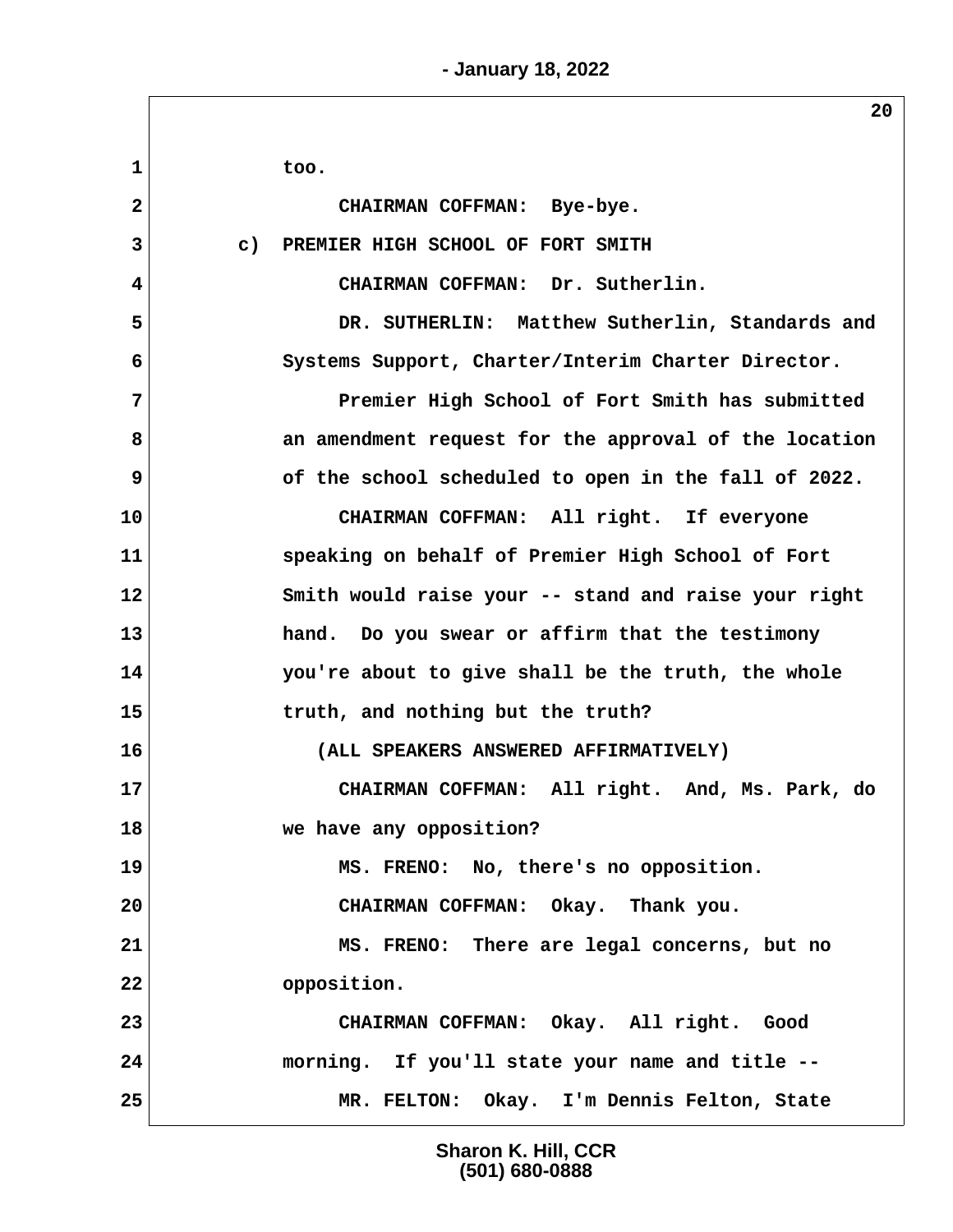**- January 18, 2022**

| 1                       | Director of Premier High Schools. Good morning.       |
|-------------------------|-------------------------------------------------------|
| $\overline{\mathbf{2}}$ | CHAIRMAN COFFMAN: Good morning.                       |
| 3                       | MR. FELTON: Now I submitted a presentation.           |
| $\overline{\mathbf{4}}$ | MR. DAN DAVIS: You should be able to stream it.       |
| 5                       | It's just getting it all --                           |
| 6                       | MR. FELTON: Okay.                                     |
| 7                       | MR. DAN DAVIS: Just a second. All right. Give         |
| 8                       | it a whirl now. There you go.                         |
| 9                       | MR. FELTON: All right. So we're here this             |
| 10                      | morning to talk about Premier High School Fort Smith. |
| 11                      | Just an overview of our amendment -- we have the      |
| 12                      | overview of the amendment, the actual amendment       |
| 13                      | request, kind of the rationale, the impact, and the   |
| 14                      | proposed site.                                        |
| 15                      | So remember last fall we were approved to open        |
| 16                      | up Premier High School of Fort Smith in August of     |
| 17                      | 2022. In the application for that charter school, we  |
| 18                      | did indicate that the school would not be located     |
| 19                      | within 1,000 feet of any business that serves         |
| 20                      | alcohol. We've spent probably the past probably nine  |
| 21                      | months looking for a facility in the area. I think    |
| 22                      | the last time I looked at the list it was over 30     |
| 23                      | different properties. And when we're looking at       |
| 24                      | these properties there's different things we're       |
| 25                      | looking at, from safety, from accessibility, to       |

**Sharon K. Hill, CCR (501) 680-0888**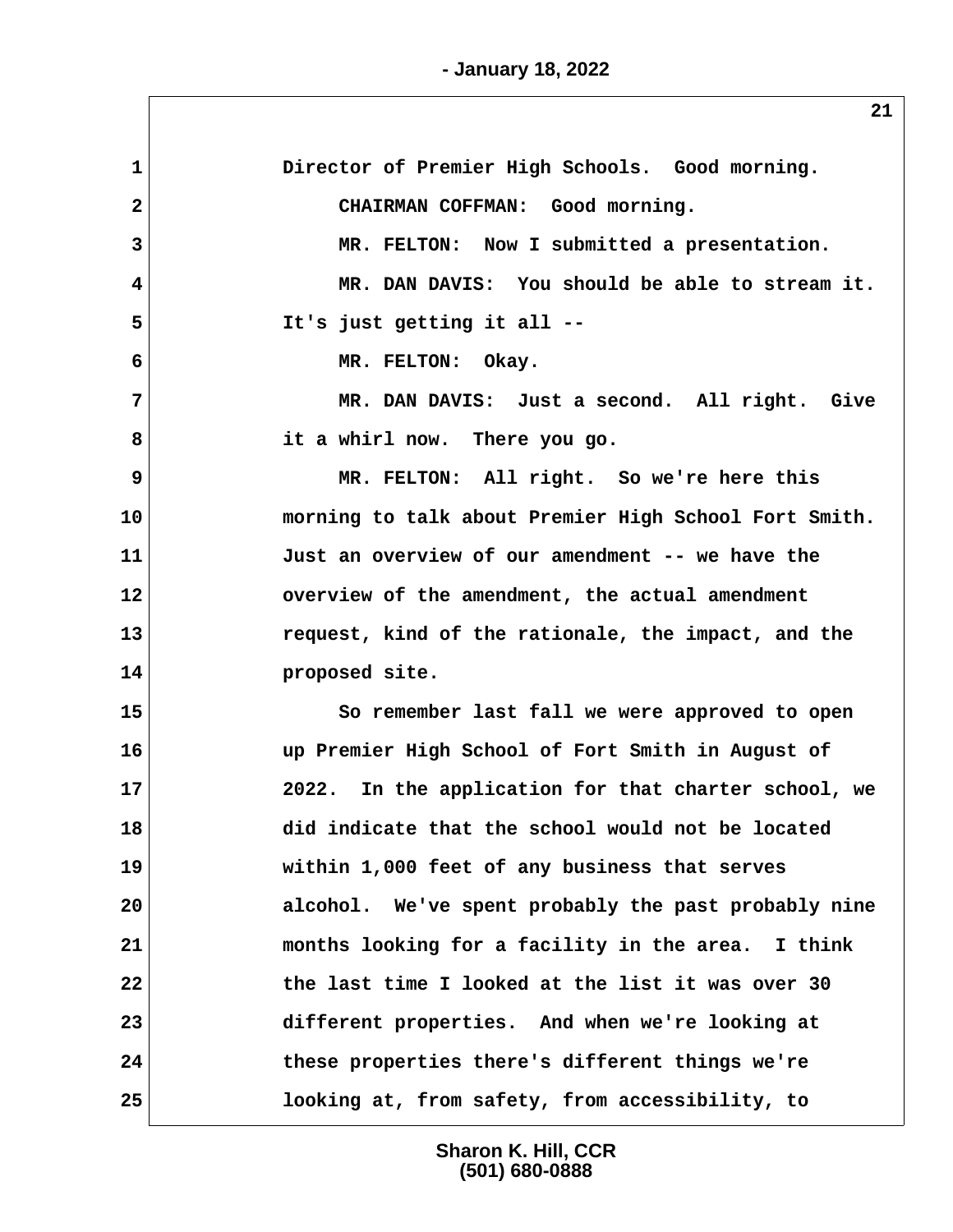| $\mathbf 1$  | location. And one of the things that we've            |  |
|--------------|-------------------------------------------------------|--|
| $\mathbf{2}$ | identified is in the community there's a facility     |  |
| 3            | located at 3400 Rogers Avenue that we are highly      |  |
| 4            | interested in pursuing. However, we noticed that      |  |
| 5            | there was a Dollar General that's located within the  |  |
| 6            | 1,000 feet of that facility that has a beet permit.   |  |
| 7            | So the rationale here is that we've spent our         |  |
| 8            | due-diligence in the community looking for several    |  |
| 9            | properties. A lot of properties we identified were    |  |
| 10           | within 1,000 feet of alcohol sales. We also noticed   |  |
| 11           | that when we were reviewing the facility as well and  |  |
| 12           | looking at the renovations that we want to get done   |  |
| 13           | to the facility that we did go ahead and get those    |  |
| 14           | renovations started in order to make the timeline for |  |
| 15           | school. One of the things we also looked at is        |  |
| 16           | looking at other schools in the community that this   |  |
| 17           | is not a foreign case, by itself; that there were     |  |
| 18           | other charter schools in Arkansas that are located    |  |
| 19           | within 1,000 feet of alcohol sales, as well as other  |  |
| 20           | public schools. So this idea is not foreign.          |  |
| 21           | We did reach out to Arkansas Alcoholic Beverage       |  |
| 22           | Control Commission to get guidance on this and we     |  |
| 23           | were communicated that the statute of the beer off-   |  |
| 24           | premises does not apply to the 1,000 feet rule when   |  |
| 25           | it comes to a liquor -- business liquor license       |  |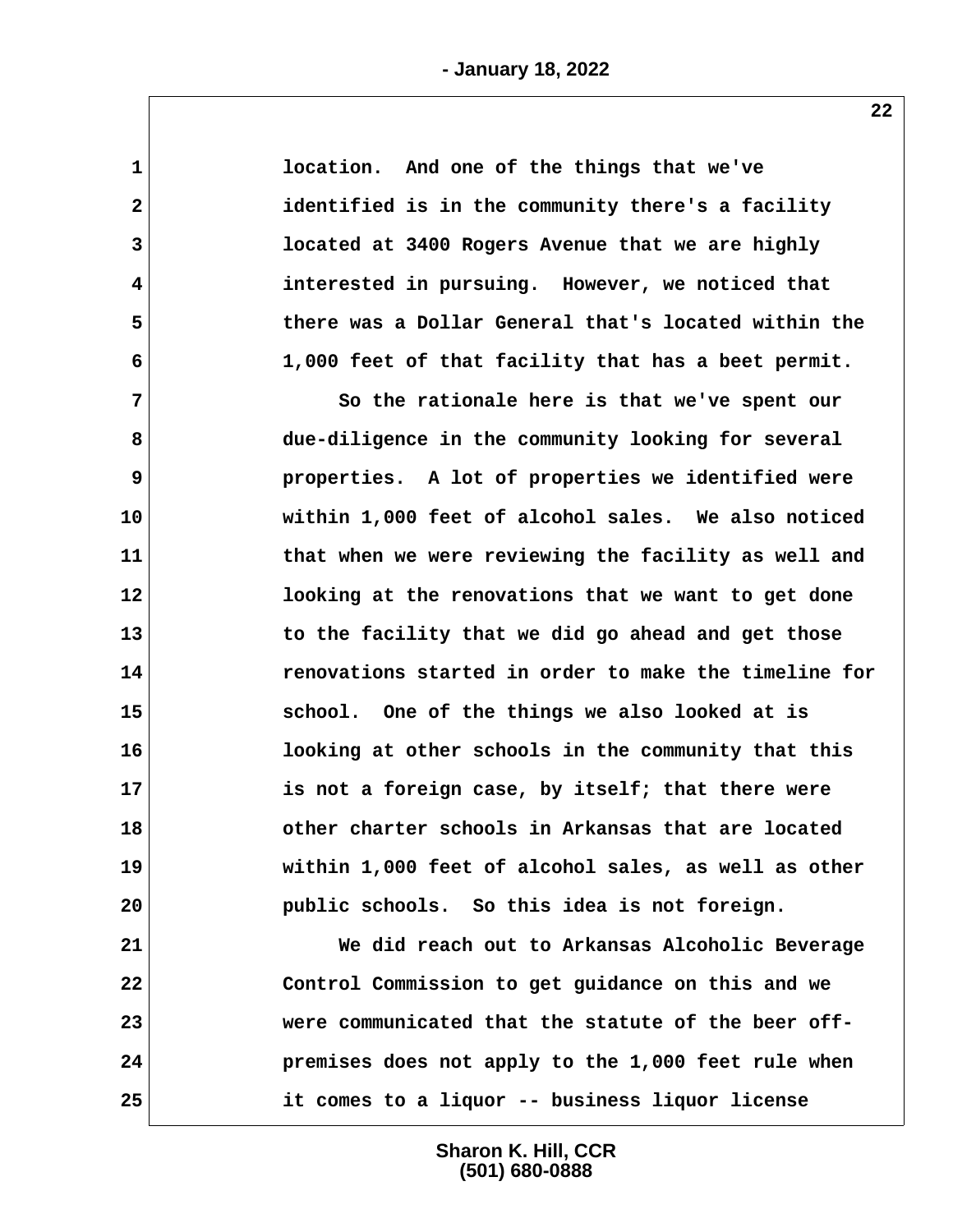**1 permit.**

 **2 We've also reached out to the local Dollar 3 General. We started conversations about what does 4 this impact look like on your business. We've 5 started having conversations about the safety and 6 health of the students. So, for instance, those who 7 know about our schools, we have not only resource 8 officers but we have secure access to control what 9 students are doing as they're leaving and coming to 10 the school, as well as camera surveillance as well. 11 Also, we've had conversations with city 12 officials to see if they have any oppositions to 13 this, to us moving to this location. There was no**

**14 opposition there as well.**

**15 This is the proposed location. It's a little 16 red where you can kind of see -- well, you can't see 17 the Dollar General in sight. This is the next suite 18 over. There's a suite in between the 3400 Rogers 19 Avenue, which is a suite that we're a part of.**

**20 The reason why we want this location, it's local 21 -- I mean it's close to a local resource, Creekmore 22 Community Center. It's also on the bus route line. 23 A lot of our students typically provide -- use public 24 transportation. And also it's in our desired price 25 range and has adequate parking.**

> **Sharon K. Hill, CCR (501) 680-0888**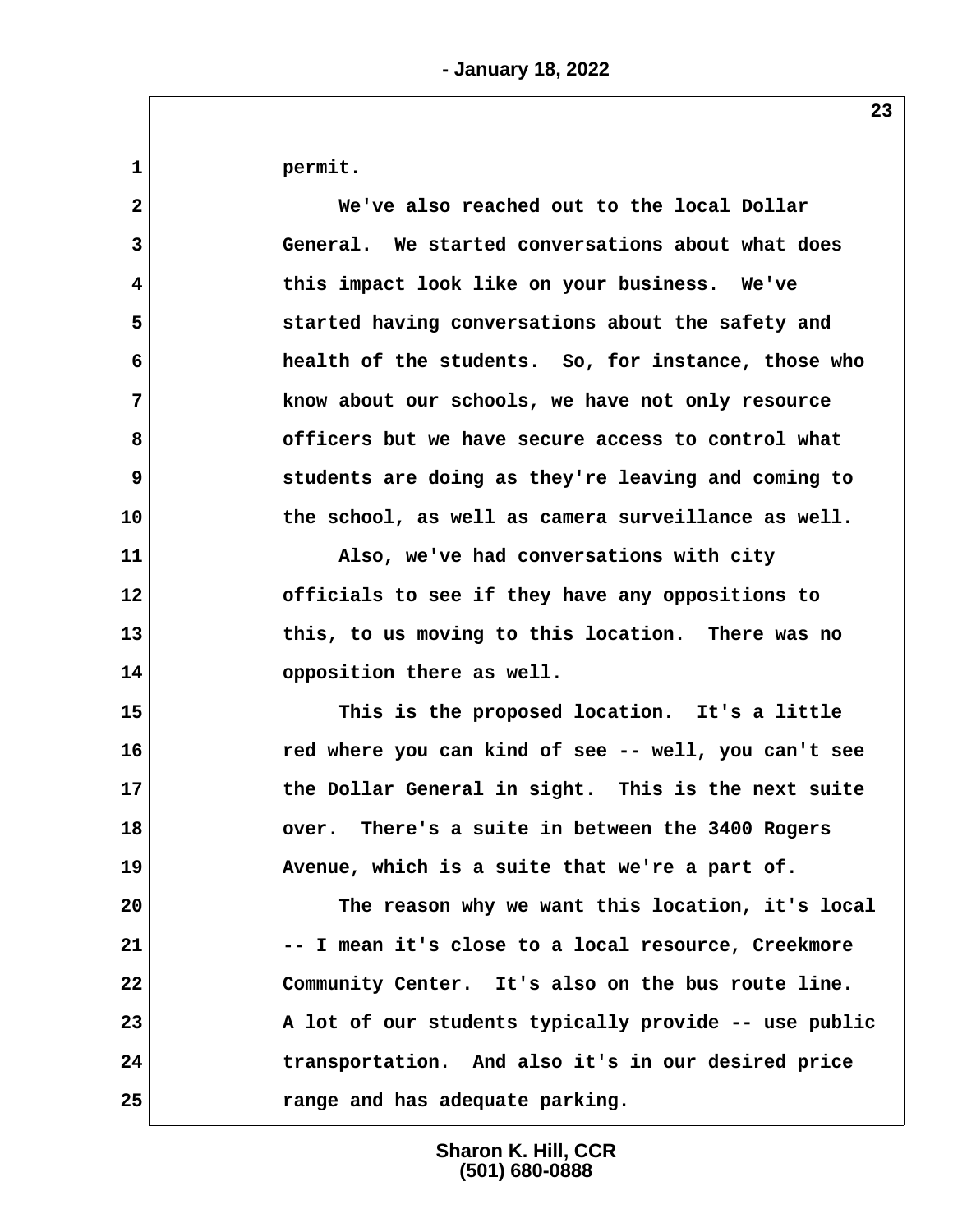**- January 18, 2022**

1 Questions?  **2 CHAIRMAN COFFMAN: We'll have some. 3 MR. FELTON: Okay. In general, we're seeking to 4 basically locate this facility near this Dollar 5 General. 6 CHAIRMAN COFFMAN: Thank you. 7 Let's hear the concerns from our legal team, 8 please. 9** MS. FRENO: Lori Freno, Department of Education. **10 Well, we have concerns of proximity and 11 accessibility. This -- I mean this is not perfectly 12 clear; it's not clear from the law whether this would 13 be allowed as a proper placement for this school.** 14 Also, I know that there was a question asked to the **15 Charter -- from the Charter Authorizing Panel to this 16 charter group that has not yet been answered that has 17 to do with -- I believe, Ms. Coffman, was it -- did 18 it have to do with the effect it would have upon the 19 Dollar General store, the legal effect it would have 20 on Dollar General store. And I know this morning we 21 were told that they are still seeking an answer to 22 that question for you. But we do continue -- Legal 23 does continue to have concerns about this. 24 CHAIRMAN COFFMAN: Thank you, Ms. Freno. 25 Mr. Walter.**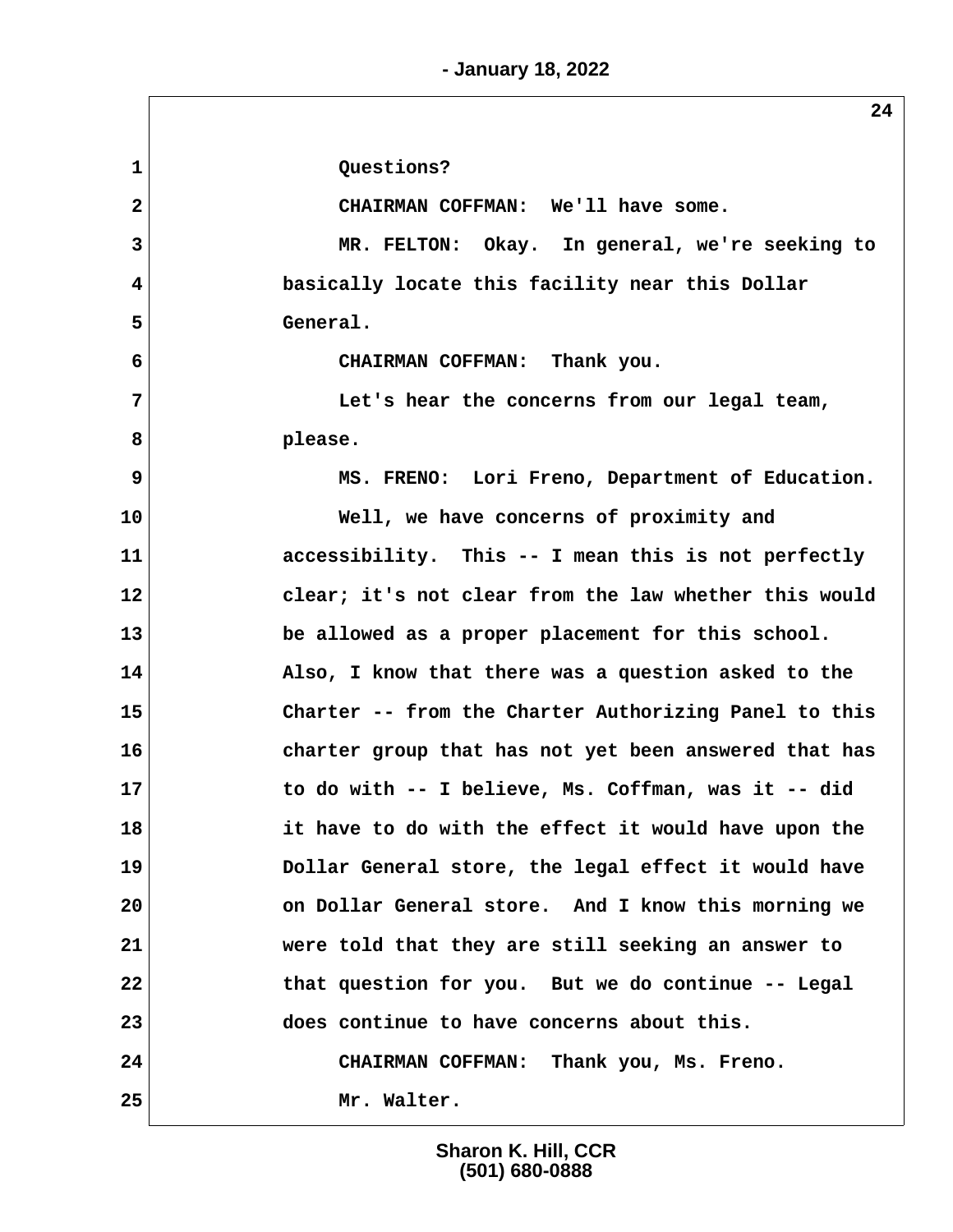| $\mathbf 1$             | MR. WALTER: Thank you, Madam Chair, Members of        |
|-------------------------|-------------------------------------------------------|
| 2                       | the Panel, DESE Staff. My name is Tripp Walter. I'm   |
| 3                       | the staff attorney with the Arkansas Public School    |
| $\overline{\mathbf{4}}$ | Resource Center.                                      |
| 5                       | If I could, I just wanted to hopefully allay          |
| 6                       | some of the concerns that Ms. Freno brought before    |
| 7                       | you and also add a couple of other things to what Mr. |
| 8                       | Felton said, I guess to address the issues right      |
| 9                       | away.                                                 |
| 10                      | As we all know, the issue at play really is the       |
| 11                      | 1,000 feet requirement that is established in the     |
| 12                      | application. As far as state law goes, I think        |
| 13                      | you've been provided information to address the       |
| 14                      | proper placement issue I guess, first, that Ms. Freno |
| 15                      | raised. The 1,000-foot restriction that you may have  |
| 16                      | heard of that's in law between a school and an        |
| 17                      | establishment that sells alcohol only applies under   |
| 18                      | the law and under the Alcoholic Beverage Commission   |
| 19                      | rules when that entity that sells alcohol holds a     |
| 20                      | retail liquor permit. If you will look at the         |
| 21                      | information that we forwarded to you late Friday from |
| 22                      | the Alcoholic Beverage Commission, it sets forth --   |
| 23                      | and the regulations say the very same thing -- that   |
| 24                      | that does not apply in the case of an entity like     |
| 25                      | Dollar General that sells -- that has a beer off-     |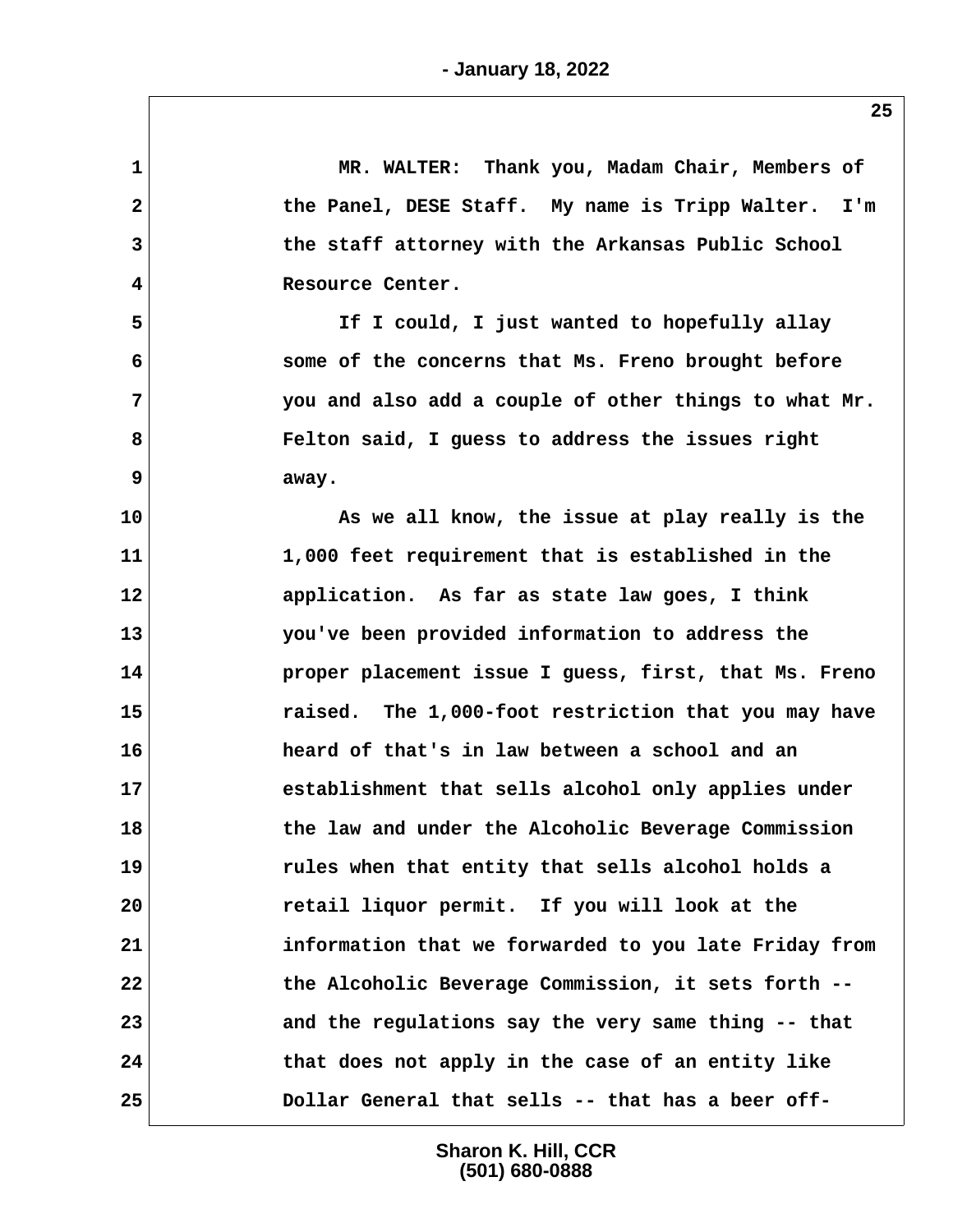| $\mathbf{1}$ | premises permit. That is not considered a retail      |
|--------------|-------------------------------------------------------|
| $\mathbf{2}$ | liquor permit, and you have an explanation I think    |
| 3            | from Mr. Lewis, one of the attorneys for the          |
| 4            | Alcoholic Beverage Commission, in your materials. So  |
| 5            | there's no alcoholic beverage restriction, nor, I     |
| 6            | think as Mr. Felton indicated, any city restrictions  |
| 7            | or land use restrictions that would keep Premier from |
| 8            | locating in that space. So I wanted to make sure      |
| 9            | that we were all clear with that.                     |
| 10           | The reality is too that now that there is a           |
| 11           | methodology in place, which as you probably know      |
| 12           | there hasn't always been, for convenience stores like |
| 13           | Dollar General and the like to obtain off-campus or   |
| 14           | off-premise beer permits -- that even if Premier were |
| 15           | to locate somewhere else there's no guarantees that a |
| 16           | Dollar General or a Kum-and-Go or some kind of entity |
| 17           | that obtains a beer off-premises permit could locate  |
| 18           | as close to them as they wanted to.                   |
| 19           | The other thing I wanted to -- I guess I wanted       |
| 20           | to address too was the relationship as I understand   |
| 21           | it -- I won't attempt to speak for Mr. Felton, but as |
| 22           | I understand it between RES and then specifically Mr. |
| 23           | Felton since he's been the point person on this, RES  |
| 24           | and Dollar General. I think he stated in his          |
| 25           | presentation that Dollar General has no concerns with |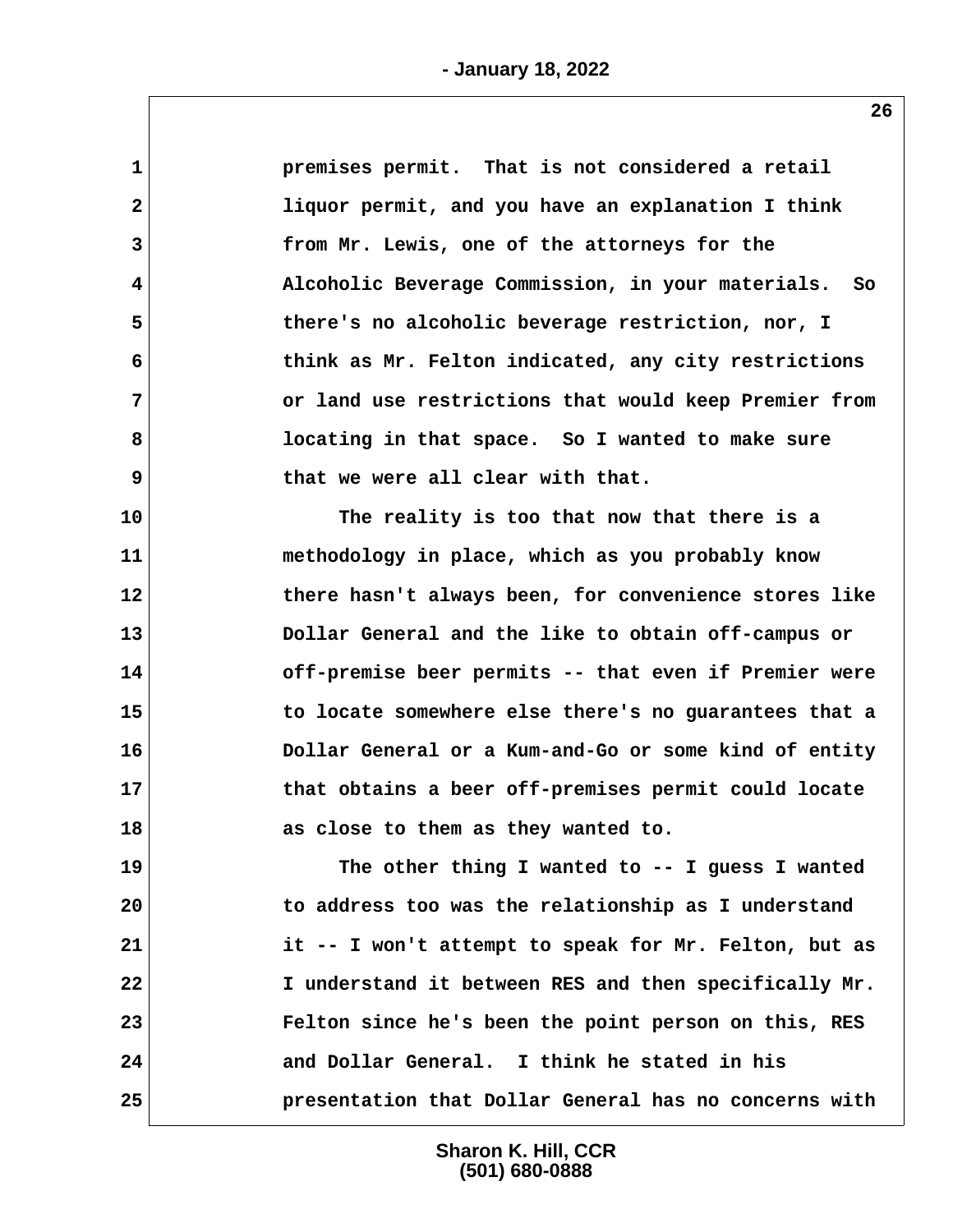| this issue. I know one of the things that's going to  |
|-------------------------------------------------------|
| be on your mind obviously is security and the health  |
| and safety of the students. So I would just add to    |
| that -- again, this is an off-premise permit; there   |
| are not going to be individuals in the store          |
| consuming alcohol within 1,000 feet of the school. I  |
| think Mr. Felton said in his presentation the intent  |
| of the school as far as security goes, if it is       |
| granted this amendment by you and that's upheld by    |
| the State Board of Education.                         |
| I have become -- I have been impressed myself         |
| with both the amount of due-diligence that Mr. Felton |
| and his team have done in trying to find an adequate  |
| location. I think he mentioned to you that they       |
| reviewed I believe the number was 30 to 33 different  |
| sites.                                                |
| And the final concern that I understand is the        |
| proximity and accessibility to the Dollar General     |
| store. I know these are things that have come up as   |
| what would happen. If, let's say, you grant the       |
| amendment and Premier goes in and at some point in    |
| time the Dollar General store decides to give up its  |
| beer on-premises permit and then at some subsequent   |
| time decides to re-seek it, so it would go through    |
| the permitting process. I've heard concerns that,     |
|                                                       |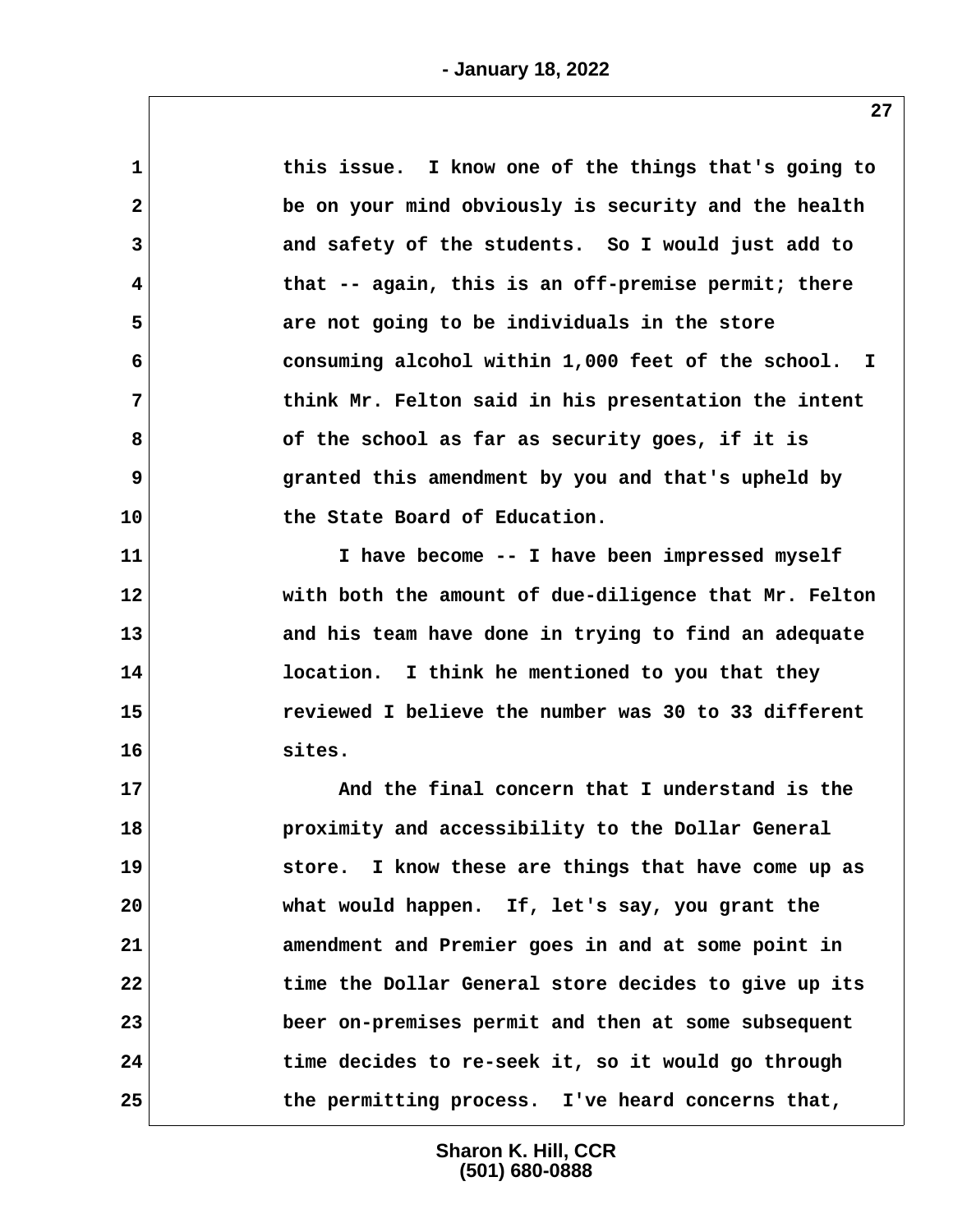| $\mathbf 1$  | well, that could cause a strained, difficult          |  |
|--------------|-------------------------------------------------------|--|
| $\mathbf{2}$ | relationship between Dollar General and Premier and   |  |
| 3            | those kind of issues. The reality is if that were to  |  |
| 4            | happen -- again, there's no 1,000-foot requirement    |  |
| 5            | and, yes, the Alcoholic Beverage code rules do        |  |
| 6            | provide in that situation that somebody could make a  |  |
| 7            | protest, or a concern, rather, because it is -- it    |  |
| 8            | might have an affect on what the rules call a         |  |
| 9            | schoolhouse. But realize that that could happen with  |  |
| 10           | any permit to be sought anywhere. That's not          |  |
| 11           | something that's particular -- again, there's no bar, |  |
| 12           | there's no distance bar either by state statute or    |  |
| 13           | Alcoholic Beverage code rules. So, yes, somebody      |  |
| 14           | would have the opportunity to raise an objection, but |  |
| 15           | there's no absolute bar -- and, again, that objection |  |
| 16           | is the same that could be raised for any permit going |  |
| 17           | in.                                                   |  |
| 18           | CHAIRMAN COFFMAN: Mr. Walter, do we have any --       |  |
| 19           | so I'm assuming the documents that you submitted were |  |
| 20           | excerpts? They're not the complete full documents?    |  |
| 21           | MR. WALTER: They are. They are the full               |  |
| 22           | documents. I do have -- I can -- if the Panel would   |  |
| 23           | like, I have a set of them I can pass around.         |  |
| 24           | CHAIRMAN COFFMAN: So it starts in the rules           |  |
| 25           | document Subtitle C?                                  |  |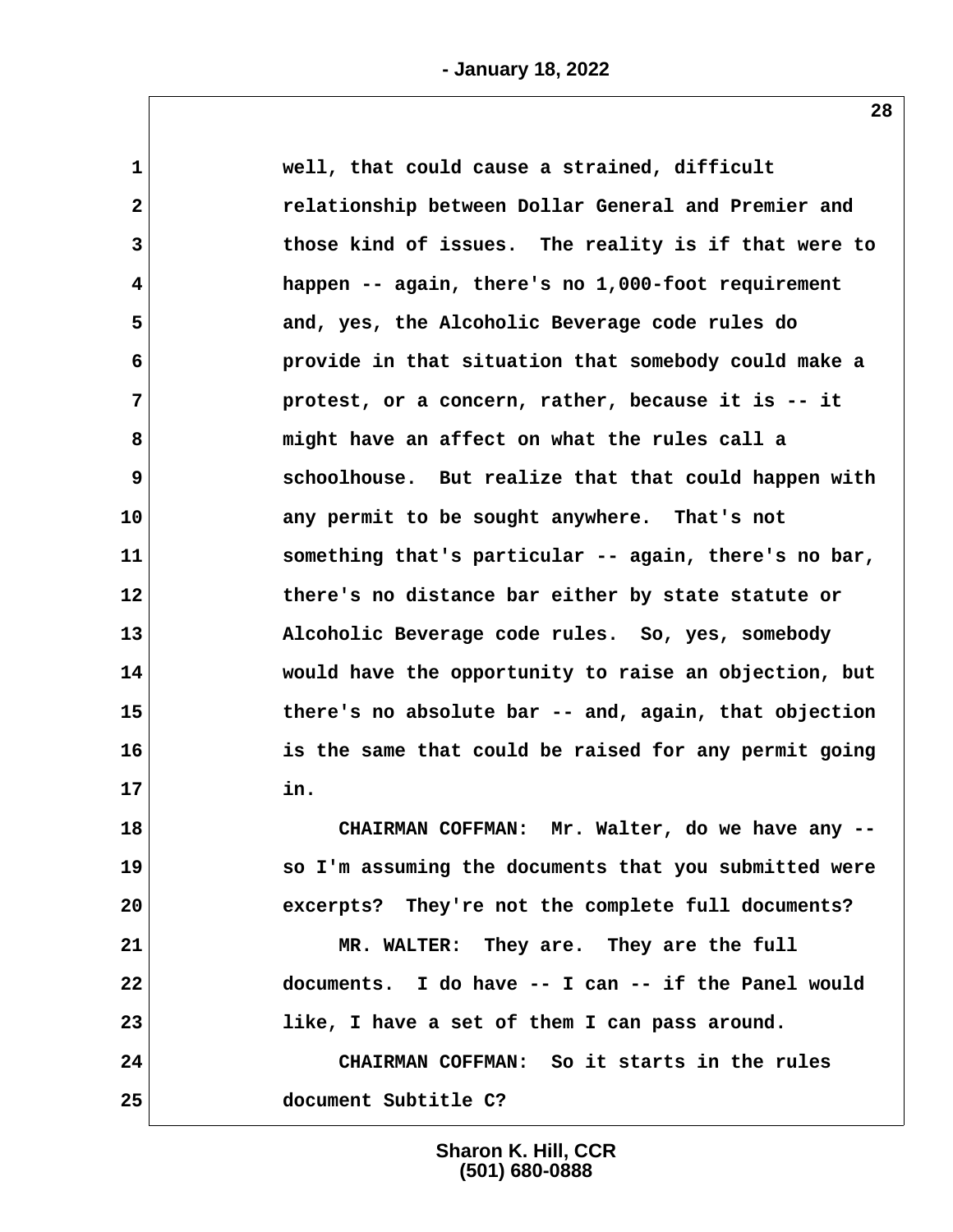1 MR. WALTER: Yes.  **2 CHAIRMAN COFFMAN: That's the full document? 3 MR. WALTER: Well, there's a lot more to 4 Subtitle C, but what I've excerpted out I believe are 5 the definitions of beer off-premise permits and the 6 permits not to be issued to premises within the 7 following stated distance from church or schoolhouse 8 and the retail liquor permit, which this -- which the 9 Dollar General holds is not that, being 1,000 feet. 10 And I've got either a longer excerpt or I've got a 11 whole copy of the multipage I'll call it beverage 12 rules I'd be glad to provide. 13 CHAIRMAN COFFMAN: And do you have any written 14 documentation from Dollar General? 15 MR. FELTON: No, I do not. 16 CHAIRMAN COFFMAN: Okay. 17 MR. FELTON: But I'm sure that won't be hard to 18 get at all. We've been in ongoing dialogue ever 19 since we've been looking at the facility about the 20 impact and everything. So I'm sure that won't be 21 hard at all to get that. 22 CHAIRMAN COFFMAN: Mr. Baldwin, questions? 23 MR. BALDWIN: Yes, thank you. 24 So let me ask -- I have three questions, and 25 maybe this first one is for ADE.**

> **Sharon K. Hill, CCR (501) 680-0888**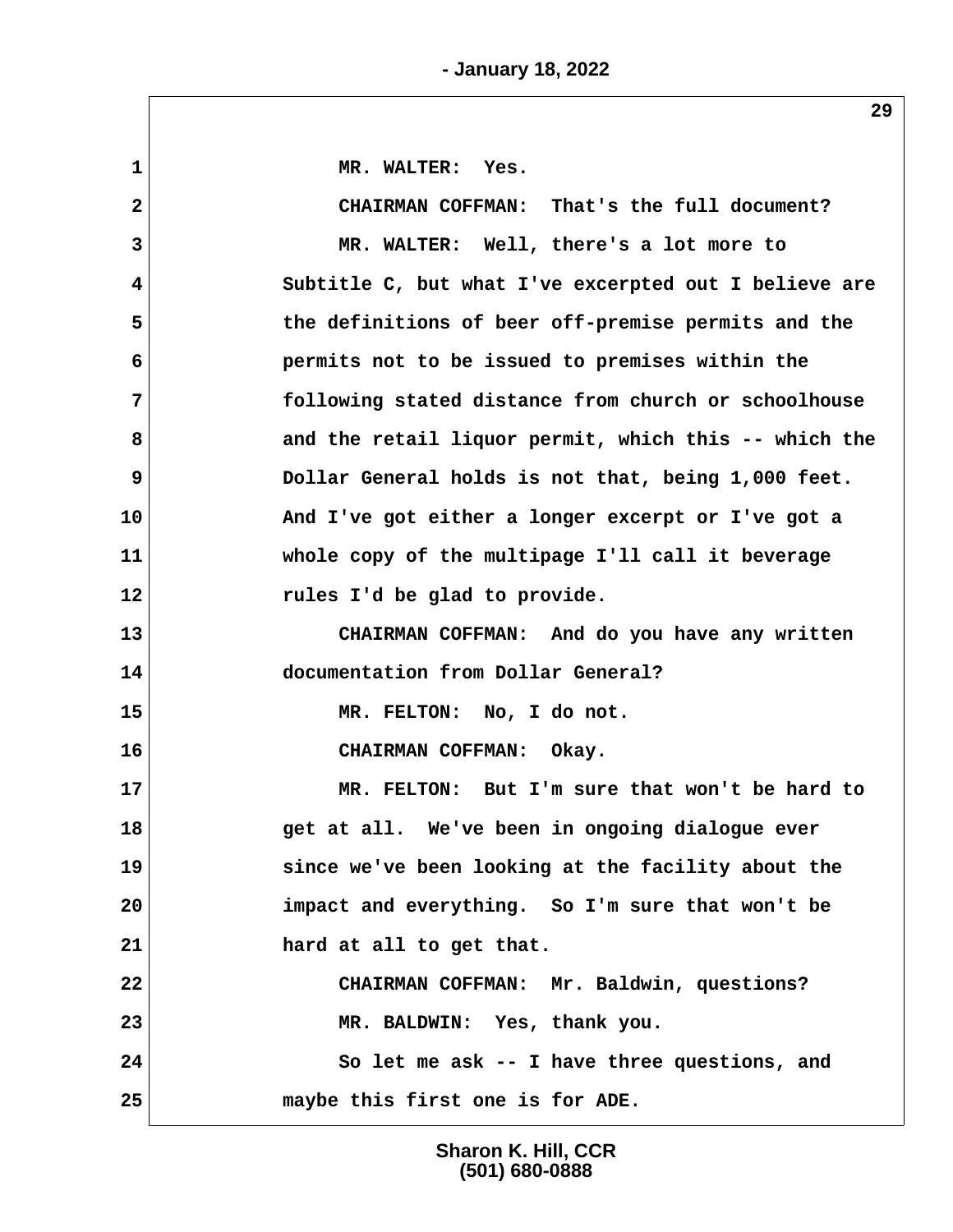**1 Is there -- is this a first-time precedent or 2 are there other charter schools that have received 3 this exemption? 4 MS. FRENO: Lori Freno, Department of Education. 5 Mr. Baldwin, I'm sorry, we do -- I do not know 6 the answer to that question. 7 MR. BALDWIN: Okay. 8 MS. FRENO: It's something we certainly can look 9 up and get back to you with the information. 10 MR. BALDWIN: Yes, if you could, I'd be 11 interested maybe just to know what we're doing here, 12 if it's the first time or if there's a history and 13 pattern for this. 14 MR. FELTON: I do have in my notes that I don't 15 mind to share this with the Panel, but we kind of did 16 some research on were there other charter schools or 17 public schools throughout the state. And at a quick 18 glance, Academics Plus in Maumelle is located within 19 1,000 feet of alcohol sales; eSTEM Junior High School 20 in Little Rock is located within 1,000 feet of 21 alcohol sales; Haas Hall in Rogers, Arkansas, is 22 located within 1,000 feet of alcohol sales; LISA 23 Academy North in North Little Rock; and then on 24 public school actually in Fort Smith -- Fort Smith 25 Northside is located 1,000 feet within alcohol sales.**

> **Sharon K. Hill, CCR (501) 680-0888**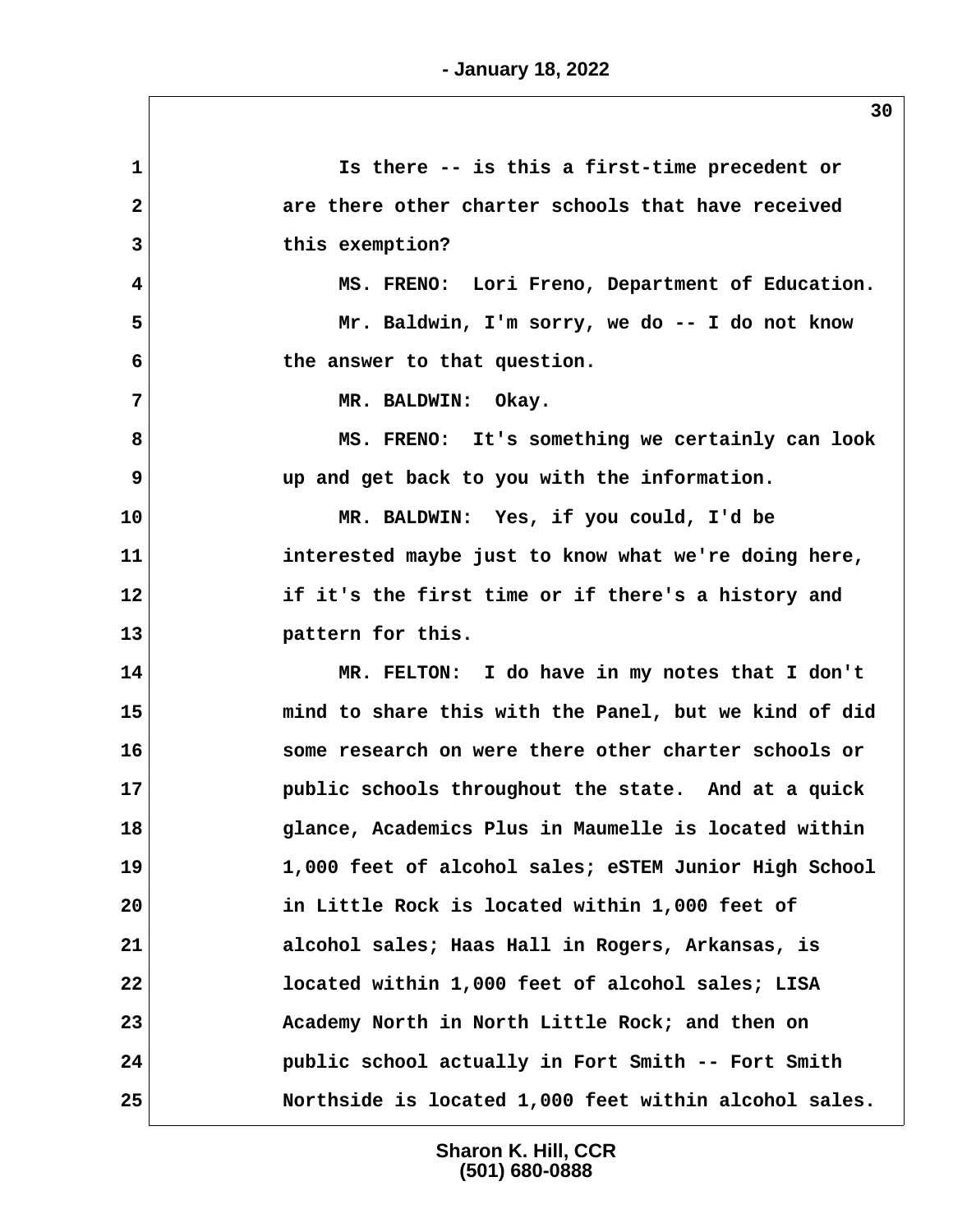| 1            | So hopefully that helps you, Mr. Baldwin.            |
|--------------|------------------------------------------------------|
| $\mathbf{2}$ | MR. BALDWIN: All right. So that's helpful.           |
| 3            | Let me ask you this: how -- so I understand the      |
| 4            | 1,000-foot rule and I have a follow-up question on   |
| 5            | that. But how close are we to the Dollar General or  |
| 6            | how many feet is it within that?                     |
| 7            | MR. FELTON: So door to door it's about 700           |
| 8            | feet, but it's weird. The reason why it's -- that    |
| 9            | the -- the back half of the building actually touch. |
| 10           | But when you look at it from the street view there's |
| 11           | actually a suite in between the Dollar General and   |
| 12           | the school.                                          |
| 13           | MR. BALDWIN: Okay.                                   |
| 14           | MR. FELTON: Like a whole 'nother business.           |
| 15           | MR. BALDWIN: Okay. Thanks.                           |
| 16           | And then my final rule -- or my final question       |
| 17           | is the 1,000-foot rule, is that a $-$ I guess I got  |
| 18           | confused on whether that was an Alcoholic Beverage   |
| 19           | rule or whether that was an ADE rule, or is it both? |
| 20           | CHAIRMAN COFFMAN: Mr. Walter.                        |
| 21           | MR. WALTER: Thank you, Madam Chair.                  |
| 22           | Good morning, Mr. Baldwin. I guess there are         |
| 23           | two things at play. What the application says --     |
| 24           | their application says and what Premier specifically |
| 25           | is seeking an amendment request to is there's a      |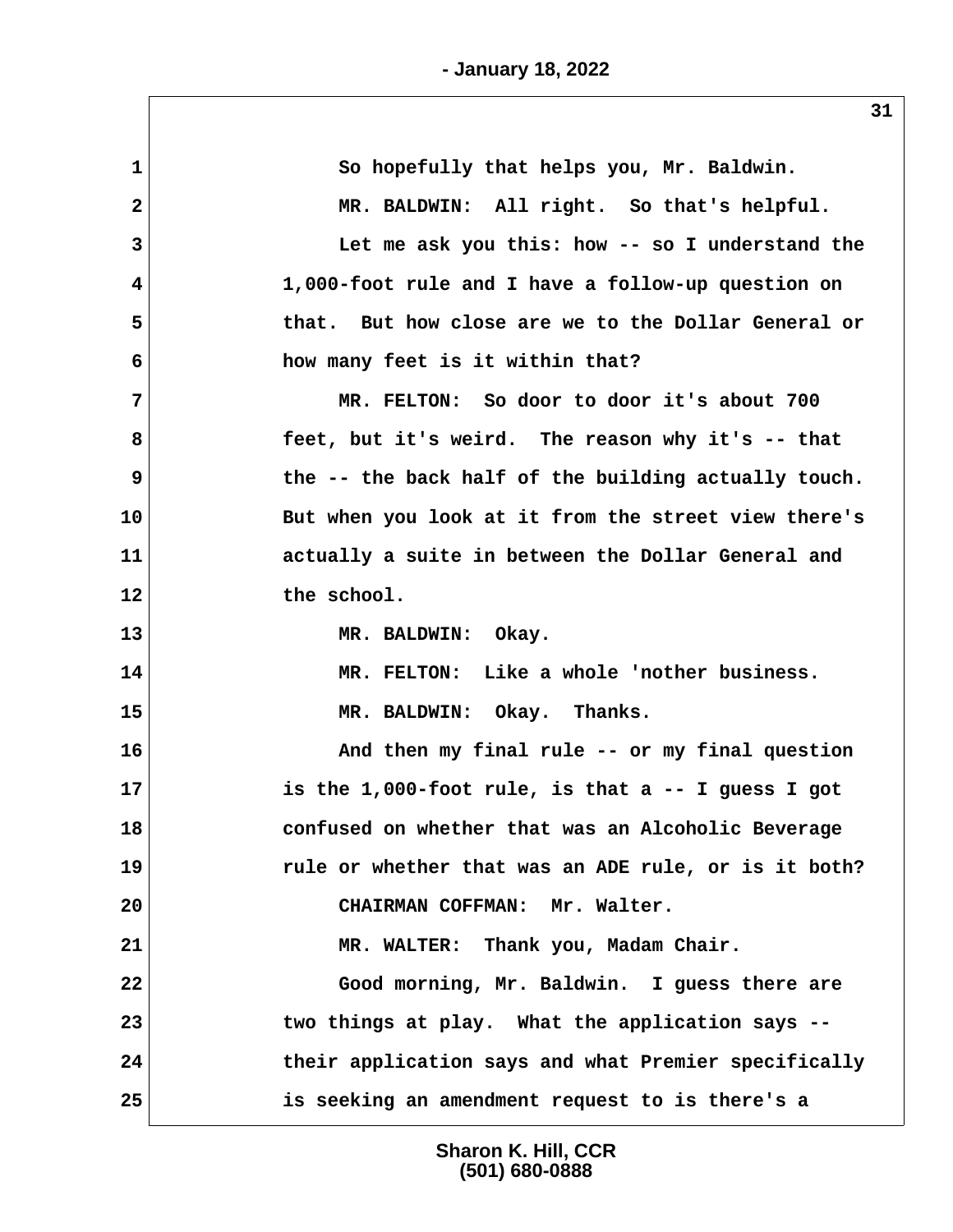| 1            | question that says -- and to my knowledge it's not in |
|--------------|-------------------------------------------------------|
| $\mathbf{2}$ | the charter school rules -- but the application says  |
| 3            | are there any alcohol sales within 1,000 feet of the  |
| 4            | facility. Then there's also an Alcoholic Beverage     |
| 5            | code rule and the state statute that says that an     |
| 6            | entity with a retail liquor permit cannot locate      |
| 7            | within 1,000 feet of a school.                        |
| 8            | MR. BALDWIN: But they don't have a retail             |
| 9            | permit, so you're saying that that is not at issue    |
| 10           | here from the ABC perspective?                        |
| 11           | MR. WALTER: That's correct. That's why the ABC        |
| 12           | has opined in the regulation and both the law --      |
| 13           | Arkansas code annotated 3-4-206 specifically used the |
| 14           | term "retail store permit" or "retail liquor permit," |
| 15           | rather, when talking about the 1,000 feet distance    |
| 16           | requirement. And, yes, so we're saying as Dollar      |
| 17           | General has a beer on-premises permit that that       |
| 18           | 1,000-foot distance per state law and Alcoholic       |
| 19           | Beverage code is not applicable.                      |
| 20           | MR. BALDWIN: Okay. And then, what you said            |
| 21           | also -- let me clarify that -- so the ADE has a       |
| 22           | question as it relates to school locations, but it's  |
| 23           | not a regulation or statute?                          |
| 24           | MR. WALTER: Well, I'll let Ms. Freno and Ms.          |
| 25           | Park address that. My understanding is no, but I      |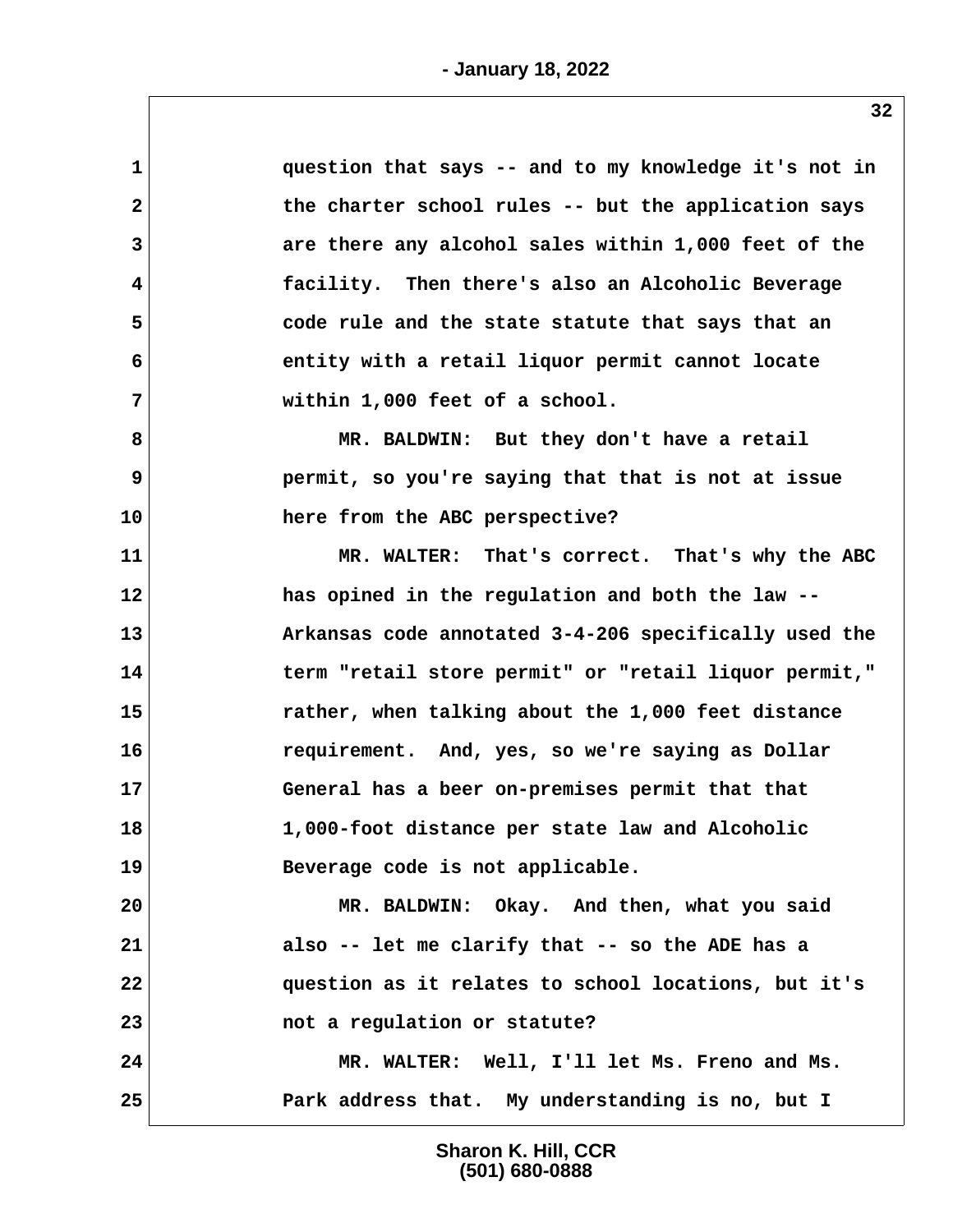$\sqrt{2}$ 

|              | 33                                                    |
|--------------|-------------------------------------------------------|
| $\mathbf{1}$ | will not attempt to answer for them.                  |
| $\mathbf{2}$ | MS. FRENO: Lori Freno.                                |
| 3            | Mr. Baldwin, there is no specific rule or             |
| 4            | regulation there. It is a question. But in the        |
| 5            | charter -- when the charter was authorized, the       |
| 6            | school specifically said that it would not locate     |
| 7            | itself within 1,000 feet of a store -- of a facility  |
| 8            | that sells alcoholic beverages.                       |
| 9            | MR. BALDWIN: Okay. Thank you.                         |
| 10           | Madam Chair, that's all I had.                        |
| 11           | CHAIRMAN COFFMAN: Thank you, Mr. Baldwin.             |
| 12           | Dr. Flowers?                                          |
| 13           | DR. FLOWERS: Yes. Out of the other facilities         |
| 14           | that you reviewed, out of the top three or four, were |
| 15           | there also concerns in relation to distance?          |
| 16           | MR. FELTON: Yes.                                      |
| 17           | DR. FLOWERS:<br>Okay.                                 |
| 18           | MR. FELTON: We found out in Fort Smith it was         |
| 19           | kind of hard -- really especially with the off-       |
| 20           | premises beer permit as a rule -- if you know         |
| 21           | anything about places like Dollar Generals, like      |
| 22           | Tripp mentioned, your gas stations, a lot of the      |
| 23           | convenience stores just have like the off-premises    |
| 24           | beer permit. So it's not like a liquor license        |
| 25           | permit, but that was very common throughout the       |

**Sharon K. Hill, CCR (501) 680-0888**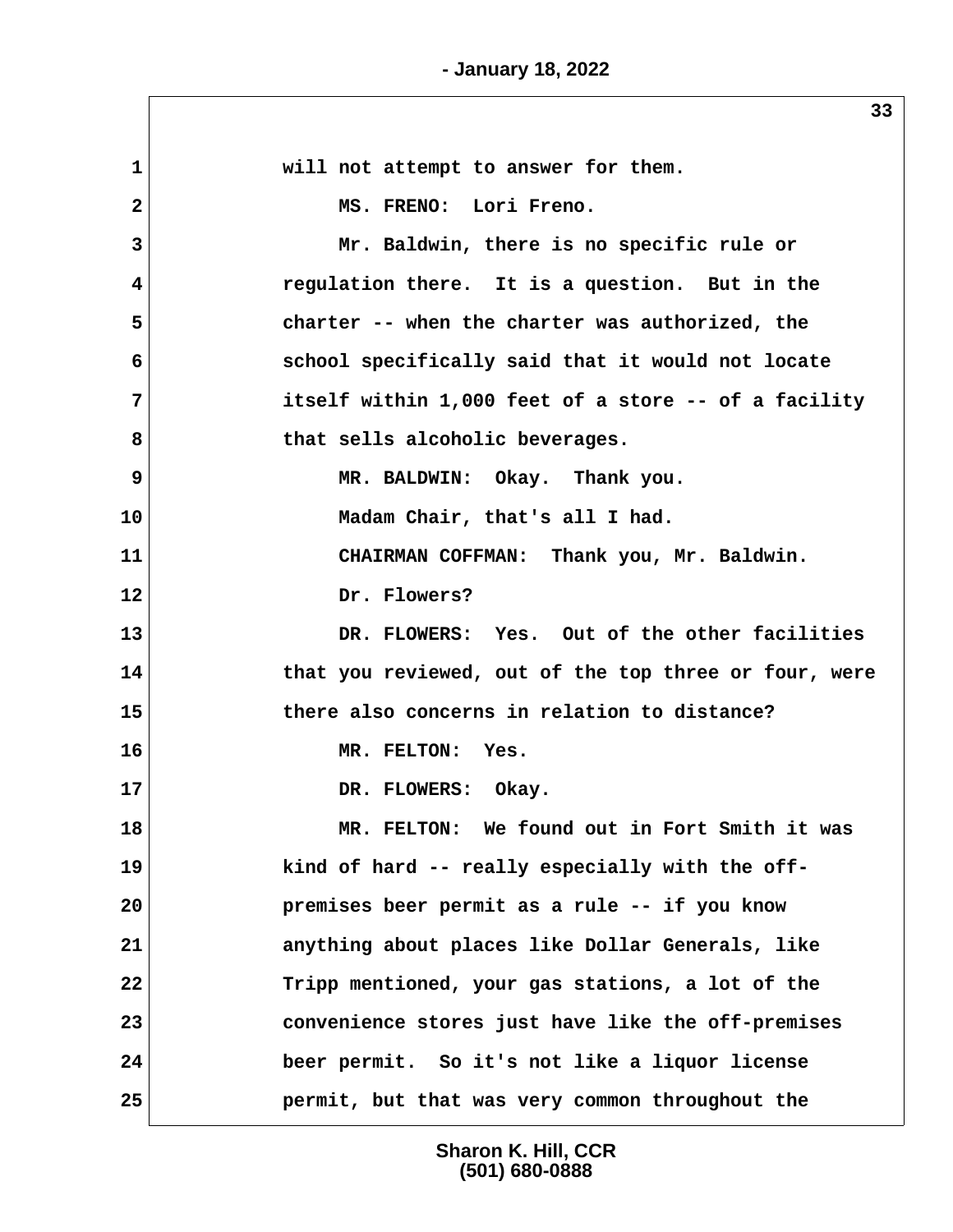**1 community.** 2 DR. FLOWERS: Okay.  **3 CHAIRMAN COFFMAN: Ms. Saracini? 4 MS. SARACINI: So you've done your homework, you 5 were very detailed about that. And I'm -- I'm not 6 going to ask anymore questions. I think I totally 7 understand. 8 CHAIRMAN COFFMAN: Dr. Wright-McMurray? 9** DR. WRIGHT-MCMURRAY: First, thank you for **10 coming back with information and the details and 11 doing your additional research on other schools that 12 are in this situation. 13 The only question that I have -- and I apologize 14 if it was clarified and I just didn't quite get it -- 15 so the Dollar General, so have they come forward and 16 said "we're a hundred percent okay with this" and 17 Premier won't have any future issues with the school 18 being there? I don't know. I don't know the renewal 19 process that they would have to go through for 20 applications. Now if the school was there, are they 21 not going to run into any issues with that going 22 forward? I'm just wondering about that. And I'm not 23 trying to be nitpicky, but I'm looking at this like, 24 you know, like if the percentage of alcohol has been 25 less than 5% -- like what if they have something and**

> **Sharon K. Hill, CCR (501) 680-0888**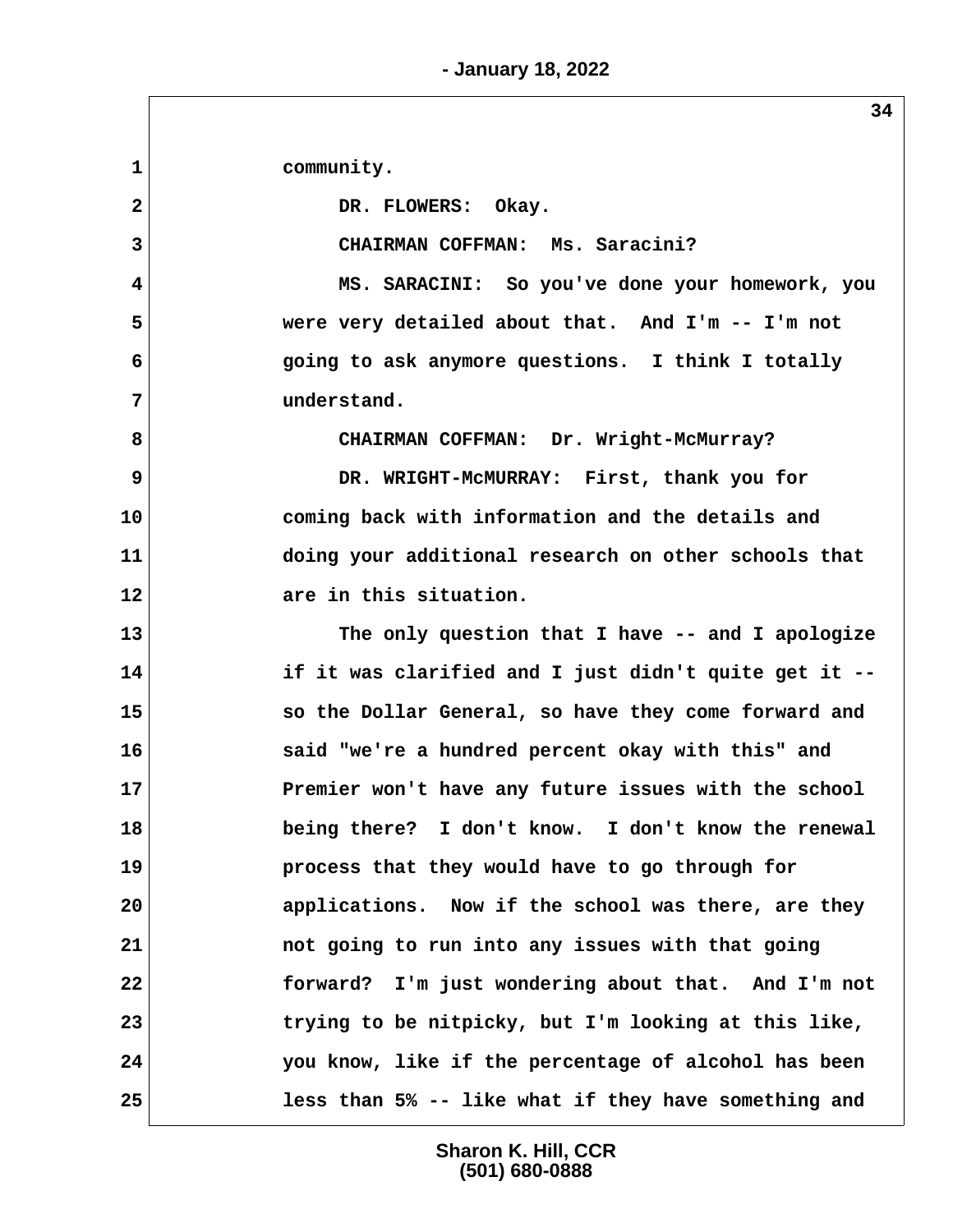| it's like 6%, so are they going to have that issue    |
|-------------------------------------------------------|
| going forward? I just want to make sure that if we    |
| make this decision going forward then we're not       |
| harming the business that was already there and       |
| established, if there was a process to be renewed and |
| now that the school is there then that hinders the    |
| renewal. Does that make sense?                        |
| CHAIRMAN COFFMAN: Uh-huh.                             |
| MR. FELTON: I'll speak a little bit to it --          |
| and, Tripp, you may have to help me out here.         |
| As far as Dollar General goes, I'll re-emphasize      |
| it's been ongoing dialogue. We've had constant        |
| communication with them, as well as others in that    |
| suite about the impact of a charter school. And       |
| everyone is in support of it, they understand our     |
| mission and vision and the type of school we're       |
| offering and why we want to be located in that area   |
| and being that accessible.                            |
| As far as the law goes, me and Tripp, we've           |
| spent a lot of time talking to Michael Lewis from ABC |
| who has helped clarify this for us. And in this       |
| scenario, due to the permit they have it's not        |
| applicable; so it doesn't impact Dollar General as    |
| far as the permit they have.                          |
| I didn't know if you wanted -- did that answer        |
|                                                       |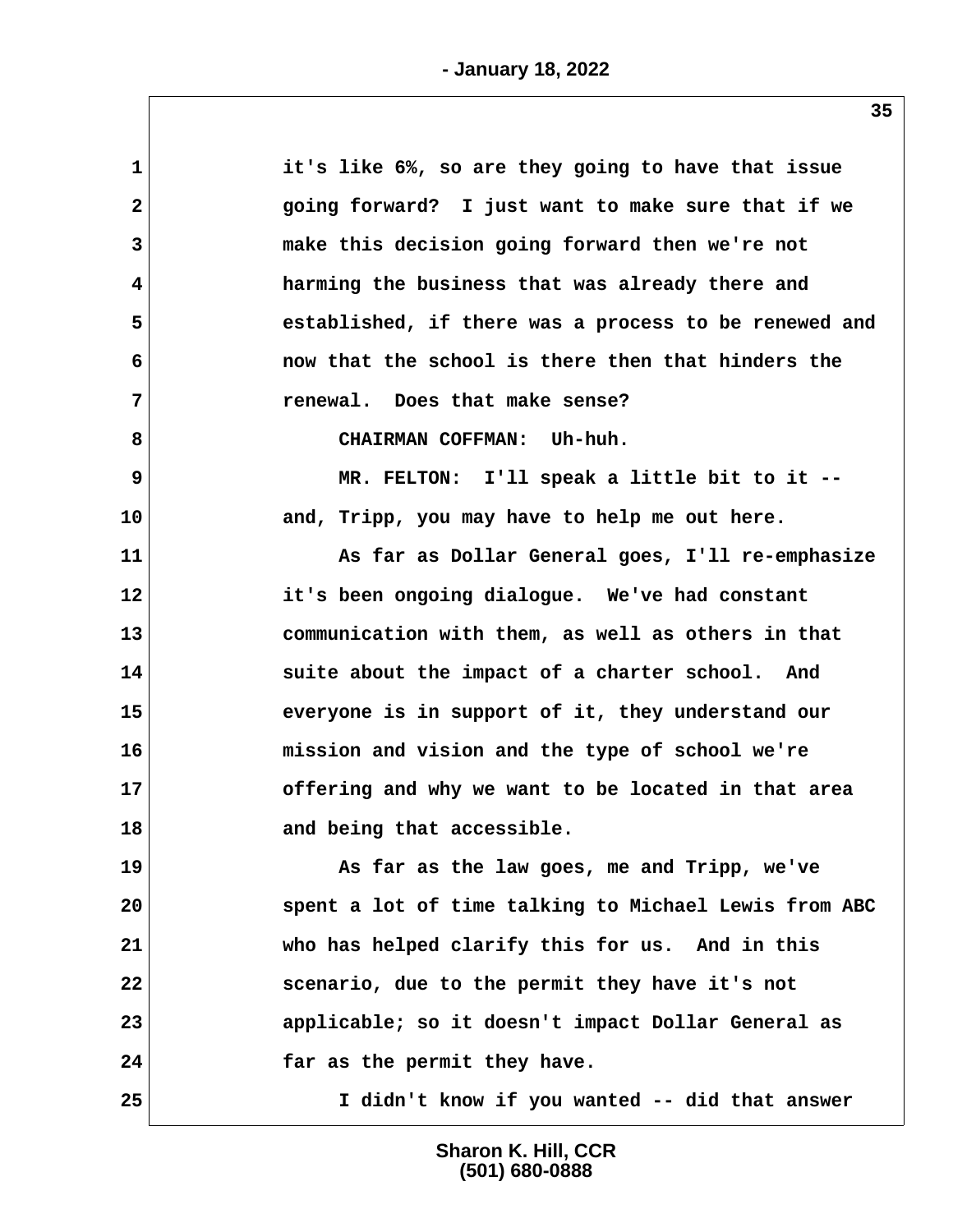**1 your -- 2 CHAIRMAN COFFMAN: Any additional -- 3 DR. WRIGHT-McMURRAY: Well, so I guess -- and 4 part of our conversation that we've had this morning 5 is that -- I thought I heard that there was a 6 decision that we were still waiting on or feedback 7 we're still waiting on from someone. Have we already 8 gotten that? And I apologize, there were so many 9 different people that were being thrown around in the 10 conversation I was trying to follow whose permission 11 we were waiting on and whose responses and whose 12 decisions. So was -- there was a decision that I 13 think that maybe you -- like ADE had requested a 14 response and maybe we hadn't gotten that yet and 15 maybe we're still waiting for that to come. Has that 16 already come through? Is that part of the packet or 17 -- because that's just part of my -- 18 MR. FELTON: There's a response in regards to 19 the impact -- I think what it is, it's like a 20 hypothetical situation and we've ran it by Mr. Lewis. 21 I think what gets confusing here is the fact that 22 Dollar General has an off-premises beer permit and 23 we're talking about the 1,000 feet rule -- and you 24 can correct me if I'm wrong, Tripp. That concerns 25 the liquor license permit which they do not have, and**

> **Sharon K. Hill, CCR (501) 680-0888**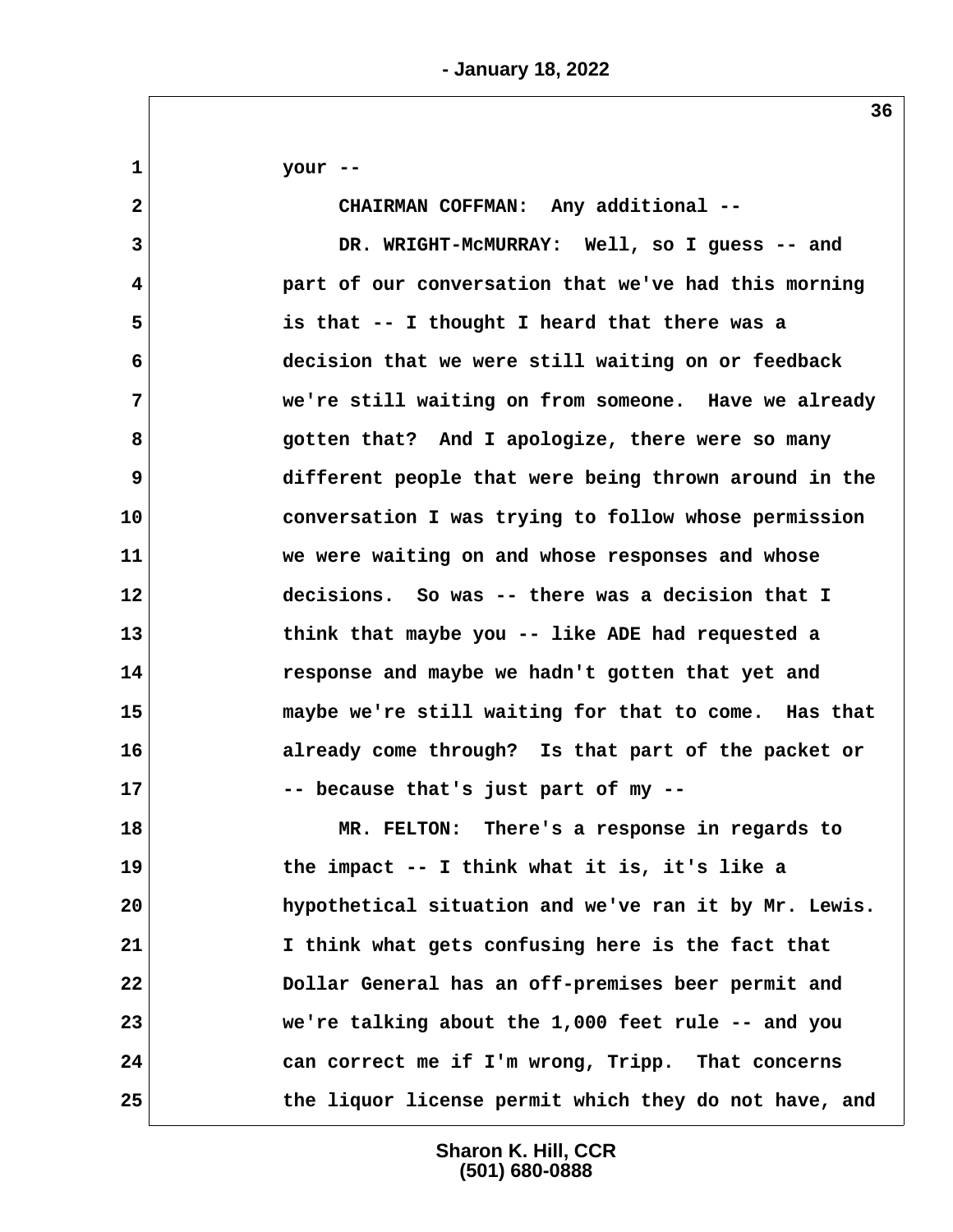| 1              | it's like we're kind of confusing the two.            |
|----------------|-------------------------------------------------------|
| $\overline{2}$ | As far as that permit goes, to answer your            |
| 3              | question, Premier does not impact Dollar General's    |
| 4              | permit. And the 1,000 feet rule is not applicable to  |
| 5              | the permit that they have.                            |
| 6              | DR. WRIGHT-MCMURRAY: But that is the off --           |
| $\overline{7}$ | MR. FELTON: Because they have the off-premises        |
| 8              | beer permit. If there was a -- if they were selling   |
| 9              | liquor in a liquor store, it would be totally         |
| 10             | different -- retail liquor license permit, which I    |
| 11             | guess is why there are several other schools that are |
| 12             | located within, because of the off-premises beer      |
| 13             | permit.                                               |
| 14             | DR. WRIGHT-MCMURRAY: Okay.                            |
| 15             | MR. FELTON: And we have communication from            |
| 16             | Michael Lewis, the attorney at ABC, in your packet.   |
| 17             | He kind of clarifies to us and puts in writing the    |
| 18             | things that we were talking about in our meeting and  |
| 19             | how this is not applicable and how even if Dollar     |
| 20             | General -- just because they have a permit, us coming |
| 21             | in doesn't take anything away or hinder them from     |
| 22             | getting a permit or renewing a permit.                |
| 23             | CHAIRMAN COFFMAN: Do you know -- and I realize        |
| 24             | we've changed charter directors during this           |
| 25             | conversation, from the beginning of it to the end of  |
|                |                                                       |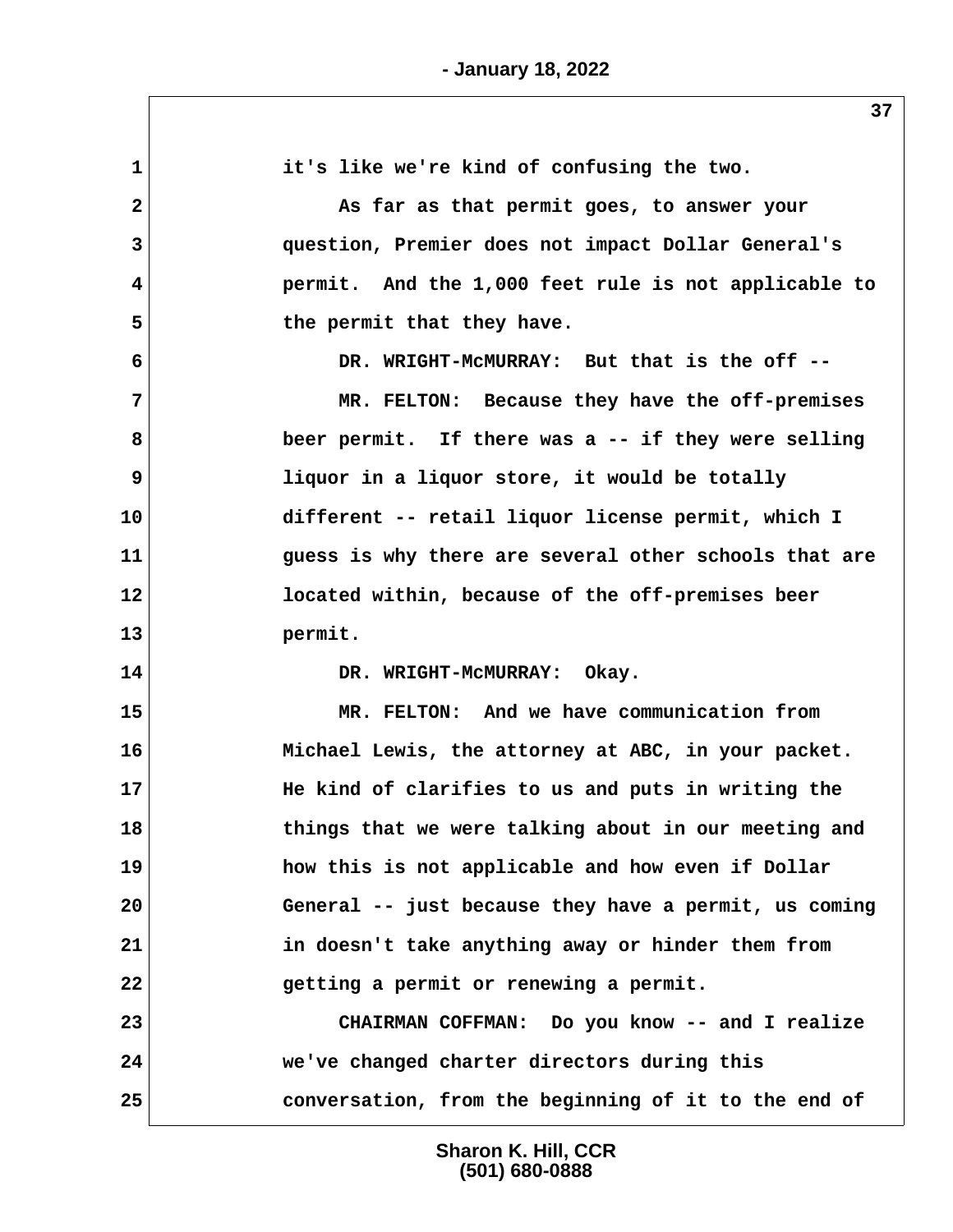**1 it -- how was the Department contacted regarding** 2 Dollar General?  **3 MR. FELTON: Say it -- I don't know if I 4 understand the question. 5 CHAIRMAN COFFMAN: How did the Department of Ed. 6 come to find out about Dollar General, that you were 7 looking at the location near Dollar General? 8 MR. FELTON: I'm sure probably through my 9 communication. I'm not sure if I understand the 10 question. I submitted an amendment, and during -- in 11 that amendment I just included Dollar General because 12 I was really trying to be more transparent with you 13 all about the entity that we were talking about 14 versus just saying somebody is selling beer. But I 15 think most of us are familiar with Dollar General as 16 being a retail store, but it seems like here lately I 17 think they've added a beer selection or beer permit 18 to some of their stores. 19 CHAIRMAN COFFMAN: Okay. So here's the part 20 that bothers me is to my knowledge -- to my 21 knowledge, DESE has never approved knowingly -- to 22 me, that we've ever waived that 1,000-foot 23 regulation. Now, according to you, we have some that 24 are within 1,000 feet -- certainly something that we 25 will check into to see what the situation is there.**

> **Sharon K. Hill, CCR (501) 680-0888**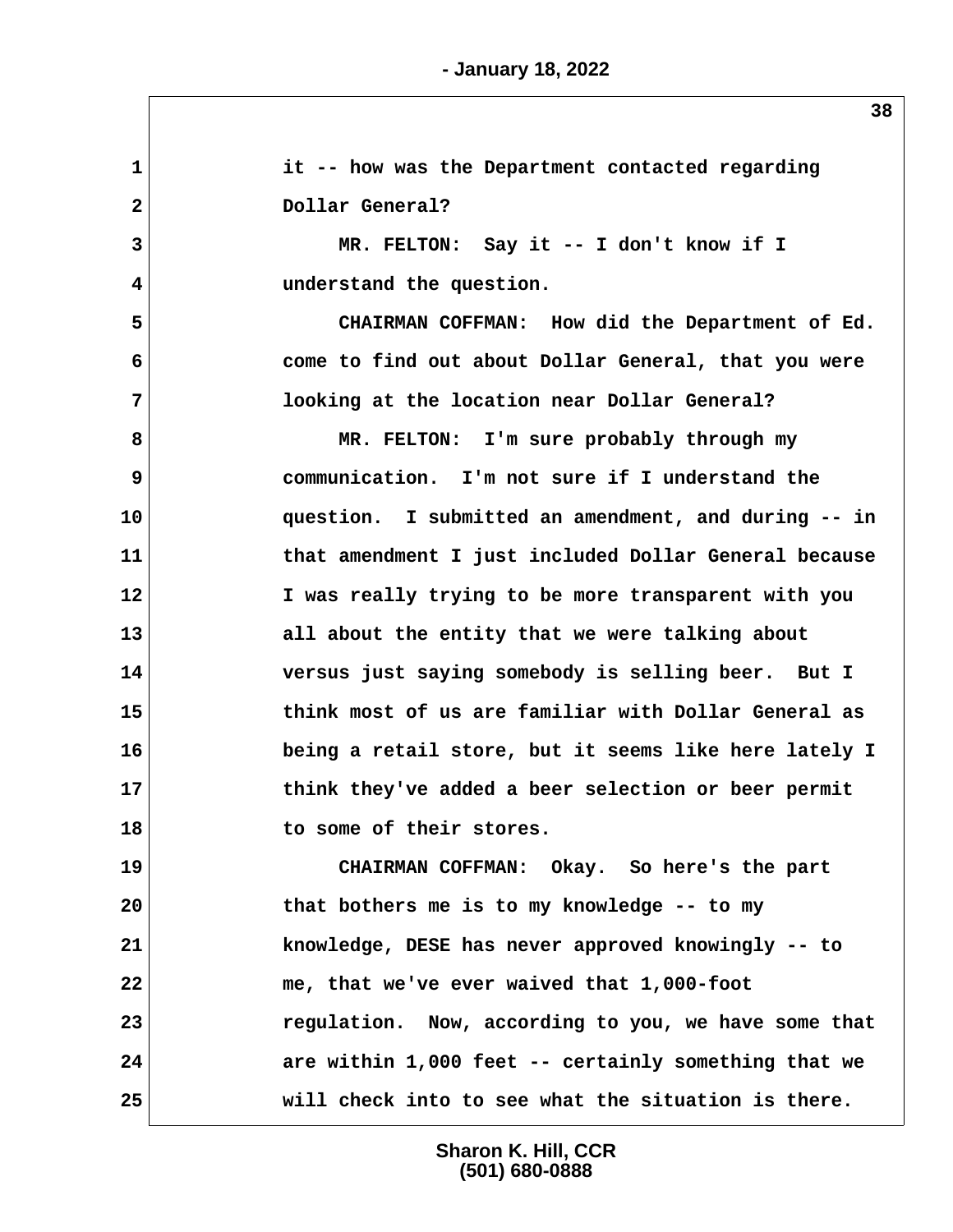| $\mathbf 1$    | I think you've made a case that there's a difference  |
|----------------|-------------------------------------------------------|
| $\mathbf{2}$   | between alcohol permit, off-sale beer or whatever     |
| $\overline{3}$ | this one is. I think the part that's struggling --    |
| 4              | I'm struggling with is if you don't feel that's in    |
| 5              | conflict with what you submitted in your charter,     |
| 6              | then why are we seeking an amendment of the charter?  |
| $\overline{7}$ | MR. FELTON: I'll be honest with you, I really         |
| 8              | didn't think this required a hearing. But it being    |
| 9              | that my contract is a legal document I consulted with |
| 10             | previous charter director, Mr. Tim Johnston, as well  |
| 11             | as Mr. Tripp Walter, and under their guidance, since  |
| 12             | I was changing a legal document that was on file with |
| 13             | the State, that I would be transparent with the Panel |
| 14             | about that change. I thought maybe I could handle     |
| 15             | the informality by sending some documents in and      |
| 16             | showing the justification and not even come to the    |
| 17             | hearing, especially since it wasn't a rule by ADE or  |
| 18             | a rule in the charter school rules. But it was -- I   |
| 19             | was just trying to be transparent with the Panel.     |
| 20             | And I had indicated in the application, as I did in   |
| 21             | several applications that I (inaudible), this is a    |
| 22             | different community. After doing my homework, I       |
| 23             | found out, okay, I am going to be located within      |
| 24             | 1,000 feet. I didn't -- I like to be transparent, so  |
| 25             | I wanted to show you guys everything as we're         |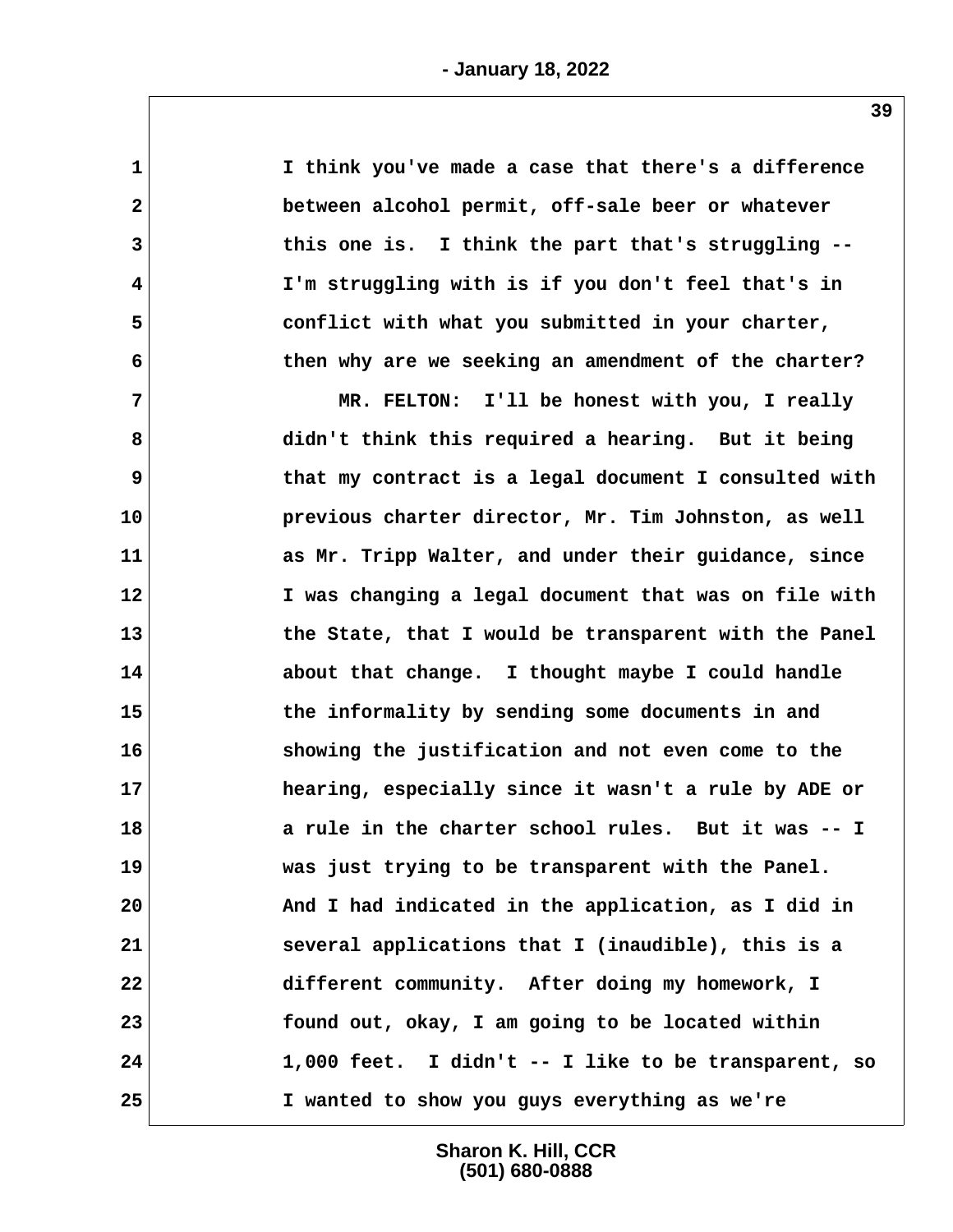| $\mathbf{1}$ | preparing to open up this educational option for a    |
|--------------|-------------------------------------------------------|
| $\mathbf{2}$ | unique group in Fort Smith. And I'd rather have       |
| 3            | everything in front of you all and have my ducks in a |
| 4            | row versus us making decisions on our own and then    |
| 5            | somebody finding out that I'm located by a Dollar     |
| 6            | General and then I'm being warned here to justify     |
| 7            | that. So it was really just for clarity and really    |
| 8            | for transparency more than anything. We didn't        |
| 9            | really anticipate being too much out of --            |
| 10           | CHAIRMAN COFFMAN: And I appreciate that. And          |
| 11           | that's how I received it. I would feel better now     |
| 12           | that we're this deep into it -- it helps to have the  |
| 13           | letter from Mr. Lewis. It would have also helped to   |
| 14           | have something from Dollar General. And the reason    |
| 15           | being, in my view, you're asking us to amend -- for   |
| 16           | us to get involved in this and to amend your charter  |
| 17           | without knowing -- we don't know ABC's rules and      |
| 18           | guidelines. I can read what's here, but this is an    |
| 19           | excerpt, not all the information. I don't have an     |
| 20           | expert from ABC to come and talk to me about these    |
| 21           | rules on oath, under oath. I don't have anyone from   |
| 22           | Dollar General that's not going to come back and say, |
| 23           | "Well, you know, you shouldn't have amended this; it  |
| 24           | was a rule and you waived it; you don't have the      |
| 25           | authority to waive it," because it's not our rule.    |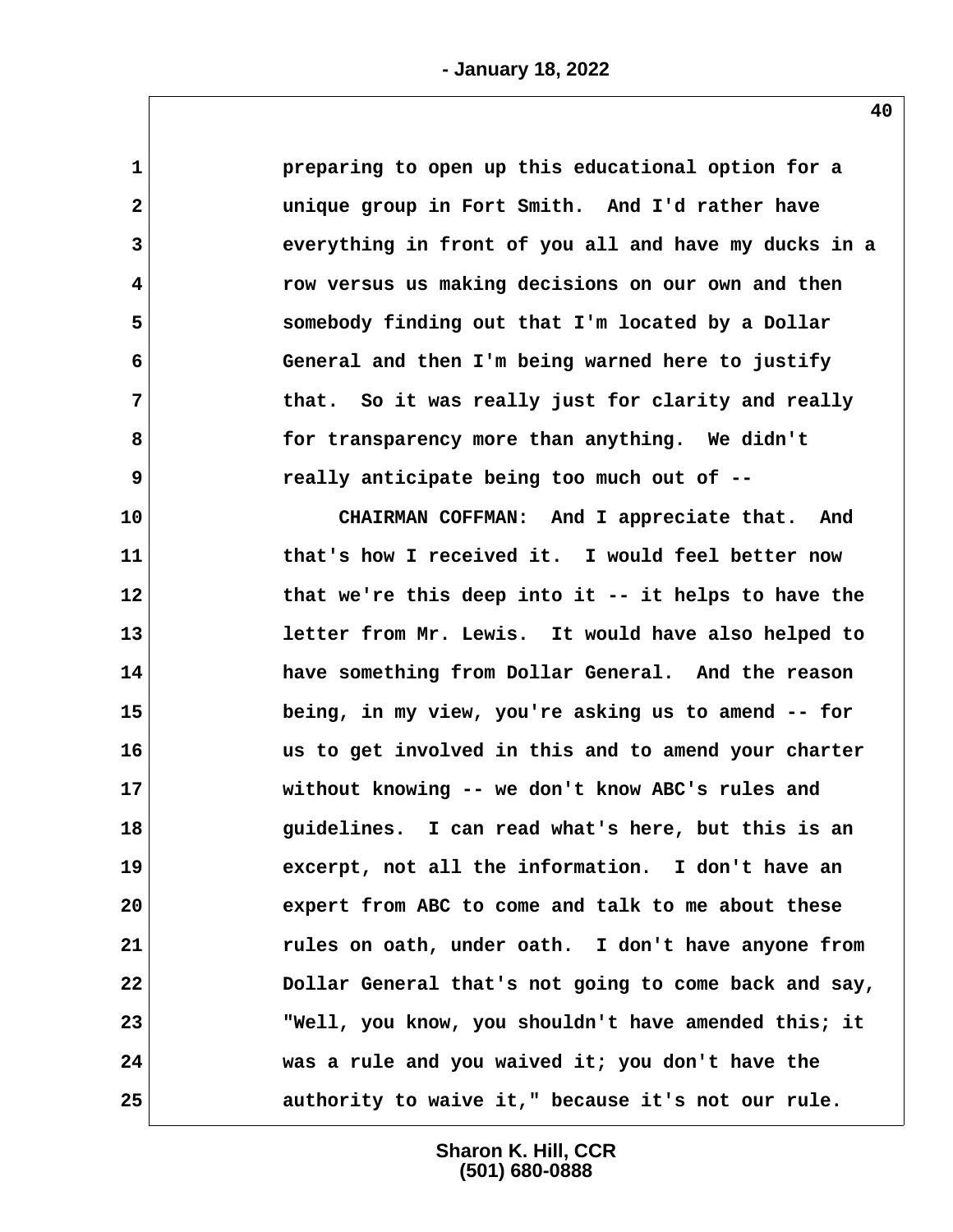**1 So we're in a mix. 2 MR. FELTON: Tell me this: you indicate that 3 basically I would not be here if what I -- if I did 4 not click, you know, yes on that application. So I 5 guess I'm trying to understand if I would have not 6 clicked yes, I would have signed a lease, moving 7 forward -- I'm guessing at what point -- I guess who 8 would -- I guess I'm kind of confused. 9 CHAIRMAN COFFMAN: Well, if you had not clicked 10 yes, then we would have discussed that at the 11 original hearing on your charter, what's your 12 location. I mean we try to have a good idea where 13 we're going. I mean safety has to be the most 14 important concern for everyone. And I appreciate 15 that you have a security person on your staff; I 16 don't know if Dollar General has one on their staff. 17 I don't know. There's -- that's the problem is there 18 are so many unknowns for me. 19 MR. WALTER: May we have a moment, Ms. Coffman? 20 CHAIRMAN COFFMAN: Sure. 21 (A FEW MOMENTS OF SILENCE) 22 MR. FELTON: Like I discussed with Mr. Walter,**

**23 so there seems to be -- we're still seeking some kind 24 of communication from Dollar General. We can work on 25 getting some kind of letter from Dollar General, as**

> **Sharon K. Hill, CCR (501) 680-0888**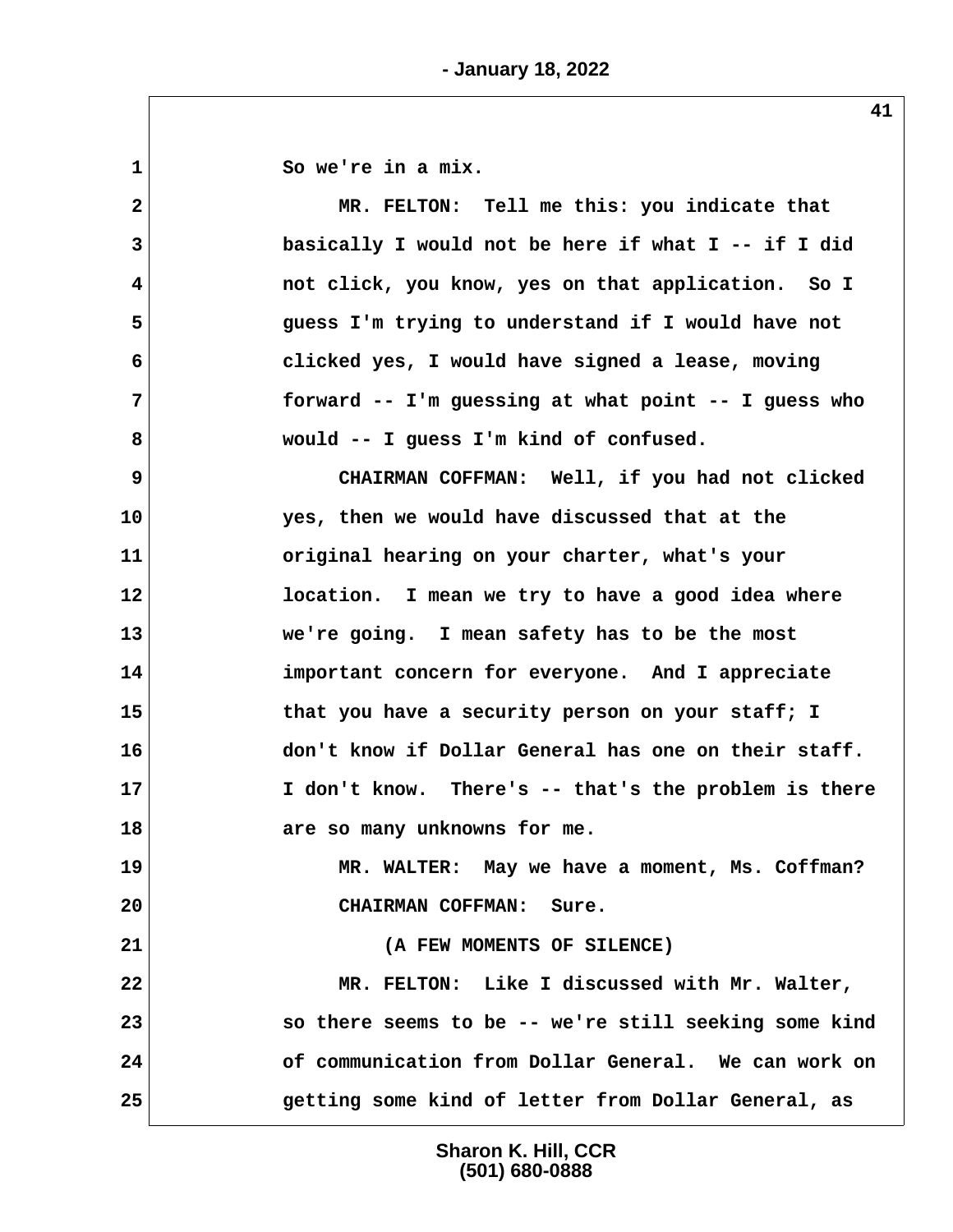| 1            | well as we would've had a letter from the director of |
|--------------|-------------------------------------------------------|
| $\mathbf{2}$ | ABC, as well as Mr. Michael Lewis today, but they     |
| 3            | have a big alcohol board hearing tomorrow; and so due |
| 4            | to the timing -- but we can work on getting that as   |
| 5            | well.                                                 |
| 6            | I don't know what that does for today. Once           |
| 7            | again, I would -- if we could in any form or fashion, |
| 8            | do it outside of the formal hearing. I don't mind     |
| 9            | setting something up with you, Ms. Coffman, or Dr.    |
| 10           | Sutherlin, providing those documentations, or to the  |
| 11           | Panel. But, you know, we are excited about what       |
| 12           | we're doing. The first day of school will be here     |
| 13           | soon, so we do want to start making hard concrete     |
| 14           | decisions moving forward in the facility that we're   |
| 15           | looking into.                                         |
| 16           | CHAIRMAN COFFMAN: And you have no alternate           |
| 17           | facility?                                             |
| 18           | MR. FELTON:<br>No.                                    |
| 19           | CHAIRMAN COFFMAN: This is the only --                 |
| 20           | MR. FELTON: We had some. But as far as the            |
| 21           | best facility on what we're looking at, this is the   |
| 22           | best location. So if I go to another facility that    |
| 23           | -- I doubt I can find one that's not located within   |
| 24           | 1,000 feet -- then I jeopardize other things, safety, |
| 25           | how close is the school to residential areas, the     |
|              |                                                       |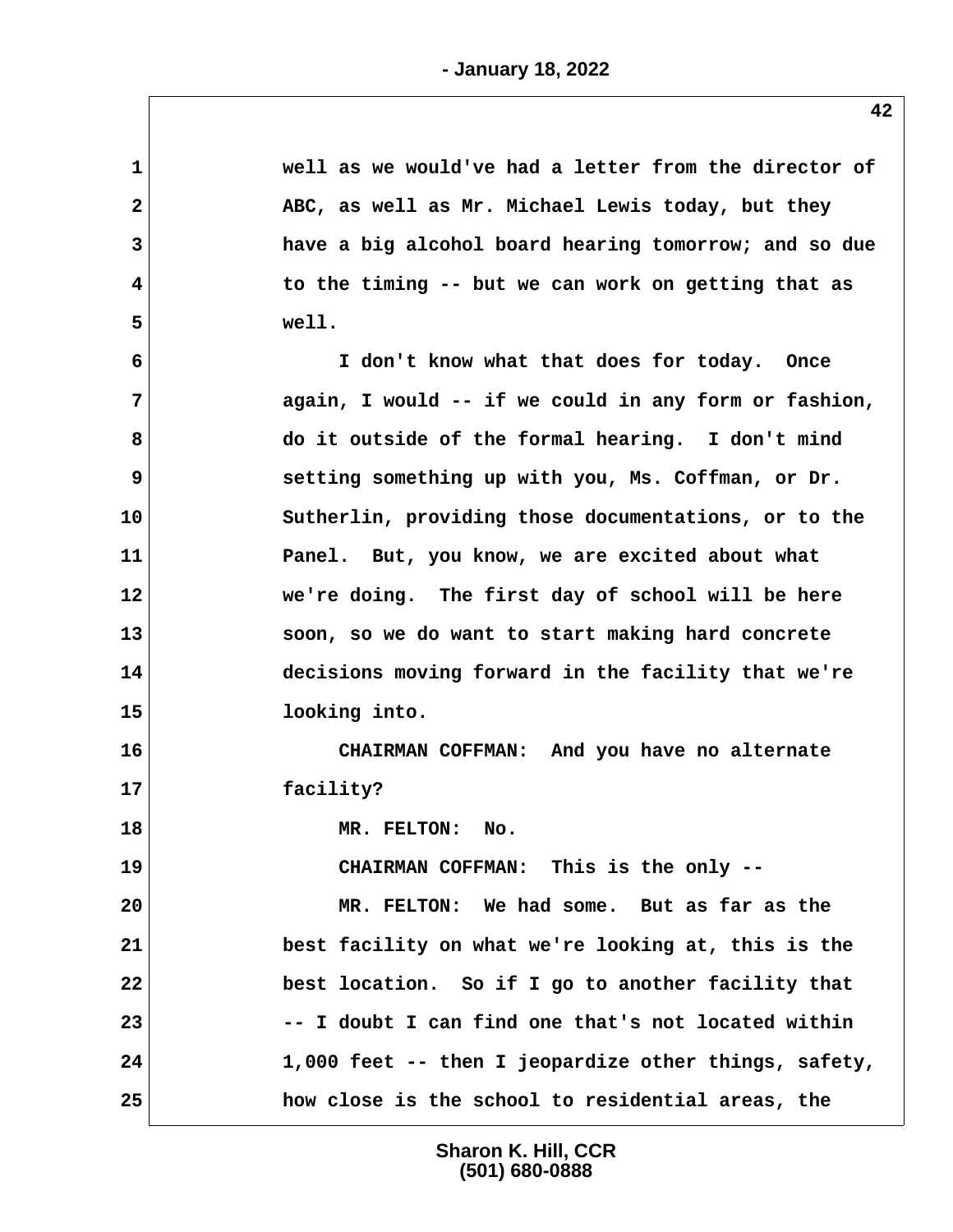1 **1 price range that I'm looking at. 2 CHAIRMAN COFFMAN: Ms. Freno, do you want to 3 come and help the Panel? 4 MS. FRENO: Lori Freno. 5 The authorizer -- in accordance with section 6 6.22.7 of the rules, the authorizer -- of the charter 7 rules, the authorizer may defer the vote to approve 8 or disapprove the charter application, renewal or 9 request in order to allow a public charter school or 10 applicant to make modifications or seek technical 11 assistance to correct the deficiencies in the 12 application, renewal or request. 13 So bottom line is, you know, it would be 14 possible for -- if the board didn't want to move -- 15 the authorizer didn't want to move forward today, 16 they could table it, move forward at the next 17 meeting. The only issue was -- I mean the charter 18 mentioned something about, you know, maybe there 19 could be more informal conversations. Certainly, 20 this board cannot act informally; it's got to act as 21 a board in public, under the Freedom of Information 22 Act. 23 CHAIRMAN COFFMAN: Panel Members, would you like 24 to discuss? Do you want to have -- are there more 25 questions?**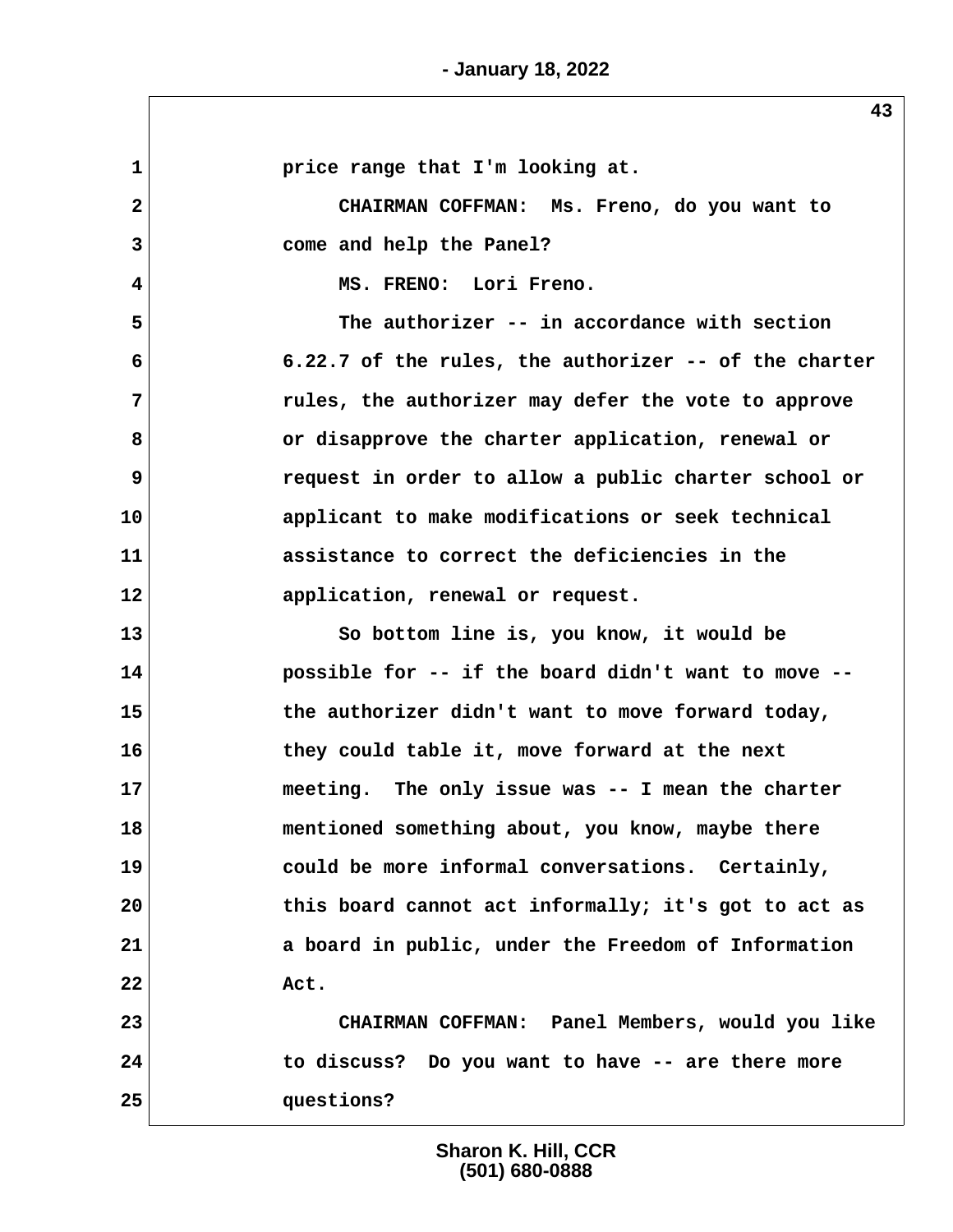**- January 18, 2022**

| 1            | MR. BALDWIN: Madam Chair, I have --                   |
|--------------|-------------------------------------------------------|
| $\mathbf{2}$ | CHAIRMAN COFFMAN: Mr. Baldwin.                        |
| 3            | MR. BALDWIN: -- a question. Yes, ma'am.               |
| 4            | So would it be allowed for the board to act           |
| 5            | today, subject to the receipt of the two letters --   |
| 6            | the one from ABC and the other from the store,        |
| 7            | preferably presented to the board chair for you to    |
| 8            | look at? And if it's satisfactory our action has      |
| 9            | happened. Or is that inappropriate to do because of   |
| 10           | FOI?                                                  |
| 11           | MS. FRENO: Mr. Baldwin, I think that would not        |
| 12           | be consistent with the FOI. And in any event, it      |
| 13           | would be definitely pushing the envelope of it and we |
| 14           | tend to be overly cautious rather than not.           |
| 15           | CHAIRMAN COFFMAN: Ms. Freno?                          |
| 16           | MS. FRENO: Yes.                                       |
| 17           | CHAIRMAN COFFMAN: If the school is able to            |
| 18           | present documents to you or your office for review -- |
| 19           | MS. FRENO: Uh-huh.                                    |
| 20           | CHAIRMAN COFFMAN: -- then if you feel                 |
| 21           | comfortable in advising the Charter Panel to move     |
| 22           | forward, could we have a meeting in between our       |
| 23           | scheduled meetings to get this facilitated or         |
| 24           | expedited?                                            |
| 25           | MS. FRENO: Yes. There are -- we can set a             |

**Sharon K. Hill, CCR (501) 680-0888**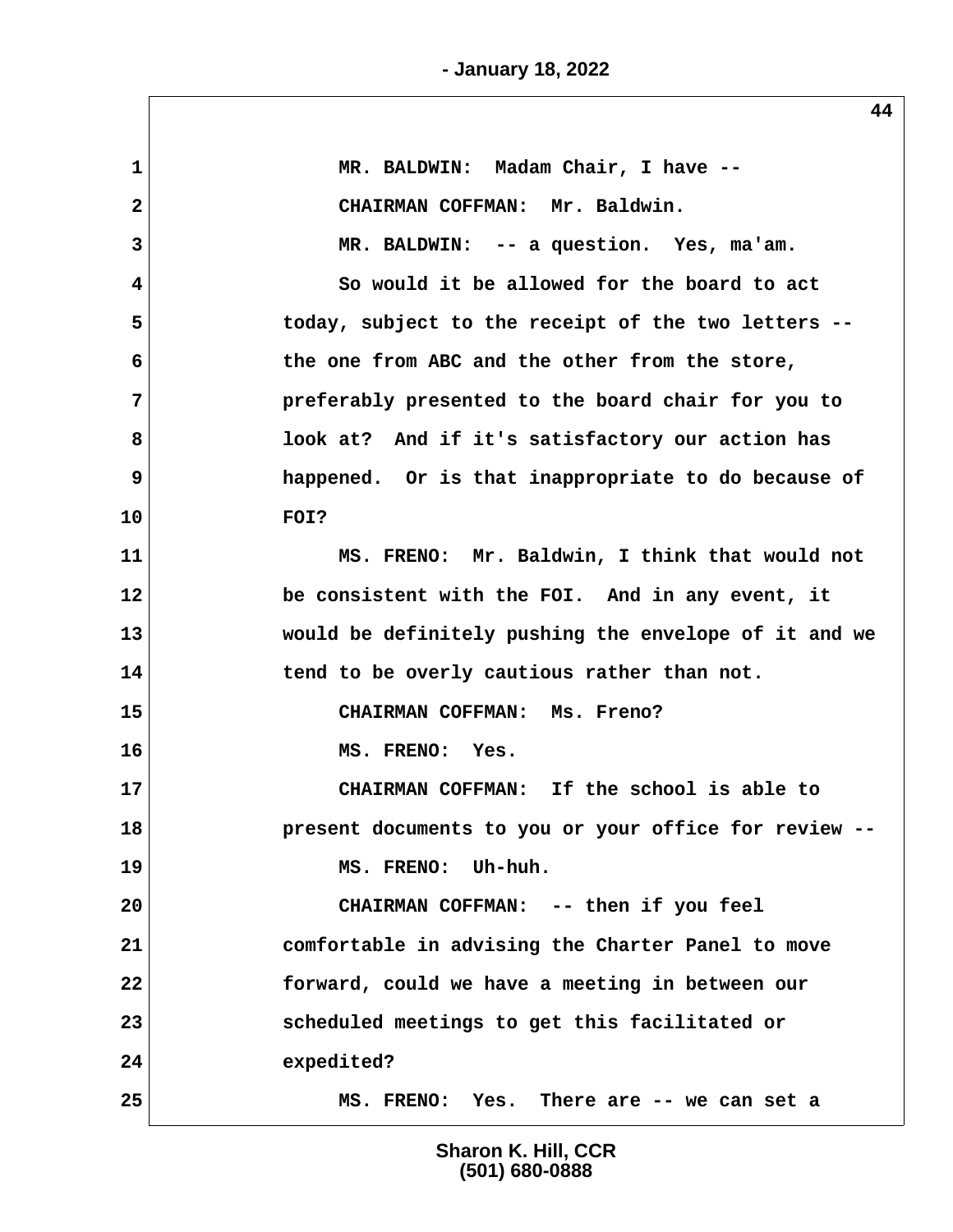**1 special Charter Authorizing Panel meeting. Yes, we 2 can. 3 CHAIRMAN COFFMAN: Okay. Ms. Wright-McMurray, 4 do you have additional questions? 5 DR. WRIGHT-McMURRAY: No. I would just add that 6 I would support that process just so that we're 7 acting on all of our information and that we don't 8 get something to come back and then it's like, oh, 9 you know, we maybe shouldn't have decided that. So I 10 would be okay with meeting between the February 11 meeting to address this so that the school could move 12 forward if everything is what we want it to be. 13 CHAIRMAN COFFMAN: Ms. Saracini? 14 MS. SARACINI: I could support if we knew -- 15 DR. FLOWERS: My thoughts as well. 16 CHAIRMAN COFFMAN: I think to kind of sum up, 17 number one, always appreciate honesty. This process 18 is to keep you out of trouble, to keep us out of 19 trouble, take care of kids. And I know it feels like 20 you had to go a lot of extra steps, but don't we want 21 to know for sure. And we just don't know the Alcohol 22 board's rules like we know education rules, and so we 23 just have to be confident and that's doing our best 24 diligence for you. We just want you to be safe; 25 because you're a charter that's growing in our state**

> **Sharon K. Hill, CCR (501) 680-0888**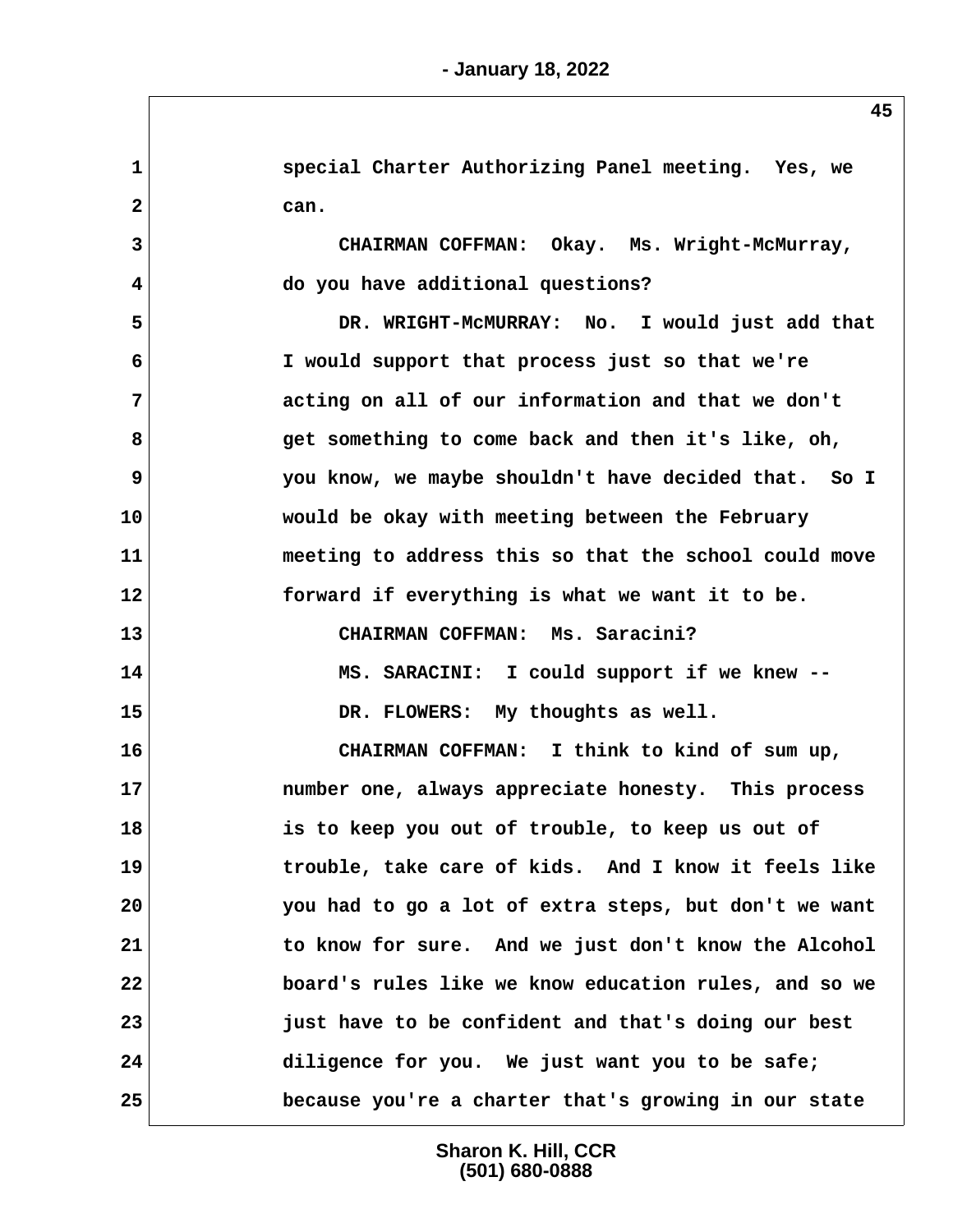**1 we just want you to be safe. 2 So would you be amenable to that idea of let's 3 get these documents to our legal team, let them 4 review, see if we can get enough to figure out that 5 can we waive that. We don't even -- I don't even 6 know if we can waive someone else's rules or if we 7 have to. 8 MR. FELTON: Okay. Yeah, I'm totally in that -- 9 I think what me and Tripp will do as well, we'll try 10 to reach out to Mr. Lewis and see if we can get not 11 only a letter but something -- maybe to hop on the 12 call additionally, as well. I know through our 13 technical assistance with him we were reading a lot 14 of statutes and then he was able to basically 15 articulate what was applicable to this situation and 16 not. And I think once the Panel is able to 17 understand what's applicable and not it will help you 18 guys in your decision-making. I anticipate two 19 weeks. Will that give enough time? 20 MR. WALTER: As soon as possible. 21 MR. FELTON: I think two -- I mean as soon as 22 possible. So I don't anticipate really -- by the end 23 of this week. So if we can get -- maybe revisit it 24 in a couple of weeks then we'll get that information 25 in to your office.**

> **Sharon K. Hill, CCR (501) 680-0888**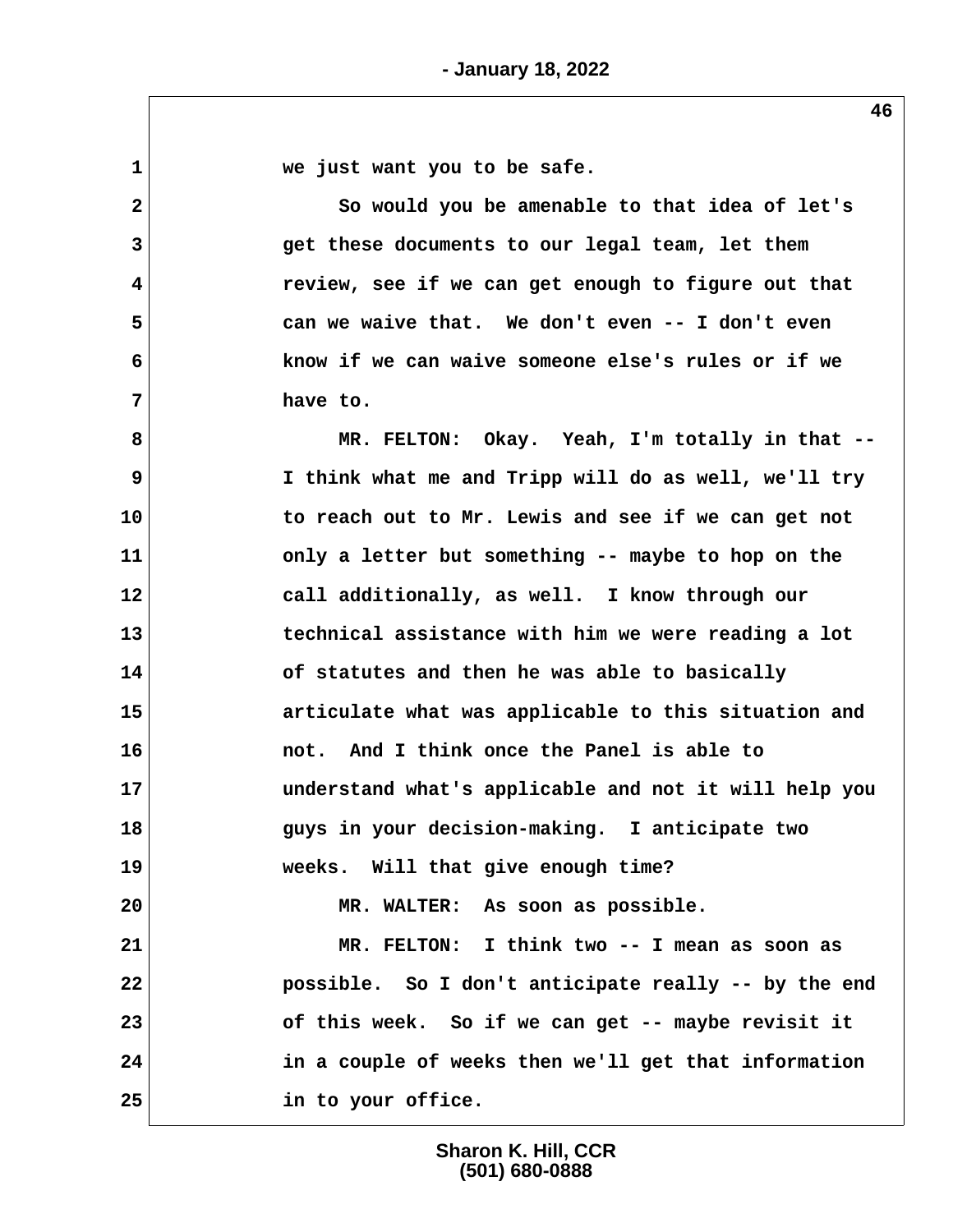| $\mathbf{1}$   | CHAIRMAN COFFMAN: So, Ms. Freno, if -- how many  |
|----------------|--------------------------------------------------|
| $\overline{2}$ | days' notice do we need to give for a special    |
| 3              | meeting?                                         |
| 4              | MS. FRENO: I don't think as many. I think it's   |
| 5              | just a couple.                                   |
| 6              | CHAIRMAN COFFMAN: Okay.                          |
| $\overline{7}$ | MS. FRENO: But I would suggest that the          |
| 8              | procedure today would be to table --             |
| 9              | CHAIRMAN COFFMAN: Okay.                          |
| 10             | MS. FRENO: -- this item until the next Charter   |
| 11             | Authorizing Panel meeting or a special called    |
| 12             | meeting, whichever comes first.                  |
| 13             | CHAIRMAN COFFMAN: And then their communication   |
| 14             | would be directly with you and your office?      |
| 15             | MS. FRENO: Yes, it would be --                   |
| 16             | CHAIRMAN COFFMAN: Whitney?                       |
| 17             | MS. FRENO: Yeah, it would be with the Legal      |
| 18             | Office, myself or Whitney -- with Whitney James. |
| 19             | CHAIRMAN COFFMAN: Thank you.                     |
| 20             | MS. SARACINI: We need a motion?                  |
| 21             | CHAIRMAN COFFMAN: We need a motion.              |
| 22             | MS. SARACINI: I make a motion to table until     |
| 23             | such time we either have our next Charter Panel  |
| 24             | meeting or a special called meeting.             |
| 25             | DR. WRIGHT-MCMURRAY: Second.                     |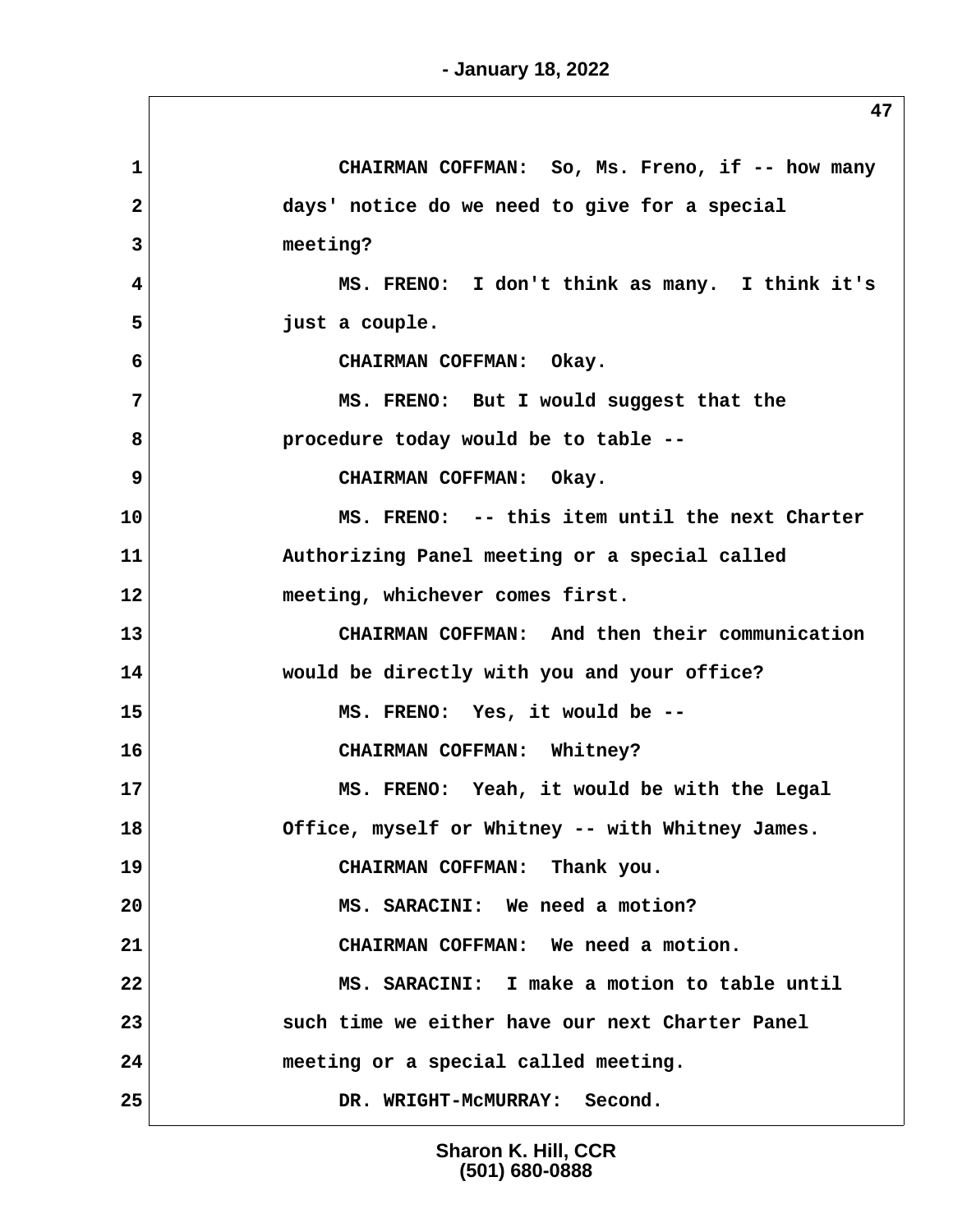| 1  | CHAIRMAN COFFMAN: I have a motion by Ms.              |
|----|-------------------------------------------------------|
| 2  | Saracini and a second by Ms. Wright-McMurray to table |
| 3  | Premier High School of Fort Smith until either the    |
| 4  | next regular scheduled board meeting or a special     |
| 5  | called panel meeting.                                 |
| 6  | All those in favor?                                   |
| 7  | (UNANIMOUS CHORUS OF AYES)                            |
| 8  | CHAIRMAN COFFMAN: Motion passes.                      |
| 9  | MR. FELTON: Thank y'all.                              |
| 10 | <b>FINAL MATTERS</b>                                  |
| 11 | CHAIRMAN COFFMAN: And, Dr. Sutherlin, Haas Hall       |
| 12 | has requested to be postponed until next month. Is    |
| 13 | that correct?                                         |
| 14 | DR. SUTHERLIN: That's correct.                        |
| 15 | CHAIRMAN COFFMAN: All right. Any other                |
| 16 | business from any panel member?                       |
| 17 | <b>ADJOURNMENT</b>                                    |
| 18 | CHAIRMAN COFFMAN: I'll accept a motion to             |
| 19 | adjourn.                                              |
| 20 | MS. SARACINI: I make a motion to adjourn.             |
| 21 | DR. WRIGHT-MCMURRAY: Second.                          |
| 22 | CHAIRMAN COFFMAN: I have a motion and a second        |
| 23 | -- a motion by Ms. Saracini and a second by Dr.       |
| 24 | Wright-McMurray to adjourn.                           |
| 25 | All those in favor?                                   |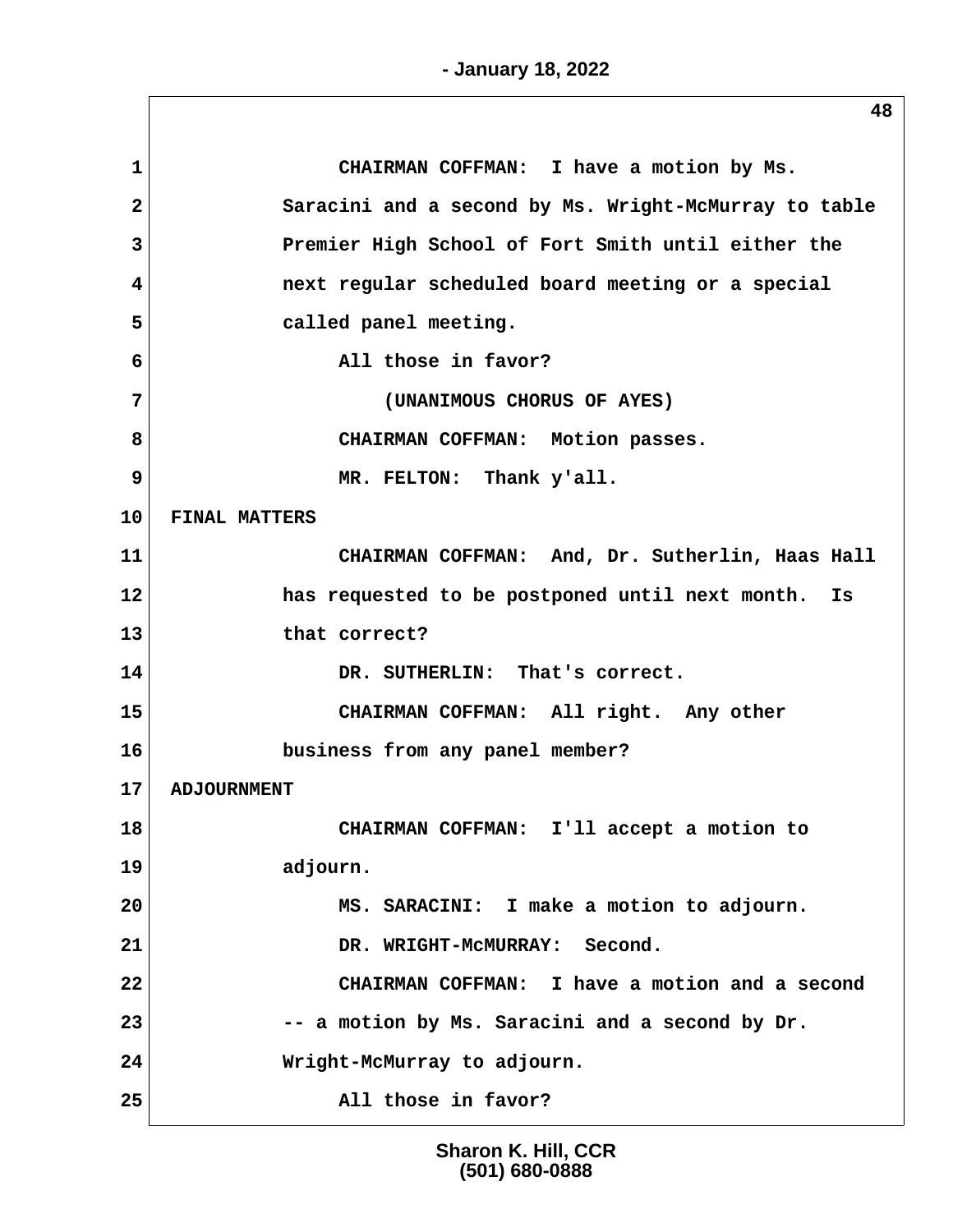|                         | 49                                        |
|-------------------------|-------------------------------------------|
| $\mathbf 1$             | (UNANIMOUS CHORUS OF AYES)                |
| $\mathbf{2}$            | CHAIRMAN COFFMAN: Thank you. Meeting is   |
| $\mathbf{3}$            | adjourned.                                |
| $\overline{\mathbf{4}}$ |                                           |
| $5\phantom{.0}$         |                                           |
| $6\phantom{1}$          | (The meeting was concluded at 10:02 a.m.) |
| $\overline{7}$          |                                           |
| 8                       |                                           |
| $\boldsymbol{9}$        |                                           |
| 10                      |                                           |
| ${\bf 11}$              |                                           |
| 12                      |                                           |
| 13                      |                                           |
| 14                      |                                           |
| 15                      |                                           |
| 16                      |                                           |
| 17                      |                                           |
| 18                      |                                           |
| 19                      |                                           |
| 20                      |                                           |
| 21                      |                                           |
| 22                      |                                           |
| 23                      |                                           |
| 24                      |                                           |
| 25                      |                                           |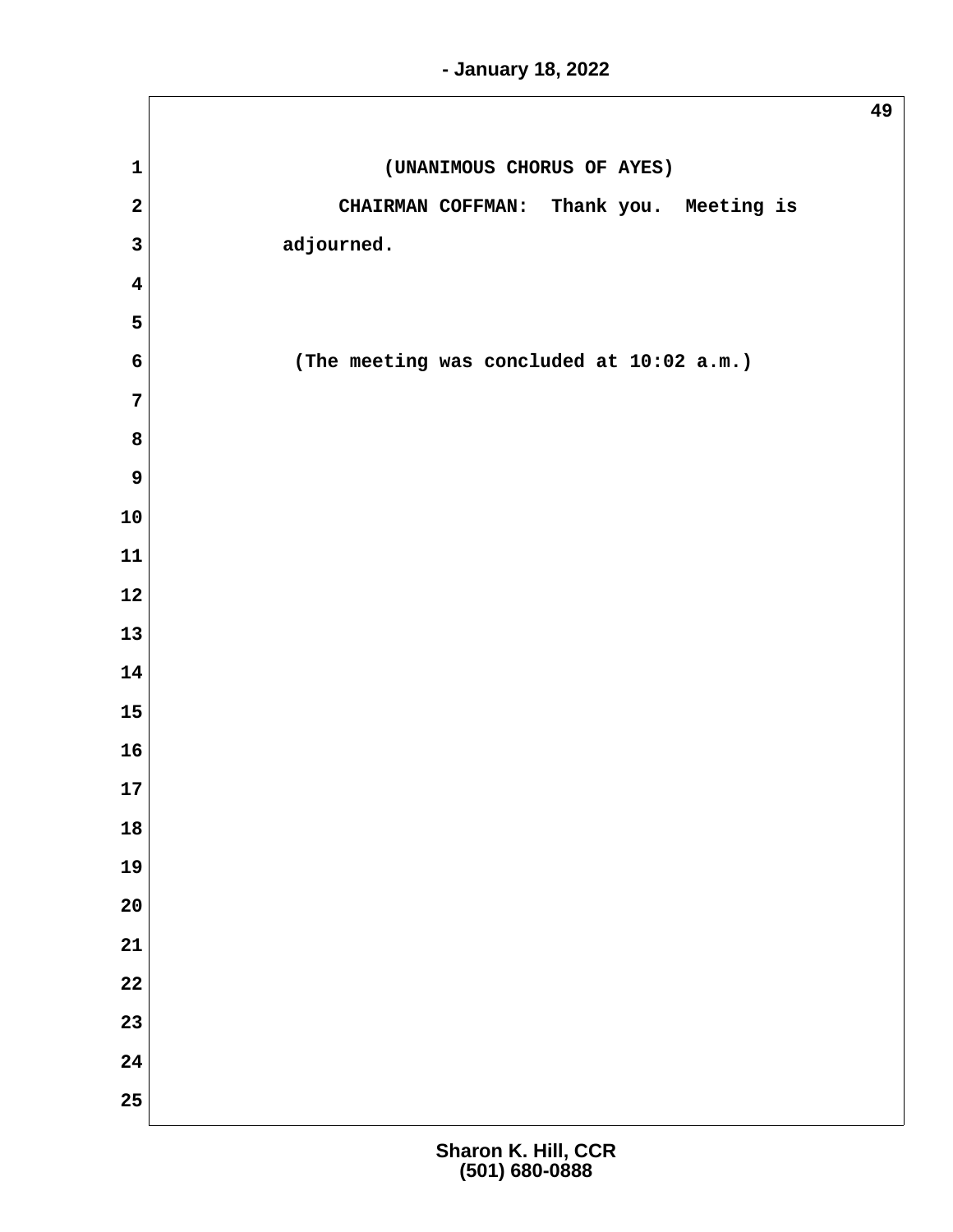## **C E R T I F I C A T E**

 **STATE OF ARKANSAS ) ) ss. COUNTY OF SALINE )**

 **I, SHARON K. HILL, CCR, a Certified Stenomask Reporter and Notary Public before whom the foregoing proceedings was taken, do hereby certify that the same is a true and correct transcription before the Arkansas Division of Elementary and Secondary Education, Charter Authorizing Panel, in Little Rock, Arkansas, on January 18, 2022; that the said proceedings was reduced to typewritten form by me or under my direction and supervision; and that the foregoing pages constitute a true and correct transcription of all proceedings had in said matter.**

 **I FURTHER CERTIFY that I am neither counsel for, related to, nor employed by any of the parties to this action.**

 **I FURTHER CERTIFY that I have no contract with any parties within this action that affects or has a substantial tendency to affect impartiality, that requires me to relinquish control of an original transcript or copies of the transcript before it is certified and delivered to the custodial agency, or that requires me to provide any service not made available to all parties to the action.**

 **WITNESS, MY HAND AND SEAL, THIS DATE: January 25, 2022.**

 **\_\_\_\_\_\_\_\_\_\_\_\_\_\_\_\_\_\_\_\_\_\_\_\_\_\_\_\_\_\_\_\_\_**

 **SHARON K. HILL, CCR Certified Court Reporter Certificate No. 670**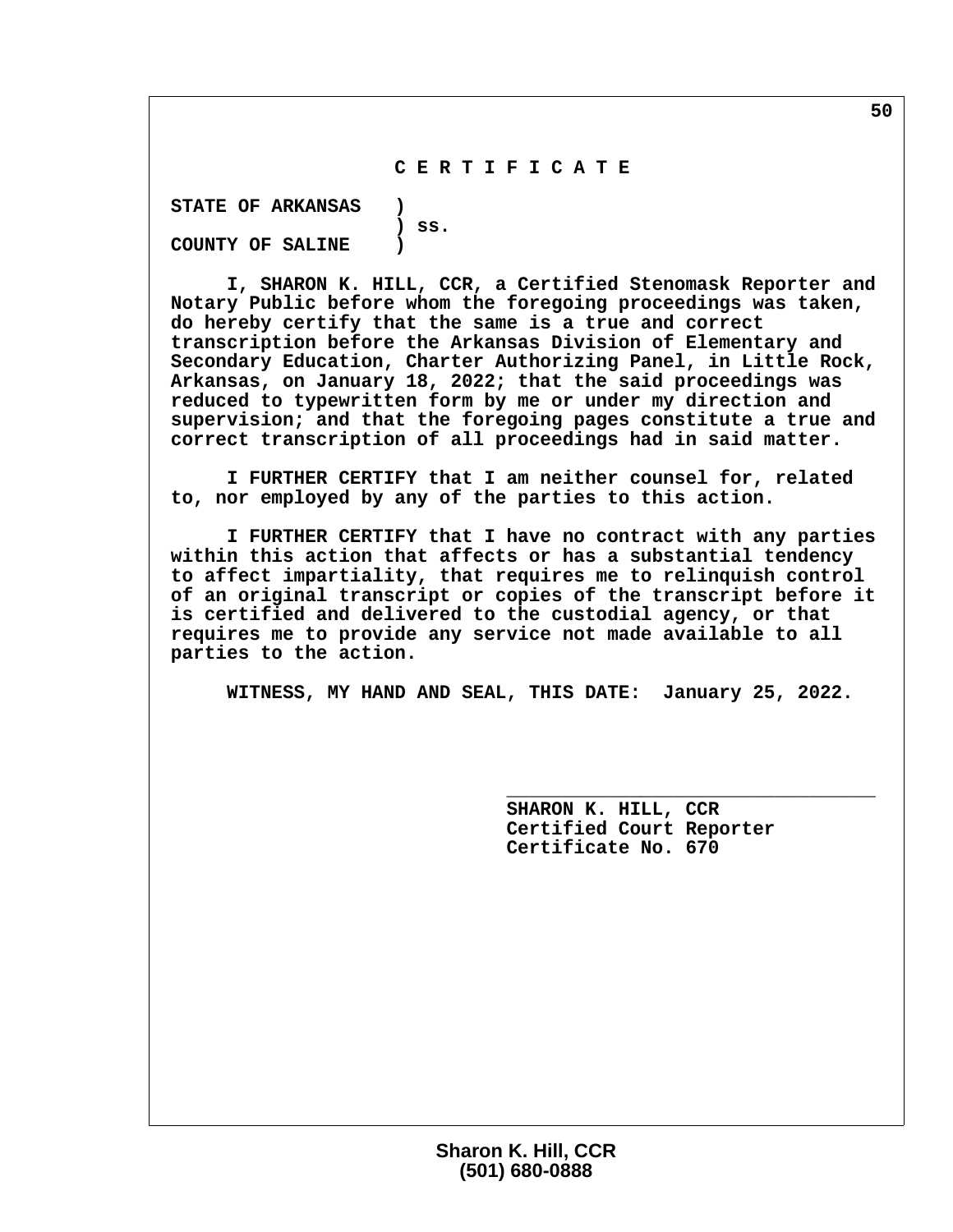**January 18, 2022**

|                                |                            |                            |                              | January 10, 2022     |
|--------------------------------|----------------------------|----------------------------|------------------------------|----------------------|
|                                | additional (7)             | 26:12;45:17                | 8:23                         | 32:8,20;33:3,9,11;   |
|                                | 7:25;8:7,25;10:19;         | amenable (1)               | Arkansas (7)                 | 44:1,2,3,11          |
|                                | 34:11;36:2;45:4            | 46:2                       | 7:15;9:22;22:18,             | bar(3)               |
|                                | additionally (1)           | amend $(2)$                | 21;25:3;30:21;32:13          | 28:11,12,15          |
| [APPLAUSE] (1)                 | 46:12                      | 40:15,16                   | around (3)                   | basically (5)        |
| 3:16                           | address $(5)$              | amended (1)                | 18:5;28:23;36:9              | 11:4,15;24:4;41:3;   |
|                                | 25:8,13;26:20;             | 40:23                      | articulate (1)               | 46:14                |
| $\mathbf A$                    | 32:25;45:11                | <b>AMENDMENT (21)</b>      | 46:15                        | become $(1)$         |
|                                | ADE(5)                     | 6:15,19,22;7:7,9;          | aspect $(1)$                 | 27:11                |
| ABC(7)                         | 29:25;31:19;32:21;         | 11:2;13:18,22;14:10,       | 11:24                        | beer $(16)$          |
| 32:10,11;35:20;                | 36:13;39:17                | 16;15:20;20:8;21:11,       | assistance (3)               | 22:23;25:25;26:14,   |
| 37:16;40:20;42:2;              | adequate $(2)$             | 12, 12; 27: 9, 21; 31: 25; | 9:14:43:11:46:13             | 17;27:23;29:5;32:17; |
| 44:6                           | 23:25;27:13                | 38:10,11;39:6              | assuming $(2)$               | 33:20,24;36:22;37:8, |
| ABC's(1)                       | adjourn $(3)$              | amount $(1)$               | 17:7;28:19                   | 12;38:14,17,17;39:2  |
| 40:17                          | 48:19,20,24                | 27:12                      | attached (1)                 | beet $(1)$           |
| able $(5)$                     | adjourned $(1)$            | annotated (2)              | 7:9                          | 22:6                 |
| 16:24;21:4;44:17;              | 49:3                       | 9:22;32:13                 | attempt $(2)$                | begin $(1)$          |
| 46:14,16                       | <b>ADJOURNMENT (1)</b>     | <b>ANSWERED (3)</b>        | 26:21;33:1                   | 19:3                 |
| absolute $(1)$                 | 48:17                      | 10:10:20:16:24:16          | attention (2)                | beginning $(1)$      |
| 28:15                          | administration (1)         | anticipate (3)             | 5:24;6:1                     | 37:25                |
| Absolutely (1)                 | 14:11                      | 40:9;46:18,22              | Attorney (3)                 | behalf $(2)$         |
| 14:24                          | advisement (1)             | anymore $(1)$              | 7:14;25:3;37:16              | 15:1;20:11           |
| Academics (1)                  | 9:8                        | 34:6                       | attorneys (2)                | benefit $(2)$        |
| 30:18                          | advising $(1)$             | apologize (2)              | 7:16:26:3                    | 3:24;11:11           |
| <b>ACADEMY (9)</b>             | 44:21                      | 34:13;36:8                 | audience (2)                 | best $(4)$           |
| 6:16,20,21;9:25;               |                            |                            | 3:25,25                      |                      |
| 10:15;13:18;15:2,11;           | affect $(1)$               | applicable $(6)$           |                              | 13:11;42:21,22;      |
| 30:23                          | 28:8                       | 32:19;35:23;37:4,          | auditorium (1)<br>3:5        | 45:23                |
| Academy's (1)                  | affirm(3)                  | 19;46:15,17                |                              | better $(2)$         |
| 14:11                          | 10:7;15:23;20:13           | applicant $(7)$            | August $(1)$                 | 17:12;40:11          |
| accept(4)                      | <b>AFFIRMATIVELY (2)</b>   | 7:21;8:11,15,22;           | 21:16                        | Beverage (11)        |
| 4:22;13:15;18:12;              | 10:10;20:16                | 9:6,13;43:10               | authority (1)                | 22:21;25:18,22;      |
| 48:18                          | again (6)                  | application (22)           | 40:25                        | 26:4,5;28:5,13;      |
| access(1)                      | 16:13;27:4;28:4,           | 7:8,10,23;8:2,5,24;        | authorized (1)               | 29:11;31:18;32:4,19  |
| 23:8                           | 11,15;42:7                 | 9:4,12,15,18,20;15:9,      | 33:5                         | beverages $(1)$      |
| accessibility (3)              | against $(1)$              | 10;21:17;25:12;            | authorizer (11)              | 33:8                 |
| 21:25;24:11;27:18              | 9:20                       | 31:23,24;32:2;39:20;       | 7:22;8:4,20;9:2,7,           | biannual $(3)$       |
| accessible (1)                 | <b>AGENDA (3)</b>          | 41:4;43:8,12               | 9, 10; 43: 5, 6, 7, 15       | 4:18,19:14:21        |
| 35:18                          | 4:4,6;5:8                  | applications (2)           | Authorizing (15)             | big(3)               |
| accordance (1)                 | ahead $(2)$                | 34:20;39:21                | 3:3,11;5:9,15;6:6,           | 11:15,17;42:3        |
| 43:5                           | 11:4;22:13                 | applies $(1)$              | 9;7:24;8:6,25;9:19;          | biggest $(1)$        |
| according(1)                   | alcohol (15)               | 25:17                      | 10:19;11:1;24:15;            | 12:2                 |
| 38:23                          | 21:20;22:10,19;            | apply $(2)$                | 45:1;47:11                   | birthday $(3)$       |
| across(1)                      | 25:17,19;27:6;30:19,       | 22:24;25:24                | available (1)                | 3:14,15,18           |
| 19:6                           | 21, 22, 25; 32: 3; 34: 24; | appreciate $(5)$           | 13:9                         | bit $(2)$            |
| act(4)                         | 39:2;42:3;45:21            | 11:2;12:16;40:10;          | Avenue (2)                   | 12:18;35:9           |
| 43:20,20,22;44:4               | Alcoholic (11)             | 41:14;45:17                | 22:3;23:19                   | Board $(9)$          |
| $\arctan(1)$                   | 22:21;25:18,22;            | appropriate (4)            | away $(2)$                   | 5:17;27:10;42:3;     |
| 45:7                           | 26:4,5;28:5,13;            | 10:23;13:13;15:12;         | 25:9;37:21                   | 43:14,20,21;44:4,7;  |
| <b>ACTION</b> (3)              | 31:18;32:4,18;33:8         | 19:5                       | AYES(6)                      | 48:4                 |
| 5:8,10;44:8                    | align $(1)$                | approval (3)               | 5:5;6:12;13:24;              | Board's $(2)$        |
| actual(1)                      | 11:25                      | 4:11;7:22;20:8             | 18:21;48:7;49:1              | 5:20;45:22           |
| 21:12                          | aligned $(4)$              | approve $(13)$             |                              | body(5)              |
| $\left( 3\right)$ actually (3) | 17:8;19:12,16,24           | 4:22,24;6:3,5,9;           | B                            | 7:19,25;8:6,25;      |
| 30:24;31:9,11                  | allay $(1)$                | 9:11;13:17,22;14:6,        |                              | 9:19                 |
| add $(5)$                      | 25:5                       | 16;18:16;19:7;43:7         | back $(7)$                   | both $(4)$           |
| 15:20;17:11;25:7;              | allow $(4)$                | approved $(6)$             | 13:5;15:5;30:9;              | 9:6;27:12;31:19;     |
| 27:3;45:5                      | 9:12;16:15;19:11;          | 5:6,16;6:24;17:13;         | 31:9;34:10;40:22;            | 32:12                |
| added $(2)$                    | 43:9                       | 21:15;38:21                | 45:8                         | bothers $(1)$        |
| 4:18;38:17                     | allowed (2)                | area(3)                    | Baldwin (32)                 | 38:20                |
| adding $(6)$                   | 24:13;44:4                 | 10:24;21:21;35:17          | 3:7,8;12:13,14,22;           | bottom(1)            |
| 7:1,2,3,3,5,6                  | alternate $(1)$            | areas(1)                   | 15:7,8;18:9,10,13,16;        | 43:13                |
| addition $(1)$                 | 42:16                      | 42:25                      | 19:2,4;29:22,23;30:5,        | break $(1)$          |
| 18:17                          | always $(2)$               | arguments (1)              | 7, 10; 31: 1, 2, 13, 15, 22; | 5:23                 |
|                                |                            |                            |                              |                      |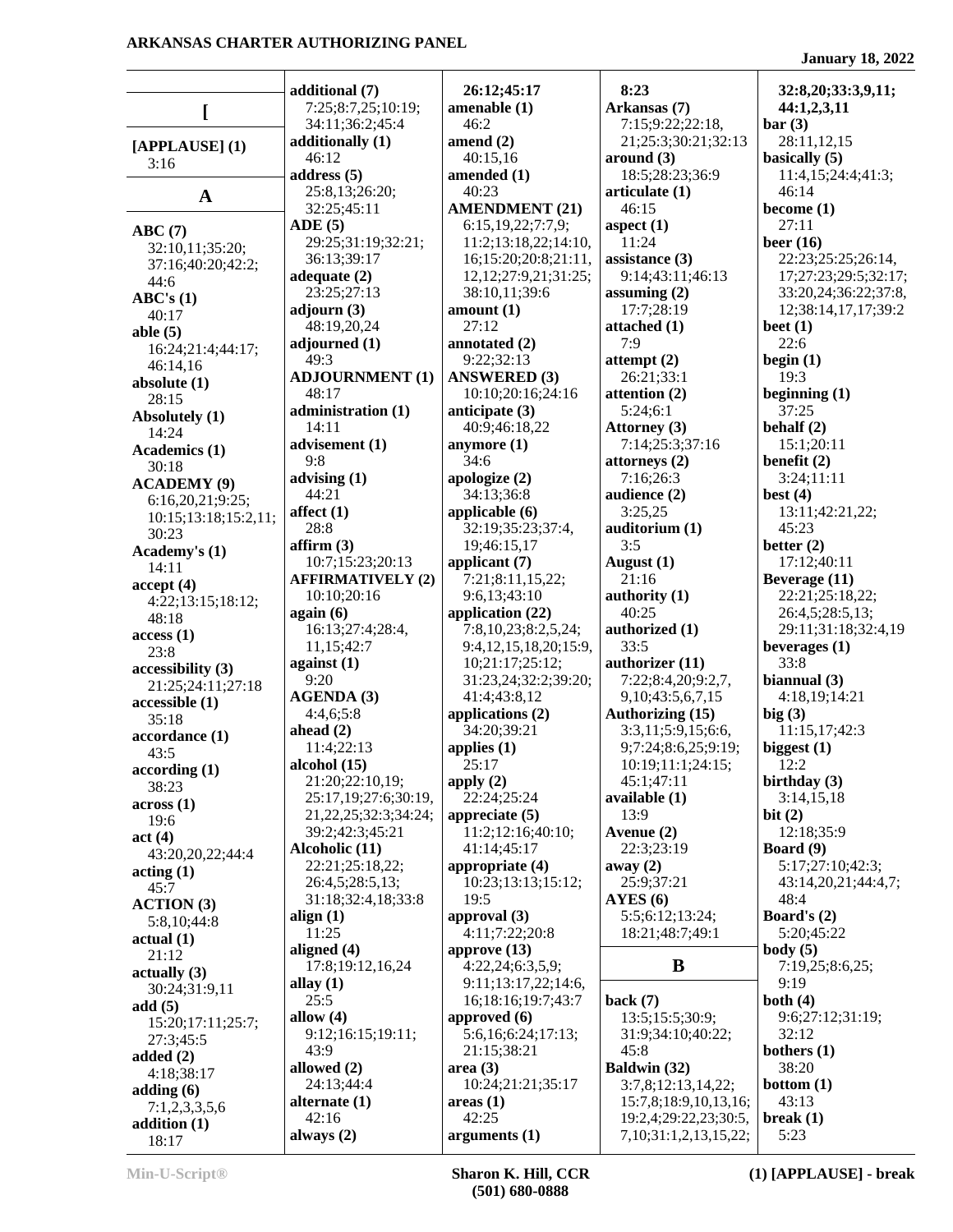**bring (1)** 5:25 **bringing (1)** 5:23 **brings (1)** 14:20 **brought (1)** 25:6 **budget (1)** 11:24 **building (3)** 11:9,15;31:9 **buildings (2)** 11:19;17:8 **bus (1)** 23:22 **business (9)** 8:12,16,18;21:19; 22:25;23:4;31:14; 35:4;48:16 **Bye-bye (1)** 20:2 **C change (2) CALENDAR (5)** 5:9,18;6:4,6,10 **call (3)** 28:8;29:11;46:12 **called (4)** 3:4;47:11,24;48:5 **camera (1)** 23:10 **campuses (2)** 19:12,16 **can (20)** 3:7,8;13:12;18:5; 23:16;28:22,23;30:8; 36:24;40:18;41:24; 42:4,23;44:25;45:2; 46:4,5,6,10,23 **CAP (10)** 4:12,13;6:23;7:1,3, 4,5,7;10:17;14:6 **capacity (1)** 15:11 **care (1)** 45:19 **case (6)** 7:21;8:3;16:15; 22:17;25:24;39:1 **cause (1)** 28:1 **cautious (1)** 44:14 **celebrating (1)** 3:19 **Center (2)** 23:22;25:4 **certainly (3)** 30:8;38:24;43:19 **Chair (10)** 7:19,24;8:6,9,25; 25:1;31:21;33:10; 44:1,7 **CHAIRMAN (105)** 3:2,9,17;4:5,20; 5:2,6,10,21;6:8,13, 17;7:11;9:24;10:2,5, 11,25;12:8,12,22; 13:1,3,7,15,20,25; 14:5,9,15,20;15:7,13, 16,22;16:2;17:1,4,7, 15,22;18:2,7,9,11,15, 22;19:2,8,13,17,22; 20:2,4,10,17,20,23; 21:2;24:2,6,24;28:18, 24;29:2,13,16,22; 31:20;33:11;34:3,8; 35:8;36:2;37:23; 38:5,19;40:10;41:9, 20;42:16,19;43:2,23; 44:2,15,17,20;45:3, 13,16;47:1,6,9,13,16, 19,21;48:1,8,11,15, 18,22;49:2 4:17;39:14 **changed (1)** 37:24 **changes (1)** 5:18 **changing (1)** 39:12 **Charter (61)** 3:3,11,18;4:9;5:9, 14,15;6:6,9,15,19; 7:8,20,23;8:2,5,10, 15,17,21,24;9:5,11, 13,18;10:19;11:1; 15:18;17:10,17,19; 18:19;19:21;20:6; 21:17;22:18;24:15, 15,16;30:2,16;32:2; 33:5,5;35:14;37:24; 39:5,6,10,18;40:16; 41:11;43:6,8,9,17; 44:21;45:1,25;47:10, 23 **Charter/Interim (4)** 4:9;5:13;15:18; 20:6 **check (1)** 38:25 **checks (2)** 16:20,25 **Chief (1)** 10:22 **CHORUS (6)** 5:5;6:12;13:24; 18:21;48:7;49:1 **Christina (1)** 10:14 **Christy (1)** 12:9 **church (1)** 29:7 **city (2)** 23:11;26:6 **clarified (1)** 34:14 **clarifies (1)** 37:17 **clarify (3)** 10:20;32:21;35:21 **clarity (1)** 40:7 **classroom (1)** 11:5 **classrooms (3)** 11:11,14,19 **clear (3)** 24:12,12;26:9 **clearly (3)** 3:22,24;12:21 **click (1)** 41:4 **clicked (2)** 41:6,9 **close (5)** 5:22;23:21;26:18; 31:5;42:25 **code (7)** 9:22;16:11;28:5, 13;32:5,13,19 **COFFMAN (108)** 3:2,9,17;4:5,20; 5:2,6,10,21;6:8,13, 17;7:11;9:24;10:2,5, 11,25;12:8,12,22; 13:1,3,7,15,20,25; 14:5,9,15,20;15:7,13, 16,22;16:2;17:1,4,7, 15,22;18:2,7,9,11,15, 22;19:2,8,13,17,22; 20:2,4,10,17,20,23; 21:2;24:2,6,17,24; 28:18,24;29:2,13,16, 22;31:20;33:11;34:3, 8;35:8;36:2;37:23; 38:5,19;40:10;41:9, 19,20;42:9,16,19; 43:2,23;44:2,15,17, 20;45:3,13,16;47:1,6, 9,13,16,19,21;48:1,8, 11,15,18,22;49:2 **comfortable (1)** 44:21 **coming (4)** 13:5;23:9;34:10; 37:20 **Commission (4)** 22:22;25:18,22; 26:4 **common (1)** 33:25 **communicated (1)** 22:23 **communication (5)** 35:13;37:15;38:9; 41:24;47:13 **community (9)** 12:6;14:14;15:2; 22:2,8,16;23:22; 34:1;39:22 **complete (1)** 28:20 **compliment (2)** 13:8;17:12 **comply (1)** 9:22 **concern (3)** 27:17;28:7;41:14 **concerns (12)** 10:1;12:8,11; 20:21;24:7,10,23; 25:6;26:25;27:25; 33:15;36:24 **concluded (1)** 49:6 **concrete (1)** 42:13 **conducting (1)** 7:19 **confident (1)** 45:23 **conflict (1)** 39:5 **confused (2)** 31:18;41:8 **confusing (2)** 36:21;37:1 **Congratulations (1)** 15:13 **CONSENT (2)** 4:4,6 **considered (1)** 26:1 **considering (1)** 10:24 **consistent (2)** 19:6;44:12 **constant (1)** 35:12 **consulted (1)** 39:9 **consuming (1)** 27:6 **contacted (1)** 38:1 **contingency (1)** 12:5 **continue (5)** 3:23;5:19;19:20; 24:22,23 **continued (2)** 14:18;15:3 **contract (1)** 39:9 **Control (2)** 22:22;23:8 **convenience (2)** 26:12;33:23 **conversation (3)** 36:4,10;37:25 **conversations (4)** 23:3,5,11;43:19 **copies (1)** 8:14 **copy (1)** 29:11 **COUNTY (3)** 15:15,19;18:17 **couple (3)** 25:7;46:24;47:5 **Creekmore (1)** 23:21 **Cristy (1)** 7:14 **CROSS (3)** 15:15,19;18:17 **D DAN (2)** 21:4,7 **date (1)** 5:22 **DAVIS (2)** 21:4,7 **day (3)** 19:23,25;42:12 **days (3)** 8:12,16,18 **days' (1)** 47:2 **deal (2)** 11:15,17 **December (6)** 4:11,12,13;5:16; 10:18;11:4 **decided (2)** 17:13;45:9 **decides (2)** 27:22,24 **decision (6)** 9:7;13:11,12;35:3; 36:6,12 **decision-making (1)** 46:18 **decisions (3)** 36:12;40:4;42:14 **deep (1)** 40:12 **defer (4)** 9:9,10,11;43:7 **deficiencies (2)** 9:15;43:11 **definitely (3)** 12:2,3;44:13 **definitions (1)** 29:5 **Dennis (2)** 10:23;20:25 **Department (8)**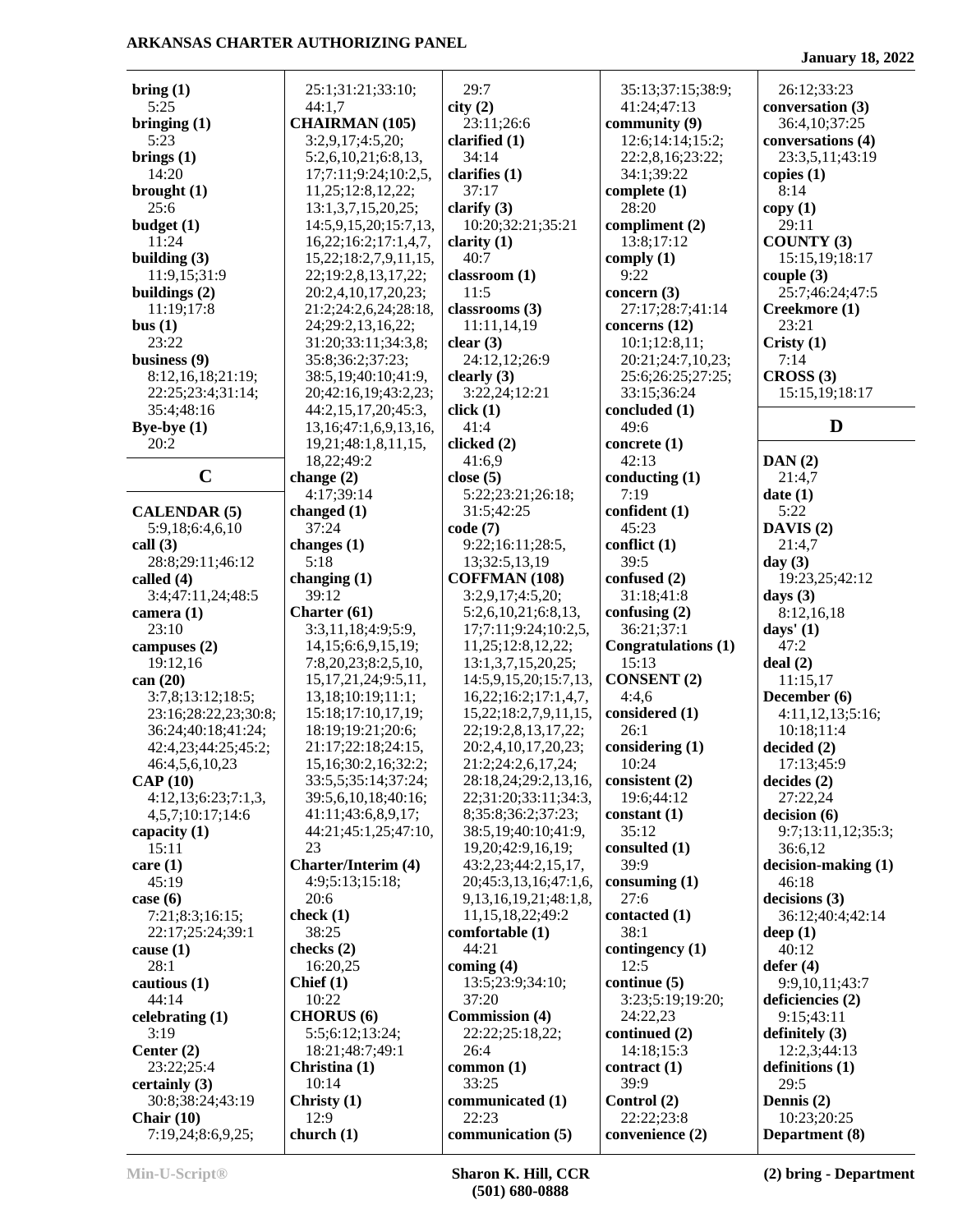| 3:5;7:15;12:9;                   | 19,20;25:25;26:13,                       | 48:3                             | explanation (1)                 | 23;27:7,12;29:15,17;                 |
|----------------------------------|------------------------------------------|----------------------------------|---------------------------------|--------------------------------------|
| 16:6;24:9;30:4;38:1,             | 16, 24, 25; 27: 18, 22;                  | electronic (1)                   | 26:2                            | 30:14;31:7,14;33:16,                 |
| 5                                | 28:2;29:9,14;31:5,                       | 3:6                              | explored (1)                    | 18;35:9;36:18;37:7,                  |
| DESE(3)                          | 11;32:16;33:21;                          | elementary (1)                   | 11:4                            | 15;38:3,8;39:7;41:2,                 |
| 4:2;25:2;38:21                   | 34:15;35:11,23;                          | 17:10                            | exploring $(1)$                 | 22;42:18,20;46:8,21;                 |
| desired $(1)$                    | 36:22;37:3,19;38:2,6,                    | else(1)                          | 11:14                           | 48:9                                 |
| 23:24                            | 7,11,15;40:5,14,22;                      | 26:15                            | extra(1)                        | FEW(3)                               |
| detailed (2)                     | 41:16,24,25                              | else's $(1)$                     | 45:20                           | 14:4;19:1;41:21                      |
| 13:5;34:5                        | done $(3)$                               | 46:6                             | $\mathbf{F}$                    | figure $(1)$                         |
| details(1)                       | 22:12;27:13;34:4                         | end $(4)$                        |                                 | 46:4                                 |
| 34:10<br>devices $(1)$           | door $(3)$<br>11:8;31:7,7                | 12:24;17:25;37:25;<br>46:22      | facilitate (1)                  | file $(1)$<br>39:12                  |
| 3:6                              | doubt(1)                                 | enough $(2)$                     | 3:20                            | fill(1)                              |
| dialogue (2)                     | 42:23                                    | 46:4,19                          | facilitated (1)                 | 14:1                                 |
| 29:18;35:12                      | Dr(51)                                   | enrollment $(3)$                 | 44:23                           | final $(6)$                          |
| difference (1)                   | 3:13,15;4:6,8;5:1,                       | 6:23;8:5;9:18                    | facilities (1)                  | 9:7;13:12;27:17;                     |
| 39:1                             | 3,11,12;6:5,7,8,18;                      | entire $(1)$                     | 33:13                           | 31:16,16;48:10                       |
| different (7)                    | 12:23,24;13:3,4,17,                      | 15:1                             | facility (14)                   | financial $(1)$                      |
| 11:7;21:23,24;                   | 20;14:9,10,15,16;                        | entity $(5)$                     | 14:13;21:21;22:2,               | 11:24                                |
| 27:15;36:9;37:10;                | 15:16,17;17:23,25;                       | 25:19,24;26:16;                  | 6,11,13;24:4;29:19;             | find $(3)$                           |
| 39:22                            | 18:7,8;19:9,10,14,15;                    | 32:6;38:13                       | 32:4;33:7;42:14,17,             | 27:13;38:6;42:23                     |
| difficult (1)                    | 20:4,5;33:12,13,17;                      | envelope (1)                     | 21,22                           | finding $(1)$                        |
| 28:1                             | 34:2,8,9;36:3;37:6,                      | 44:13                            | fact $(2)$                      | 40:5                                 |
| diligence $(1)$<br>45:24         | 14;42:9;45:5,15;<br>47:25;48:11,14,21,23 | especially $(2)$<br>33:19;39:17  | 19:5;36:21                      | first $(6)$<br>25:14;29:25;30:12;    |
| directly $(1)$                   | $draff(1)$                               | established (2)                  | fails $(1)$<br>8:17             | 34:9;42:12;47:12                     |
| 47:14                            | 11:23                                    | 25:11;35:5                       | fair $(1)$                      | first-time $(1)$                     |
| Director (7)                     | ducks $(1)$                              | establishment (1)                | 3:20                            | 30:1                                 |
| 4:10;5:14;15:18;                 | 40:3                                     | 25:17                            | fall $(4)$                      | five $(3)$                           |
| 20:6;21:1;39:10;42:1             | due $(2)$                                | eSTEM(1)                         | 11:6,23;20:9;21:15              | 8:22;17:19,20                        |
| directors $(1)$                  | 35:22;42:3                               | 30:19                            | familiar $(1)$                  | five-year $(1)$                      |
| 37:24                            | due-diligence (2)                        | even $(5)$                       | 38:15                           | 6:25                                 |
| disapproval (2)                  | 22:8;27:12                               | 26:14;37:19;39:16;               | fans $(1)$                      | FLOWERS (16)                         |
| 8:4;9:21                         | during $(5)$                             | 46:5,5                           | 12:2                            | 5:1,3;6:7;12:23,24;                  |
| disapprove(2)                    | 7:18;9:17;19:20;                         | event $(1)$                      | far $(8)$                       | 14:15,16;17:23,25;                   |
| 9:11;43:8                        | 37:24;38:10                              | 44:12                            | 16:10;25:12;27:8;               | 19:14,15;33:12,13,                   |
| discuss(2)                       |                                          | everybody (2)                    | 35:11,19,24;37:2;               | 17;34:2;45:15                        |
| 14:21;43:24                      | E                                        | 3:14;10:13                       | 42:20                           | FOI(2)                               |
| discussed (2)<br>41:10,22        | earlier $(1)$                            | everyone (4)<br>3:4;20:10;35:15; | fashion $(1)$<br>42:7           | 44:10,12<br>follow $(2)$             |
| discussion $(3)$                 | 16:9                                     | 41:14                            | favor $(6)$                     | 9:2;36:10                            |
| 5:21;6:2;9:3                     | early $(1)$                              | Exalt $(10)$                     | 5:4;6:11;13:23;                 | following (2)                        |
| distance $(5)$                   | 11:23                                    | 4:15;6:16,19,21;                 | 18:20;48:6,25                   | 5:20;29:7                            |
| 28:12;29:7;32:15,                | Ed(1)                                    | 9:25;10:15;11:3;                 | February (1)                    | follow-up $(1)$                      |
| 18;33:15                         | 38:5                                     | 13:18:14:11:15:2                 | 45:10                           | 31:4                                 |
| district $(1)$                   | <b>Education (9)</b>                     | exception (1)                    | feedback (1)                    | foreign $(2)$                        |
| 19:11                            | 3:5;5:17;7:15;                           | 7:16                             | 36:6                            | 22:17,20                             |
| Division (1)                     | 12:10;16:6;24:9;                         | $\text{except} \left( 2 \right)$ | feel $(3)$                      | form $(1)$                           |
| 8:9                              | 27:10;30:4;45:22                         | 29:10;40:19                      | 39:4;40:11;44:20                | 42:7                                 |
| Division's (1)                   | educational (1)                          | excerpted (1)                    | feels $(1)$                     | formal $(1)$                         |
| 8:10                             | 40:1                                     | 29:4                             | 45:19                           | 42:8                                 |
| document (5)<br>8:14;28:25;29:2; | <b>Education's (1)</b><br>11:3           | excepts(1)<br>28:20              | feet $(24)$<br>11:7;21:19;22:6, | <b>FORT</b> (10)<br>20:3,7,11;21:10, |
| 39:9,12                          | educator $(1)$                           | excited $(3)$                    | 10, 19, 24; 25: 11; 27: 6;      | 16;30:24,24;33:18;                   |
| documentation (1)                | 16:14                                    | 14:24;15:4;42:11                 | 29:9;30:19,20,22,25;            | 40:2;48:3                            |
| 29:14                            | educators (1)                            | exemption $(1)$                  | 31:6,8;32:3,7,15;               | forth $(1)$                          |
| documentations (1)               | 16:23                                    | 30:3                             | 33:7;36:23;37:4;                | 25:22                                |
| 42:10                            | effect $(2)$                             | expedited (1)                    | 38:24;39:24;42:24               | fortunate (1)                        |
| documents (6)                    | 24:18,19                                 | 44:24                            | Felicia (1)                     | 11:6                                 |
| 28:19,20,22;39:15;               | efforts $(1)$                            | $\text{expert}(1)$               | 3:17                            | forward $(11)$                       |
| 44:18;46:3                       | 14:18                                    | 40:20                            | FELTON (33)                     | 14:17;34:15,22;                      |
| Dollar $(37)$                    | either $(4)$                             | explain(1)                       | 20:25,25;21:3,6,9;              | 35:2,3;41:7;42:14;                   |
| 22:5;23:2,17;24:4,               | 28:12;29:10;47:23;                       | 4:7                              | 24:3;25:8;26:6,21,              | 43:15,16;44:22;                      |

**January 18, 2022**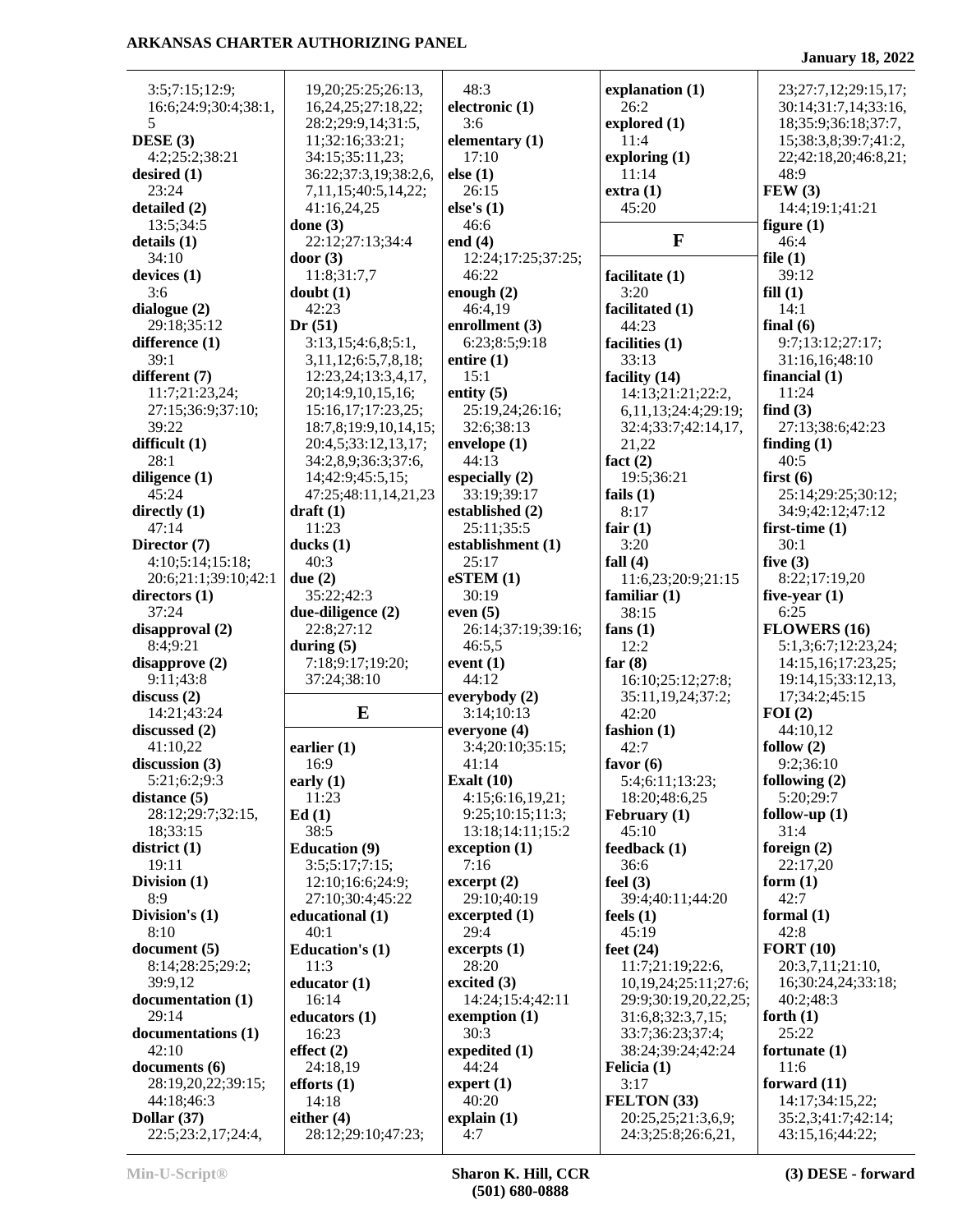45:12 **forwarded (1)** 25:21 **found (3)** 11:14;33:18;39:23 **foundational (2)** 11:12,16 **four (3)** 17:19,20;33:14 **Freedom (1)** 43:21 **Frenchmen's (2)** 11:9;12:3 **Freno (31)** 16:5,5;17:1,2; 20:19,21;24:9,9,24; 25:6,14;30:4,4,8; 32:24;33:2,2;43:2,4, 4;44:11,15,16,19,25; 47:1,4,7,10,15,17 **Friday (1)** 25:21 **front (2)** 11:8;40:3 **full (4)** 17:17;28:20,21; 29:2 **fund (3)** 16:12,14,18 **future (2)** 9:9;34:17 **G gas (1)** 33:22 **General (36)** 22:5;23:3,17;24:3, 5,19,20;25:25;26:13, 16,24,25;27:18,22; 28:2;29:9,14;31:5, 11;32:17;34:15; 35:11,23;36:22; 37:20;38:2,6,7,11,15; 40:6,14,22;41:16,24, 25 **Generals (1)** 33:21 **General's (1)** 37:3 **gets (1)** 36:21 **Geyer (1)** 11:9 **glad (1)** 29:12 **glance (1)** 30:18 **goals (1)** 11:25 **goes (6)** 25:12;27:8,21; 35:11,19;37:2 **Good (11)** 3:2;10:13,25; 14:21;16:5;19:25; 20:23;21:1,2;31:22; 41:12 **grant (4)** 7:25;8:7,25;27:20 **granted (1)** 27:9 **great (1)** 19:23 **group (2)** 24:16;40:2 **growing (2)** 14:23;45:25 **growth (2)** 14:13;15:4 **guarantees (1)** 26:15 **guess (10)** 25:8,14;26:19; 31:17,22;36:3;37:11; 41:5,7,8 **guessing (1)** 41:7 **guidance (2)** 22:22;39:11 **guidelines (1)** 40:18 **guys (2)** 39:25;46:18 **H Haas (2)** 30:21;48:11 **half (1)** 31:9 **Hall (2)** 30:21;48:11 **hand (3)** 10:7;15:23;20:13 **handle (1)** 39:14 **handouts (1)** 8:13 **happen (3)** 27:20;28:4,9 **happened (1)** 44:9 **happy (1)** 3:14 **hard (4)** 29:17,21;33:19; 42:13 **harming (1)** 35:4 **health (2)** 23:6;27:2 **hear (2)** 3:7;24:7 **heard (3)** 25:16;27:25;36:5 **hearing (19)** 3:21;7:18,19;8:9, 12,16,19,20;9:8; 10:14;11:2;14:17; 16:7,8;39:8,17; 41:11;42:3,8 **help (5)** 10:20;17:11;35:10; 43:3;46:17 **helped (2)** 35:21;40:13 **helpful (1)** 31:2 **helps (2)** 31:1;40:12 **here's (1)** 38:19 **HIGH (13)** 15:15,19;17:14,17; 18:17;20:3,7,11;21:1, 10,16;30:19;48:3 **highly (1)** 22:3 **hinder (1)** 37:21 **hinders (1)** 35:6 **history (1)** 30:12 **holds (2)** 25:19;29:9 **homework (2)** 34:4;39:22 **honest (1)** 39:7 **honesty (1)** 45:17 **hop (1)** 46:11 **hope (1)** 3:12 **hopefully (2)** 25:5;31:1 **hundred (1)** 34:16 **hypothetical (1)** 36:20 **I idea (3)** 22:20;41:12;46:2 **identified (3)** 17:10;22:2,9 **impact (7)** 21:13;23:4;29:20; 35:14,23;36:19;37:3 **important (1)** 41:14 **impressed (1)** 27:11 **inappropriate (1)**  $44.9$ **inaudible (1)** 39:21 **included (4)** 4:15;7:8;11:18; 38:11 **increase (3)** 6:22,24;15:11 **increasing (2)** 12:17;14:6 **incremental (1)** 6:25 **incrementally (1)** 12:18 **indicate (2)** 21:18;41:2 **indicated (2)** 26:6;39:20 **individuals (1)** 27:5 **informal (1)** 43:19 **informality (1)** 39:15 **informally (1)** 43:20 **information (11)** 10:20;13:5,13; 25:13,21;30:9;34:10; 40:19;43:21;45:7; 46:24 **initial (3)** 9:18,20;11:13 **instance (1)** 23:6 **insure (2)** 19:12,16 **intends (1)** 8:13 **intent (1)** 27:7 **interested (2)** 22:4;30:11 **into (8)** 3:21,24;11:10; 13:13;34:21;38:25; 40:12;42:15 **involved (1)** 40:16 **issue (7)** 9:7;25:10,14;27:1; 32:9;35:1;43:17 **issued (2)** 16:20;29:6 **issues (4)** 25:8;28:3;34:17,21 **item (2)** 5:10;47:10 **J James (1)** 47:18 **January (1)** 3:2 **jeopardize (1)** 42:24 **Johnston (1)** 39:10 **joining (1)** 3:9 **Junior (1)** 30:19 **justification (1)** 39:16 **justify (1)** 40:6 **K keep (3)** 26:7;45:18,18 **kids (1)** 45:19 **kind (12)** 21:13;23:16;26:16; 28:3;30:15;33:19; 37:1,17;41:8,23,25; 45:16 **knew (1)** 45:14 **knowing (2)** 12:4;40:17 **knowingly (1)** 38:21 **knowledge (3)** 32:1;38:20,21 **Kum-and-Go (1)** 26:16 **L land (2)** 11:16;26:7 **Lane (2)** 11:9;12:3 **larger (1)** 14:8 **last (2)** 21:15,22 **late (1)** 25:21 **lately (1)** 38:16 **later (3)** 8:11,16,18 **law (7)** 24:12;25:12,16,18; 32:12,18;35:19 **lease (1)** 41:6 **leaving (1)** 23:9 **legal (12)** 10:1;12:8,11;17:2; 20:21;24:7,19,22; 39:9,12;46:3;47:17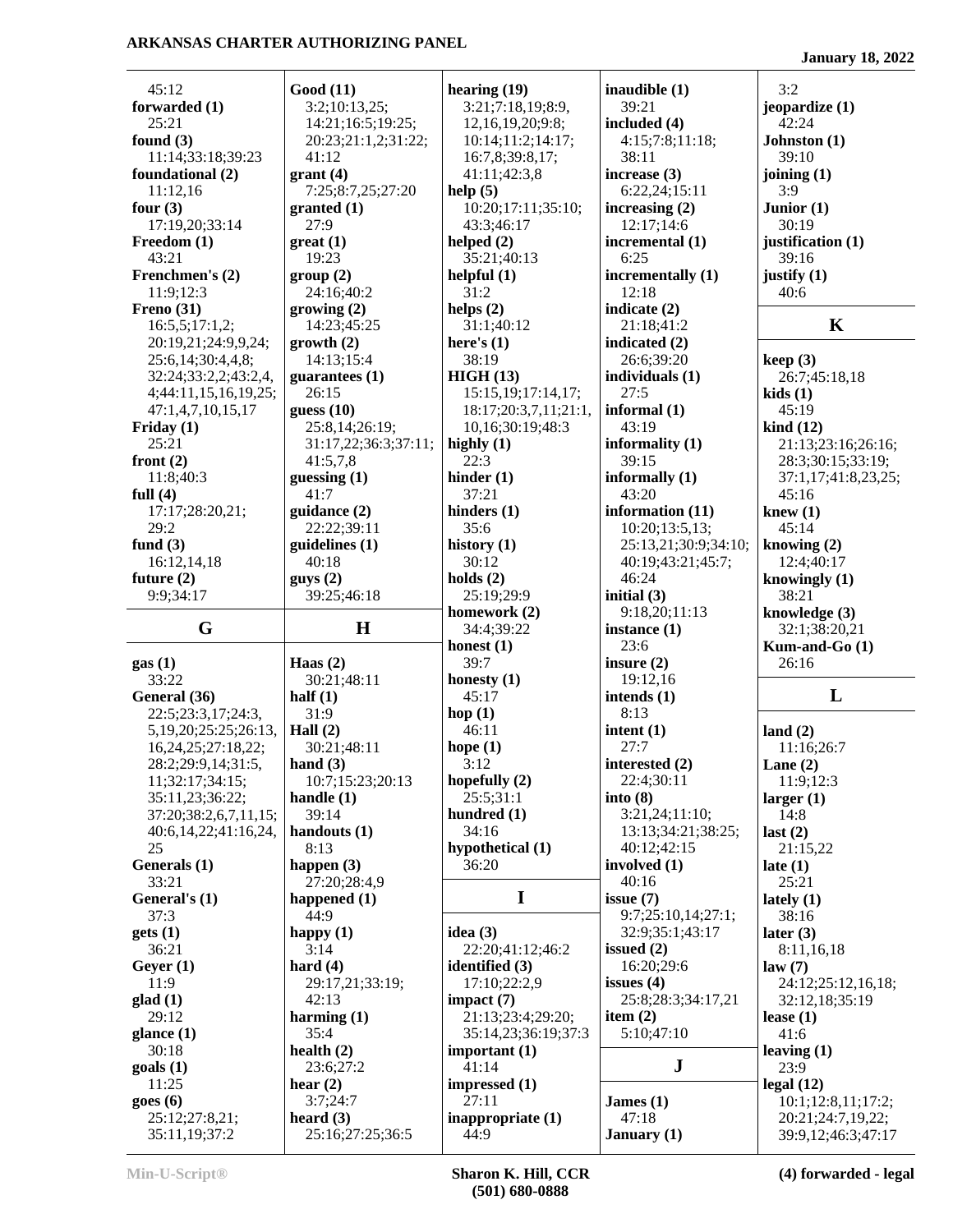**January 18, 2022**

|                                    | 14;14:3,24;15:14        | 3:3,12;4:1,2;5:15,                | 23                                     |                                |
|------------------------------------|-------------------------|-----------------------------------|----------------------------------------|--------------------------------|
| length $(2)$<br>17:17;18:18        | longer $(1)$            | 16, 19, 25; 9: 9; 37: 18;         | move $(7)$                             |                                |
| less(1)                            | 29:10                   | 43:17;44:22;45:1,10,              |                                        | $\mathbf 0$                    |
| 34:25                              | look $(6)$              | 11;47:3,11,12,24,24;              | 6:5;13:17;43:14,                       |                                |
| letter $(4)$                       | 14:17;23:4;25:20;       | 48:4,5;49:2,6                     | 15, 16; 44: 21; 45: 11<br>moving $(3)$ | oath(2)                        |
| 40:13;41:25;42:1;                  | 30:8;31:10;44:8         | meetings $(2)$                    | 23:13;41:6;42:14                       | 40:21,21                       |
| 46:11                              | looked $(3)$            | 5:20;44:23                        | much(1)                                | objection $(2)$                |
| letters $(1)$                      | 11:10;21:22;22:15       | member $(3)$                      | 40:9                                   | 28:14,15                       |
| 44:5                               | looking $(14)$          | 9:19,20;48:16                     | multipage $(1)$                        | objections (1)                 |
| letting $(1)$                      | 11:20,21;21:21,23,      | Members (3)                       | 29:11                                  | 17:2                           |
| 13:12                              | 25;22:8,12,16;29:19;    | 11:1;25:1;43:23                   | must(4)                                | observation (1)<br>12:15       |
| Lewis $(7)$                        | 34:23;38:7;42:15,21;    | members' (1)                      | 7:18,25;8:9,14                         |                                |
| 26:3;35:20;36:20;                  | 43:1                    | 5:24                              | myself(2)                              | obtain(1)<br>26:13             |
| 37:16;40:13;42:2;                  | looks $(1)$             | mentioned (3)                     | 27:11;47:18                            | obtains $(1)$                  |
| 46:10                              | 19:4                    | 27:14;33:22;43:18                 |                                        | 26:17                          |
| license $(6)$                      | Lori $(5)$              | methodology (1)                   | N                                      | obviously (1)                  |
| 16:15,21;22:25;                    | 16:5;24:9;30:4;         | 26:11                             |                                        | 27:2                           |
| 33:24;36:25;37:10                  | 33:2;43:4               | Michael (3)                       | name $(4)$                             | off(1)                         |
| licensure $(6)$                    | lot(7)                  | 35:20;37:16;42:2                  | 3:22;10:14;20:24;                      | 37:6                           |
| 16:17,23,24;17:11;                 | 22:9;23:23;29:3;        | microphone $(2)$                  | 25:2                                   | off- $(3)$                     |
| 18:6;19:20                         | 33:22;35:20;45:20;      | 3:22,24                           | near(2)                                | 22:23;25:25;33:19              |
| lift $(1)$                         | 46:13                   | might(1)                          | 24:4;38:7                              | off-campus (1)                 |
| 10:17                              |                         | 28:8                              | necessary(4)                           | 26:13                          |
| likewise (1)                       | M                       | mind(4)                           | 7:25;8:7;9:1,21                        | offering (1)                   |
| 16:22                              |                         | 12:4;27:2;30:15;                  | need(5)                                | 35:17                          |
| line $(2)$                         | ma'am(3)                | 42:8                              | 5:25;17:13;47:2,                       | Office (7)                     |
| 23:22;43:13                        | 17:6,18;44:3            | mine(1)                           | 20,21                                  | 8:10,15,18;44:18;              |
| liquor $(12)$                      | $Madam (4)$             | 16:6                              | needed (1)                             | 46:25;47:14,18                 |
| 22:25,25;25:20;                    | 25:1;31:21;33:10;       | minutes(10)                       | 15:12                                  | Officer (1)                    |
| 26:2;29:8;32:6,14;                 | 44:1                    | 4:12, 14, 15, 21, 22,             | $\boldsymbol{\text{needs}}$ (2)        | 10:22                          |
| 33:24;36:25;37:9,9,                | makes $(1)$             | 25;5:6;7:21;8:3,22                | 14:13,18                               | officers $(1)$                 |
| 10                                 | 12:1                    | mission(1)                        | Newton $(1)$                           | 23:8                           |
| LISA(1)                            | making (6)              | 35:16                             | 3:11                                   | officials (1)                  |
| 30:22                              | 6:1;12:2;13:11;         | mix(1)                            | next(8)                                | 23:12                          |
| list $(1)$                         | 19:23;40:4;42:13        | 41:1                              | 3:12;6:18;23:17;                       | off-premise (3)                |
| 21:22                              | many $(5)$              | modifications (2)                 | 43:16;47:10,23;48:4,                   | 26:14;27:4;29:5                |
| listings $(1)$                     | 31:6;36:8;41:18;        | 9:14;43:10                        | 12                                     | off-premises (5)               |
| 11:19                              | 47:1,4                  | modular(3)                        | nine(1)                                | 26:17;33:23;36:22;             |
| LITTLE (7)                         | March $(1)$             | 11:10,14,18                       | 21:20                                  | 37:7,12                        |
| 6:16,20,21;23:15;                  | 5:22                    | moment $(2)$                      | nitpicky $(1)$                         | off-sale (1)                   |
| 30:20,23;35:9<br>live-streamed (1) | materials $(1)$         | 18:24;41:19<br><b>MOMENTS (3)</b> | 34:23                                  | 39:2                           |
| 4:1                                | 26:4<br>matter $(1)$    | 14:4;19:1;41:21                   | non-licensed (1)                       | Once $(2)$                     |
| local $(3)$                        | 9:8                     | month $(1)$                       | 16:16<br>nor $(1)$                     | 42:6;46:16                     |
| 23:2,20,21                         | <b>MATTERS (1)</b>      | 48:12                             | 26:5                                   | one $(13)$                     |
| locate $(5)$                       | 48:10                   | monthly $(1)$                     | North $(2)$                            | 12:19;16:6;17:21;              |
| 24:4;26:15,17;                     | <b>Matthew</b> (5)      | 5:20                              | 30:23,23                               | 22:1,15;26:3;27:1;             |
| 32:6;33:6                          | 3:14;4:8;5:12;          | months $(1)$                      | Northside (1)                          | 29:25;39:3;41:16;              |
| located $(14)$                     | 15:17;20:5              | 21:21                             | 30:25                                  | 42:23;44:6;45:17               |
| 7:9;21:18;22:3,5,                  | Maumelle (1)            | more $(5)$                        | notes(1)                               | ongoing $(3)$                  |
| 18;30:18,20,22,25;                 | 30:18                   | 29:3;38:12;40:8;                  | 30:14                                  | 15:3;29:18;35:12               |
| 35:17;37:12;39:23;                 | may (13)                | 43:19,24                          | nother $(1)$                           | only $(7)$<br>8:19;23:7;25:17; |
| 40:5;42:23                         | 8:6,19,25;9:7,9,10,     | morning $(11)$                    | 31:14                                  | 34:13;42:19;43:17;             |
| locating $(1)$                     | 10;10:21;11:5;25:15;    | 3:2;10:13,25;16:5;                | notice $(3)$                           | 46:11                          |
| 26:8                               | 35:10;41:19;43:7        | 20:24;21:1,2,10;                  | 4:12;13:9;47:2                         | on-premises (2)                |
| location(10)                       | maybe $(10)$            | 24:20;31:22;36:4                  | noticed $(2)$                          | 27:23;32:17                    |
| 11:8;20:8;22:1;                    | 29:25;30:11;36:13,      | most(3)                           | 22:4,10                                | open $(3)$                     |
| 23:13,15,20;27:14;                 | 14, 15; 39: 14; 43: 18; | 12:1;38:15;41:13                  | notify $(2)$                           | 20:9;21:15;40:1                |
| 38:7;41:12;42:22                   | 45:9;46:11,23           | motion $(22)$                     | 8:9,17                                 | open- $(2)$                    |
| locations(1)                       | mean $(6)$              | 4:22,24;5:2,6;6:2,                | Number $(5)$                           | 8:4;9:17                       |
| 32:22                              | 23:21;24:11;41:12,      | 8, 14; 13: 16, 20; 18: 12,        | 6:17;12:17;14:8;                       | open-enrollment (7)            |
| Long(8)                            | 13;43:17;46:21          | 13, 15, 23; 47: 20, 21,           | 27:15:45:17                            | 7:20,23;8:1,21,23;             |
| 10:11,13,14;13:6,                  | meeting $(24)$          | 22;48:1,8,18,20,22,               |                                        | 9:3,5                          |

**Min-U-Script® Sharon K. Hill, CCR (501) 680-0888**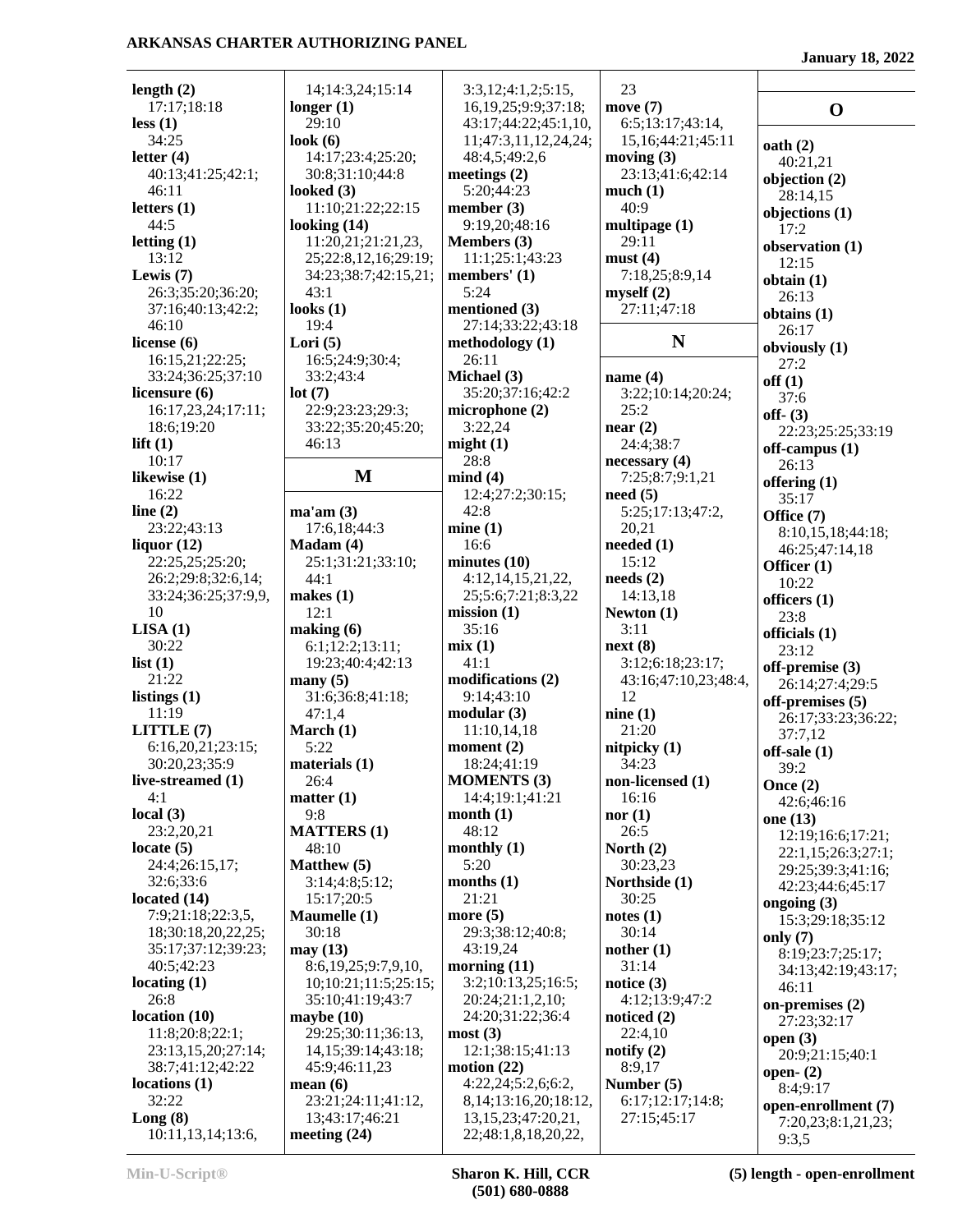**Operating (1)** 10:22 **opined (1)** 32:12 **opportunities (1)** 14:7 **opportunity (1)** 28:14 **opposed (4)** 6:13;8:1;13:25; 18:22 **opposing (1)** 9:6 **opposition (10)** 8:8,13,17,23;9:25; 10:4;20:18,19,22; 23:14 **oppositions (1)** 23:12 **option (2)** 11:20;40:1 **options (2)** 11:7;13:9 **order (5)** 3:4;5:19;9:12; 22:14;43:9 **original (1)** 41:11 **others (1)** 35:13 **out (16)** 14:1;22:21;23:2; 29:4;33:13,14,18; 35:10;38:6;39:23; 40:5,9;45:18,18;46:4, 10 **outside (1)** 42:8 **over (4)** 6:25;12:18;21:22; 23:18 **overly (1)** 44:14 **oversight (1)** 3:10 **overview (2)** 21:11,12 **own (1)** 40:4 **P packet (3)** 13:8;36:16;37:16 **page (1)** 7:9 **paid (1)** 16:25 **Panel's (1)** 5:24 **Park (12) parking (1)** 23:25 **part (6)** 38:19;39:3 **participate (2)** 8:8,19 **particular (2)** 9:19;28:11 **parties (3) party (3)** 8:7,12,17 **pass (1)** 28:23 **passes (3) past (1)** 21:20 **pattern (1)** 30:13 **pay (1)** 16:21 **payments (3) peace (1)**  $12:4$ **people (1)** 36:9 **per (2) percent (1)** 34:16 **percentage (1)** 34:24 **perfectly (1)** 24:11 **period (1)** 6:25 **permission (2)** 8:20;36:10 **permit (34)**

 19;42:11;43:3,23; 44:21;45:1;46:16; 47:11,23;48:5,16 7:12,14,14;10:1,3; 12:8,9,9;16:3,8; 20:17;32:25 23:19;36:4,16,17; 7:17;8:1;9:6 6:14;18:23;48:8 16:11,13,17 10:18;32:18 22:6;23:1;25:20; 26:1,2,17;27:4,23; 28:10,16;29:8;32:6,9, 14,14,17;33:20,24, 25;35:22,24;36:22, 25;37:2,4,5,8,10,13, 20,22,22;38:17;39:2 **permits (3)** 26:14;29:5,6 **permitting (1)** 27:25 **person (2)** 26:23;41:15 **persons (1)** 7:16 **perspective (1)** 32:10 **phasing (1)** 12:16 **piece (1)** 11:16 **place (3)** 17:16;18:18;26:11 **placement (2)** 24:13;25:14 **places (1)** 33:21 **plan (2)** 7:17;14:12 **plans (2)** 6:1;12:5 **play (2)** 25:10;31:23 **please (3)** 3:6;7:13;24:8 **plenty (1)** 11:22 **Plus (1)** 30:18 **point (4)** 14:21;26:23;27:21; 41:7 **possibilities (1)** 11:5 **possible (3)** 43:14;46:20,22 **posted (3)** 4:2;5:18;6:10 **postponed (1)** 48:12 **practice (1)** 5:19 **precedent (1)** 30:1 **preferably (1)** 44:7 **PREMIER (14)** 20:3,7,11;21:1,10, 16;26:7,14;27:21; 28:2;31:24;34:17; 37:3;48:3 **premises (4)** 22:24;26:1;29:6; 33:20 **prepare (1)** 11:22 **prepared (2)** 14:11;15:10 **preparing (1)** 40:1 **present (9)** 7:21;8:3,8,19; 10:23;14:25;15:5; 16:3;44:18 **presentation (6)**

 8:13;9:2;11:3; 21:3;26:25;27:7 **presented (4)** 13:22;14:17;19:16; 44:7 **previous (1)** 39:10 **previously (1)** 12:20 **price (2)** 23:24;43:1 **Prince (9)** 15:22;16:1;17:5,6, 9,18;18:24;19:23,25 **prior (3)** 8:12,16,18 **priority (1)** 12:3 **probably (4)** 21:20,20;26:11; 38:8 **problem (1)** 41:17 **procedure (1)** 47:8 **procedures (1)** 16:7 **process (6)** 7:13;27:25;34:19; 35:5;45:6,17 **prohibit (2)** 16:12,13 **prohibits (1)** 16:11 **proper (2)** 24:13;25:14 **properties (4)** 21:23,24;22:9,9 **property (1)** 11:12 **proposal (1)** 18:4 **proposals (1)** 11:18 **proposed (4)** 6:6;8:4;21:14; 23:15 **protest (1)** 28:7 **provide (5)** 7:17;8:14;23:23; 28:6;29:12 **provided (2)** 10:20;25:13 **provides (2)** 12:4;16:19 **providing (2)** 13:5;42:10 **proximity (2)** 24:10;27:18 **prudent (1)** 12:19 **public (16)**

**January 18, 2022**

 7:20,23;8:1,5,21, 23;9:3,13,18;22:20; 23:23;25:3;30:17,24; 43:9,21 **purpose (1)** 7:22 **pursue (1)** 11:21 **pursuing (1)** 22:4 **pushing (1)** 44:13 **put (2)** 13:13;18:4 **puts (1)** 37:17 **putting (1)** 11:15 **Q quick (2)** 3:10;30:17 **quite (1)** 34:14 **R raise (5)** 10:6;15:22;20:12, 12;28:14 **raised (2)** 25:15;28:16 **ran (1)** 36:20 **range (2)** 23:25;43:1 **rather (4)** 28:7;32:15;40:2; 44:14 **rationale (2)** 21:13;22:7 **reach (2)** 22:21;46:10 **reached (1)** 23:2 **read (3)** 7:12;16:9;40:18 **reading (1)** 46:13 **ready (1)** 11:22 **reality (2)** 26:10;28:3 **realize (2)** 28:9;37:23 **really (9)** 12:15;25:10;33:19; 38:12;39:7;40:7,7,9; 46:22 **reason (3)** 23:20;31:8;40:14 **reasonable (1)**

**Panel (26)**

 3:3,11,25;5:9,15, 24;6:6,10;10:19; 11:1;24:15;25:2; 28:22;30:15;39:13,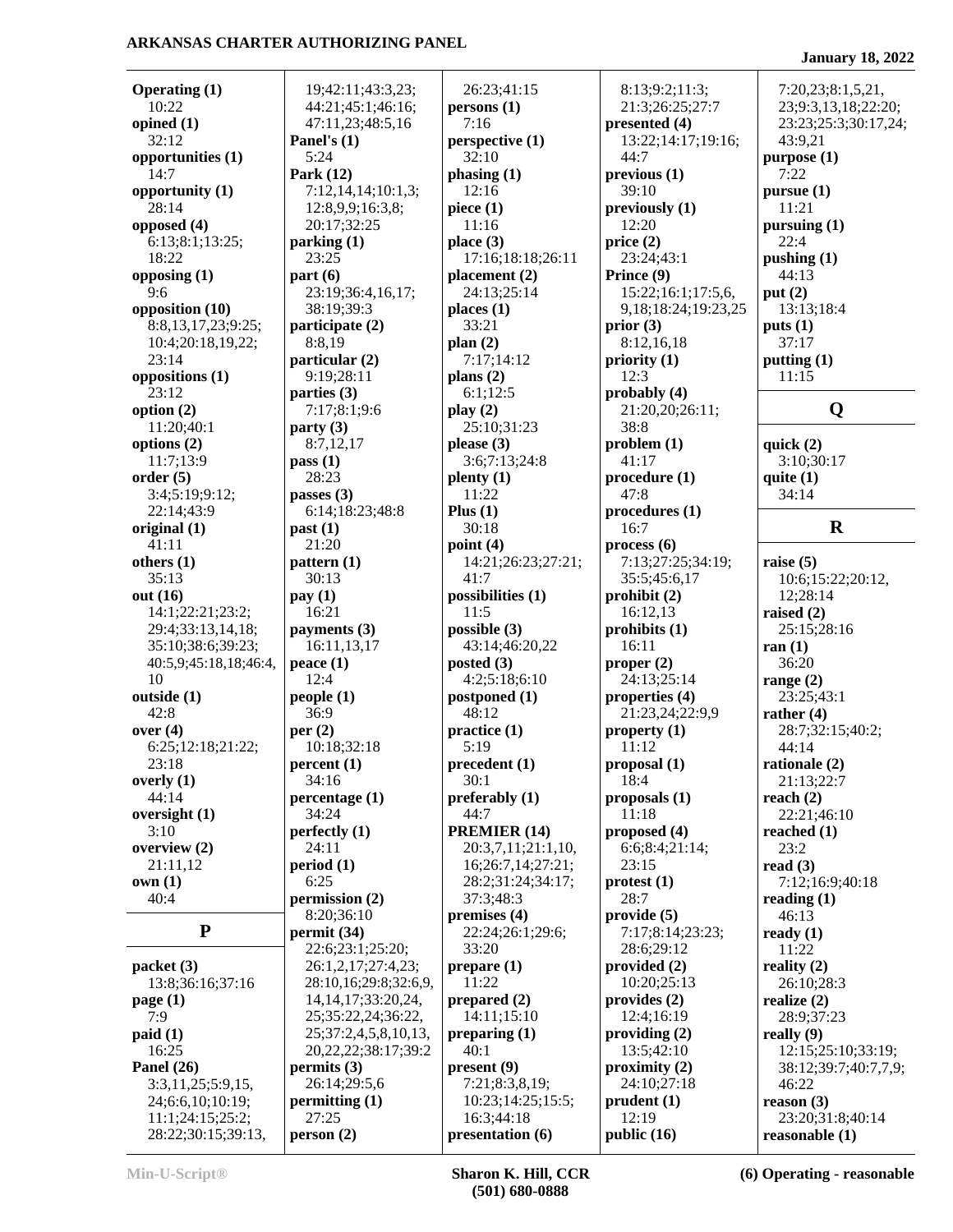**January 18, 2022**

| 14:12                                      | 17;15:20;17:3;19:11,                       | 6:16,20,21;30:20,                           | 27:6,8;30:19,24;        | showing $(1)$         |
|--------------------------------------------|--------------------------------------------|---------------------------------------------|-------------------------|-----------------------|
| reasons $(1)$                              | 19;20:8;21:13;31:25;                       | 23                                          | 31:12;32:2,7,22;        | 39:16                 |
| 9:21                                       | 43:9,12                                    | Rogers $(3)$                                | 33:6;34:17,20;35:6,     | sight $(1)$           |
| receipt $(1)$                              | requested $(2)$                            | 22:3;23:18;30:21                            | 14, 16; 39: 18; 42: 12, | 23:17                 |
| 44:5                                       | 36:13;48:12                                | roll-call $(1)$                             | 25;43:9;44:17;45:11;    | signed $(1)$          |
| receive $(2)$                              | requesting $(2)$                           | 9:17                                        | 48:3                    | 41:6                  |
| 9:14;16:17                                 | 10:17;17:16                                | route $(1)$                                 | schoolhouse (2)         | silence (4)           |
| received $(2)$                             | <b>REQUESTS (1)</b>                        | 23:22                                       | 28:9;29:7               | 3:6;14:4;19:1;        |
| 30:2;40:11                                 | 6:15                                       | row $(1)$                                   | Schools (10)            | 41:21                 |
| recognized $(1)$                           | required $(2)$                             | 40:4                                        | 21:1;22:16,18,20;       | site $(1)$            |
| 10:12                                      | 5:17;39:8                                  | rule $(15)$                                 | 23:7;30:2,16,17;        | 21:14                 |
| record $(1)$                               | requirement $(3)$                          | 22:24;31:4,16,17,                           | 34:11;37:11             | sites $(1)$           |
| 3:23                                       | 25:11;28:4;32:16                           | 19, 19; 32: 5; 33: 3, 20;                   | Second (14)             | 27:16                 |
| recorded (1)                               | RES(2)                                     | 36:23;37:4;39:17,18;                        | 5:1,3;6:7;13:19,21;     | situation $(5)$       |
| 4:1                                        | 26:22,23                                   | 40:24,25                                    | 14:1;18:14,16;21:7;     | 28:6;34:12;36:20;     |
| red(1)                                     | research $(2)$                             | rules $(15)$                                | 47:25;48:2,21,22,23     | 38:25;46:15           |
| 23:16                                      | 30:16;34:11                                | 25:19;28:5,8,13,                            | section $(4)$           | slabs $(2)$           |
| re-emphasize (1)                           | $re-seek(1)$                               | 24;29:12;32:2;39:18;                        | 9:22;16:10,19;43:5      | 11:12,16              |
| 35:11                                      | 27:24                                      | 40:17,21;43:6,7;                            | secure $(1)$            | <b>SMITH (10)</b>     |
| regarding $(1)$                            | residential (1)                            | 45:22,22;46:6                               | 23:8                    | 20:3,7,12;21:10,      |
| 38:1                                       | 42:25                                      | run(1)                                      | security $(3)$          | 16;30:24,24;33:18;    |
| regards $(1)$                              | resource $(3)$                             | 34:21                                       | 27:2,8;41:15            | 40:2;48:3             |
| 36:18                                      | 23:7,21;25:4                               |                                             | seek $(1)$              | somebody (4)          |
| regular $(1)$                              | respond $(1)$                              | S                                           | 43:10                   | 28:6,13;38:14;40:5    |
| 48:4                                       | 8:22                                       |                                             | seeking $(5)$           | someone $(2)$         |
| regulation (4)                             | response $(2)$                             | safe $(2)$                                  | 24:3,21;31:25;          | 36:7;46:6             |
| 32:12,23;33:4;                             | 36:14,18                                   | 45:24;46:1                                  | 39:6;41:23              | Sometimes (1)         |
| 38:23                                      | responses $(1)$                            | safety $(5)$                                | seems $(2)$             | 5:24                  |
| regulations (1)                            | 36:11                                      | 21:25;23:5;27:3;                            | 38:16;41:23             | somewhere (2)         |
| 25:23                                      | responsible (1)                            | 41:13;42:24                                 | selection $(1)$         | 5:22;26:15            |
| rejoin(1)                                  | 3:20                                       | salary $(2)$                                | 38:17                   | soon $(3)$            |
| 3:11                                       | restriction $(2)$                          | 16:11,14                                    | selling $(2)$           | 42:13;46:20,21        |
| relates $(1)$                              | 25:15;26:5                                 | sales $(7)$                                 | 37:8;38:14              | sorry $(3)$           |
| 32:22                                      | restrictions (2)                           | 22:10,19;30:19,21,                          | sells $(4)$             | 8:10;9:10;30:5        |
| relation $(1)$                             | 26:6,7                                     | 22, 25; 32: 3                               | 25:17,19,25;33:8        | sought $(1)$          |
| 33:15                                      | resulting $(5)$                            | same $(4)$                                  | sending $(1)$           | 28:10                 |
| relationship (2)                           | 7:1,2,4,5,6                                | 16:8;17:14;25:23;                           | 39:15                   | sounds $(1)$          |
| 26:20;28:2                                 | retail $(9)$                               | 28:16                                       | sense $(2)$             | 15:12                 |
| remaining $(1)$                            | 25:20;26:1;29:8;                           | <b>SARACINI</b> (23)                        | 12:1;35:7               | <b>SOUTHWEST (4)</b>  |
| 17:18                                      | 32:6,8,14,14;37:10;                        | 4:24;5:3;13:1,2,19,                         | serve $(1)$             | 6:16,20,21;15:2       |
| remember $(1)$                             | 38:16                                      | 21;14:5,6;18:2,3,14,                        | 10:15                   | space $(3)$           |
| 21:15                                      | review $(4)$                               | 16;19:18,19;34:3,4;                         | serves $(1)$            | 11:6,22;26:8          |
| removed (1)                                | 4:18,19;44:18;46:4                         | 45:13,14;47:20,22;                          | 21:19                   | speak $(4)$           |
| 4:16                                       | reviewed (2)                               | 48:2,20,23                                  | set $(3)$               | 3:21,23;26:21;35:9    |
| renewal $(12)$                             | 27:15:33:14                                | satisfactory $(1)$                          | 4:15;28:23;44:25        | <b>SPEAKERS (2)</b>   |
| 7:8,24;8:2,5,24;                           | reviewing $(1)$                            | 44:8                                        | sets $(1)$              | 10:10;20:16           |
| 9:4,12,15;34:18;                           | 22:11                                      | saying $(3)$                                | 25:22                   | speaking $(1)$        |
| 35:7;43:8,12                               | revised $(3)$                              | 32:9,16;38:14                               | setting $(1)$           | 20:11                 |
| renewed $(2)$                              | 4:23,25;5:7                                | scenario (1)                                | 42:9                    | special $(5)$         |
| 17:9:35:5                                  | revision $(1)$                             | 35:22                                       | several $(4)$           | 45:1;47:2,11,24;      |
| renewing $(1)$                             | 5:17                                       | schedule $(1)$                              | 12:4;22:8;37:11;        | 48:4                  |
| 37:22                                      | revisions $(1)$                            | 5:16                                        | 39:21                   | Specialist (1)        |
| renovations (2)                            | 4:7                                        | scheduled (4)                               | shall $(7)$             | 7:14                  |
| 22:12,14                                   | revisit $(1)$                              | 9:9;20:9;44:23;                             | 7:21;8:3,22;10:8;       | specific $(1)$        |
| report $(1)$                               | 46:23                                      | 48:4                                        | 15:24;16:21;20:14       | 33:3                  |
| 14:22                                      | right $(24)$                               | school $(55)$                               | share $(1)$             | specifically $(4)$    |
| representing $(1)$                         | 5:10;6:2,18;7:11;                          | 7:20,23;8:2,5,10,                           | 30:15                   | 26:22;31:24;32:13;    |
| 7:17                                       | 10:6,7,11;13:15;                           | 11, 15, 15, 18, 21, 24;                     | sheets $(2)$            | 33:6                  |
| request (28)                               | 14:1;15:23;17:15,21,<br>22,22;19:22;20:10, | 9:3,5,13;15:15,19;                          | 14:2;18:25              | spent $(3)$           |
| 4:14;6:19,22;7:7,                          |                                            | 17:14,17;18:18;19:6,                        | Shelton's (1)           | 21:20;22:7;35:20      |
| 24;8:2,6,24;9:4,12,                        | 12, 17, 23; 21: 7, 9; 25: 8;               | 11;20:3,7,9,11;21:10,                       | 3:18                    | spring $(1)$          |
| 16;10:18;11:2;12:16,<br>21;13:18,22;14:11, | 31:2;48:15<br>ROCK(5)                      | 16, 17, 18; 22: 15;<br>23:10;24:13;25:3,16; | show $(1)$<br>39:25     | 5:23<br>Springs $(1)$ |
|                                            |                                            |                                             |                         |                       |

**Min-U-Script® Sharon K. Hill, CCR (501) 680-0888**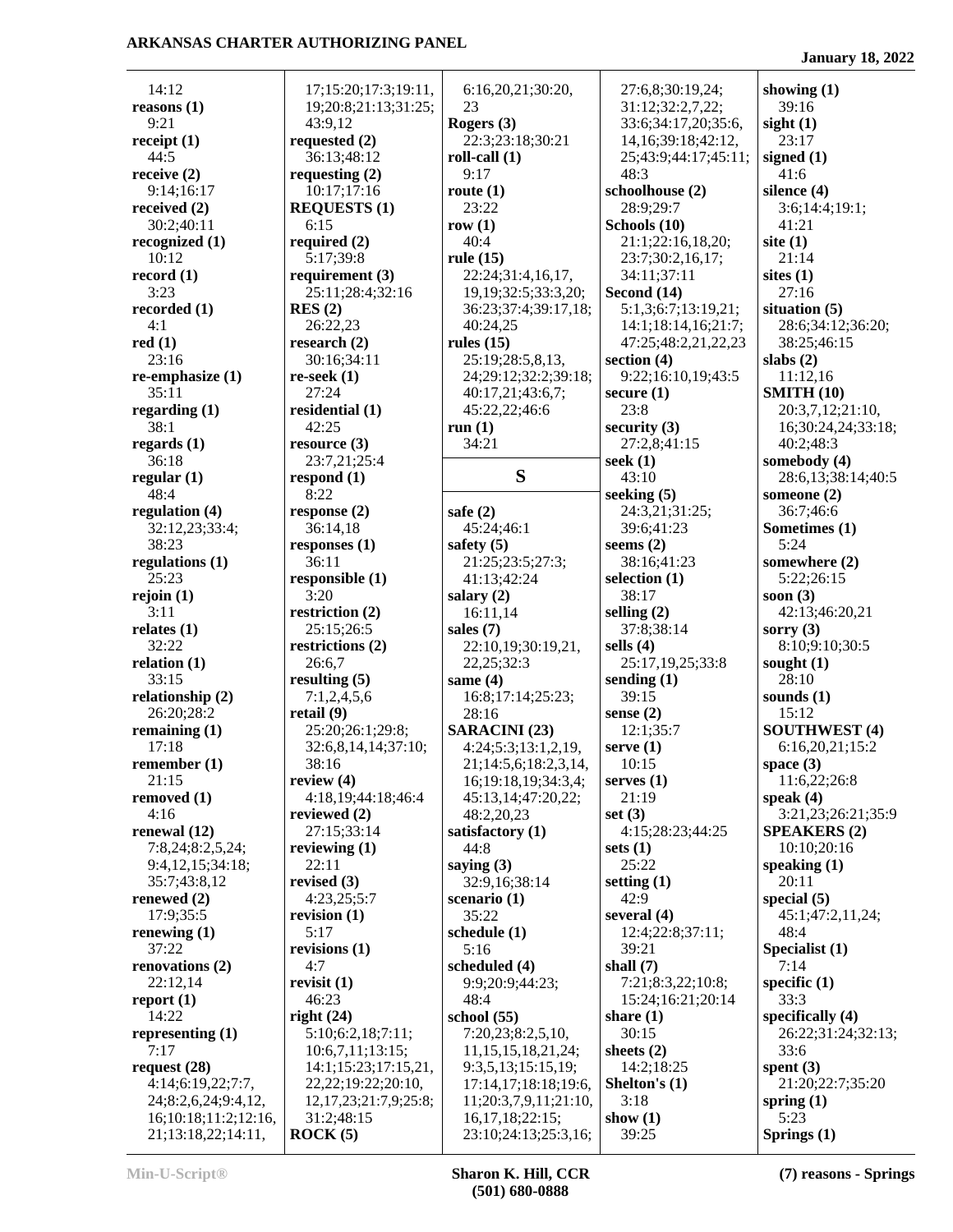11:10 **Staff (4)** 25:2,3;41:15,16 **stand (3)** 5:7;10:6;20:12 **Standards (4)** 4:8;5:13;15:17; 20:5 **start (3)** 4:5;17:23;42:13 **started (3)** 22:14;23:3,5 **starts (1)** 28:24 **state (15)** 3:22;5:17,20;9:21; 16:20;20:24,25; 25:12;27:10;28:12; 30:17;32:5,18;39:13; 45:25 **stated (3)** 12:21;26:24;29:7 **stations (1)** 33:22 **statute (4)** 22:23;28:12;32:5, 23 **statutes (2)** 15:20;46:14 **steps (2)** 11:13;45:20 **still (5)** 24:21;36:6,7,15; 41:23 **store (10)** 24:19,20;27:5,19, 22;32:14;33:7;37:9; 38:16;44:6 **stores (3)** 26:12;33:23;38:18 **strained (1)** 28:1 **stream (1)** 21:4 **street (1)** 31:10 **struggling (2)** 39:3,4 **student (9)** 6:23;7:1,3,4,5,7; 10:17;14:12;15:11 **students (17)** 6:23,24;7:1,2,4,5,6; 12:17,18;14:14,19; 15:3,5;23:6,9,23;27:3 **subject (1)** 44:5 **submitted (7)** 6:22;15:19;20:7; 21:3;28:19;38:10; 39:5 **subsequent (1)** 27:23

**Subtitle (2)** 28:25;29:4 **suggest (1)** 47:7 **suitable (1)** 12:5 **suite (5)** 23:17,18,19;31:11; 35:14 **sum (1)** 45:16 **superintendent (1)** 10:15 **Support (15)** 4:9;5:13;14:10,13, 18;15:4,9,18;19:10, 15,19;20:6;35:15; 45:6,14 **SUPT (6)** 10:13;13:6,14; 14:3,24;15:14 **sure (13)** 11:24,25;12:14; 13:10;19:24;26:8; 29:17,20;35:2;38: 9;41:20;45:21 **surveillance (1)** 23:10 **Sutherlin (18)** 3:15;4:6,8,8;5:11, 12,12;6:18;10:16; 15:16,17,17;20:4,5 42:10;48:11,14 **Sutherlin's (1)** 3:14 **swear (3)** 10:7;15:23;20:13 **sworn (1)** 7:18 **system (2)** 13:13;19:6 **Systems (4)** 4:9;5:13;15:18; 20:6 **T table (4)** 43:16;47:8,22;48:2 **talk (2)** 21:10;40:20 **talked (1)** 13:10 **talking (5)** 32:15;35:20;36:23; 37:18;38:13 **teacher (5)** 16:17,21;17:11; 18:5;19:20 **teachers (3)** 16:12,16,22 **teachers' (2)** 16:11,14

|                         | team $(3)$                              | 4                        |
|-------------------------|-----------------------------------------|--------------------------|
|                         | 24:7;27:13;46:3<br>technical (3)        | tra<br>3                 |
|                         | 9:14;43:10;46:13                        | tra                      |
|                         | tend(1)                                 | 2                        |
|                         | 44:14                                   | Tri                      |
|                         | term(1)<br>32:14                        | 2<br>1                   |
| .;                      | testimony (4)                           | tro                      |
|                         | 7:18;10:7;15:24;                        | 4                        |
|                         | 20:13<br>thanks $(2)$                   | tru<br>1                 |
|                         | 19:23;31:15                             | 2                        |
|                         | thorough $(1)$                          | try                      |
| $\overline{0}$          | 18:4<br>thought $(2)$                   | 1<br>try                 |
|                         | 36:5;39:14                              |                          |
|                         | thoughtful $(2)$                        | 3                        |
|                         | 12:19;15:9                              | two                      |
|                         | thought-out (1)<br>14:12                | 4<br>1                   |
|                         | thoughts $(1)$                          | 3                        |
|                         | 45:15                                   | $\overline{\mathcal{L}}$ |
| 8,                      | three $(4)$<br>11:7,18;29:24;           | typ<br>3                 |
|                         | 33:14                                   | typ                      |
|                         | throughout (2)                          | 2                        |
|                         | 30:17;33:25<br>thrown $(1)$             |                          |
|                         | 36:9                                    |                          |
|                         | tie $(1)$                               | UN                       |
| 5,5;                    | 17:12                                   | 5<br>1                   |
|                         | Tiede $(2)$<br>10:23,25                 | <b>un</b>                |
|                         | Tim(1)                                  | ç                        |
|                         | 39:10                                   |                          |
|                         | <b>TIMELINE (4)</b><br>5:9;6:4,10;22:14 | uni<br>4                 |
|                         | timing(1)                               | Un                       |
|                         | 42:4                                    | 3                        |
|                         | title $(2)$<br>3:22;20:24               | unl<br>4                 |
|                         | today $(10)$                            | unl                      |
|                         | 3:13,20;4:15;                           | 1                        |
|                         | 10:16,22;42:2,6;<br>43:15;44:5;47:8     | up<br>4                  |
|                         | together $(2)$                          | 1                        |
|                         | 17:12;18:5                              | 3                        |
| 2                       | $t$ old $(1)$<br>24:21                  | <b>UP</b><br>5           |
|                         | tomorrow $(2)$                          | upo                      |
|                         | 3:17;42:3                               | 6                        |
|                         | top(1)<br>33:14                         | upl<br>2                 |
| $\overline{\mathbf{S}}$ | totally $(3)$                           | up(                      |
|                         | 34:6;37:9;46:8                          | 2                        |
|                         | touch $(1)$<br>31:9                     | use<br>δ                 |
|                         | Toyce $(1)$                             | use                      |
|                         | 3:11                                    | 1                        |
|                         | transcript $(1)$<br>4:2                 |                          |
|                         | transparency (1)                        |                          |

| 40:8                 | vendors (1)                 |
|----------------------|-----------------------------|
| transparent (4)      | 13:10                       |
| 38:12;39:13,19,24    |                             |
|                      | Version (1)                 |
| transportation (1)   | 4:13                        |
| 23:24                | versus (2)                  |
| Tripp (7)            | 38:14;40:4                  |
| 25:2;33:22;35:10,    | view $(2)$                  |
| 19;36:24;39:11;46:9  | 31:10;40:15                 |
| trouble (2)          | viewing $(1)$               |
| 45:18,19             | 3:25                        |
| truth (9)            | vision $(1)$                |
| 10:8,9,9;15:24,25,   | 35:16                       |
| 25;20:14,15,15       | void(1)                     |
| try(3)               | 16:21                       |
| 16:13;41:12;46:9     | voided (1)                  |
| trying (6)           | 16:25                       |
| 27:13;34:23;36:10;   | $\mathbf{vote}(\mathbf{6})$ |
| 38:12;39:19;41:5     | 9:11,17;14:16;              |
|                      |                             |
| two (12)             | 19:7,15;43:7                |
| 4:17;11:11,19;       | votes(1)                    |
| 16:3;17:10,14;18:17; | 9:19                        |
| 31:23;37:1;44:5;     | voting $(2)$                |
| 46:18,21             | 14:2;18:25                  |
| type(1)              |                             |
| 35:16                | W                           |
| typically (1)        |                             |
| 23:23                | waiting (4)                 |
|                      | 36:6,7,11,15                |
| U                    | waive $(3)$                 |
|                      |                             |
|                      |                             |
|                      | 40:25;46:5,6                |
| <b>UNANIMOUS (6)</b> | waived (2)                  |
| 5:5;6:12;13:24;      | 38:22;40:24                 |
| 18:21;48:7;49:1      | waiver (7)                  |
| under (6)            | 16:15,16,22,24;             |
| 9:8;25:17,18;        | 17:3;19:10,19               |
| 39:11;40:21;43:21    | waivers (8)                 |
| unique (1)           | 15:20;16:4,10;              |
| 40:2                 | 17:16;18:17;19:5,15,        |
| Unit $(1)$           | 24                          |
| 3:18                 | Walter (15)                 |
|                      |                             |
| unknowns (1)         | 24:25;25:1,2;               |
| 41:18                | 28:18,21;29:1,3;            |
| unless $(1)$         | 31:20,21;32:11,24;          |
| 16:14                | 39:11;41:19,22;             |
| up (11)              | 46:20                       |
| 4:7;6:18;14:20;      | warned (1)                  |
| 16:3;21:16;27:19,22; | 40:6                        |
| 30:9;40:1;42:9;45:16 | warrants $(1)$              |
| <b>UPDATE (1)</b>    | 16:19                       |
| 5:9                  | website (1)                 |
| updates (1)          | 4:3                         |
| 6:10                 | week $(2)$                  |
| upheld $(1)$         | 5:19;46:23                  |
| 27:9                 | weeks $(2)$                 |
| upon $(1)$           | 46:19,24                    |
| 24:18                |                             |
|                      | weird (1)                   |
| use(3)               | 31:8                        |
| 8:13;23:23;26:7      | welcome (1)                 |
|                      | 3:4                         |
| 11:13;32:13          | well- $(1)$                 |
|                      | 15:9                        |
| used $(2)$<br>V      | well-prepared (1)<br>13:8   |

**January 18, 2022**

**W**